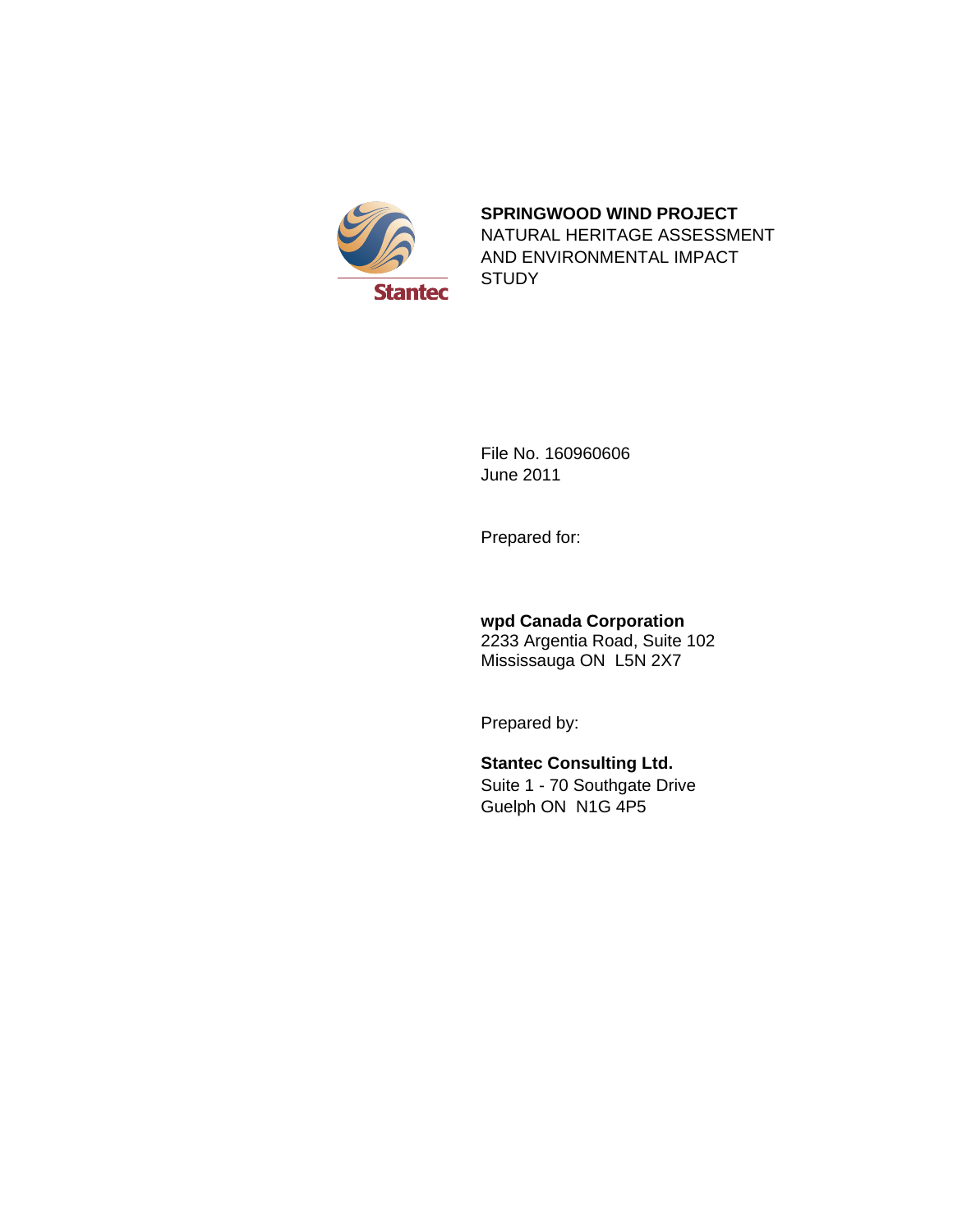# **Executive Summary**

wpd Canada Corporation (wpd) is a renewable energy development company based in Mississauga, Ontario and is dedicated to providing renewable energy for Ontario. Further information can be found on our website at http://wpd-canada.ca. wpd is proposing to develop the Springwood Wind Project (the Project) in the Township of Wellington Centre, in Wellington County, Ontario, in response to the Government of Ontario's initiative to promote the development of renewable electricity in the province. The Project was awarded an Ontario Feed-In-Tariff (FIT) contract with the Ontario Power Authority (OPA) on May 3, 2010 (FIT Contract No. F-000666-WIN-130-601).

The Wind Project Study Area is generally bounded by i) Sideroad 20 to the Northwest; ii) Wellington Road 16 to the Northeast; iii)  $2^{nd}$  Line to the Southwest; and iv) Sideroad 15 to the Southeast. The connection point for the Project into the Hydro One grid is a switching station on  $3<sup>rd</sup>$  Line, between Sideroad 20 and Sideroad 15. There is also a meteorological (MET) tower located at -80.406219°, 43.787097°, with a 60m met mast. As this is already in place, it is outside of the current assessment.

The basic components of the Project include four REpower MM92-2.05 MW wind turbine generators with a total maximum installed nameplate capacity of 8.2 MW (FIT Contract maximum of 9.2 MW), step-up transformers located adjacent to the base of each turbine, a 44 kV underground electrical power line system, a switching station, and turbine access roads. Temporary components during construction include work and storage areas at the turbine locations and along access roads and laydown areas. The underground collector system will transport the electricity generated from each turbine to a switching station located on private property adjacent to the municipal road allowance on 3<sup>rd</sup> Line. Hydro One Networks Inc. (HONI) will be responsible for building a new 44kV line into the switching station; construction of this line is therefore outside of the present assessment.

This Natural Heritage Assessment (NHA) and Environmental Impact Study (EIS) is intended to satisfy the requirements outlined within O. Reg. 359/09 (s. 24 through 28, 37 and 38) and is to be submitted as a component of the REA application.

The proposed Project Location, as defined in O. Reg. 359/09, includes any air space and all parts of the land in, on or over which the Project is proposed. The records review report, site investigation report, evaluation of significance report and Environmental Impact Study (for significant features located in or within 120 m of the Project Location) as required by O.Reg. 359/09 are found within this document.

Background data were collected and reviewed to identify natural features located in, or within 120 metres of the Project Location. The results of the records review search were used to determine whether the Project Location is in a natural feature, within 50 m of an Earth Science Area of Natural and Scientific Interest, or within 120 m of other natural features.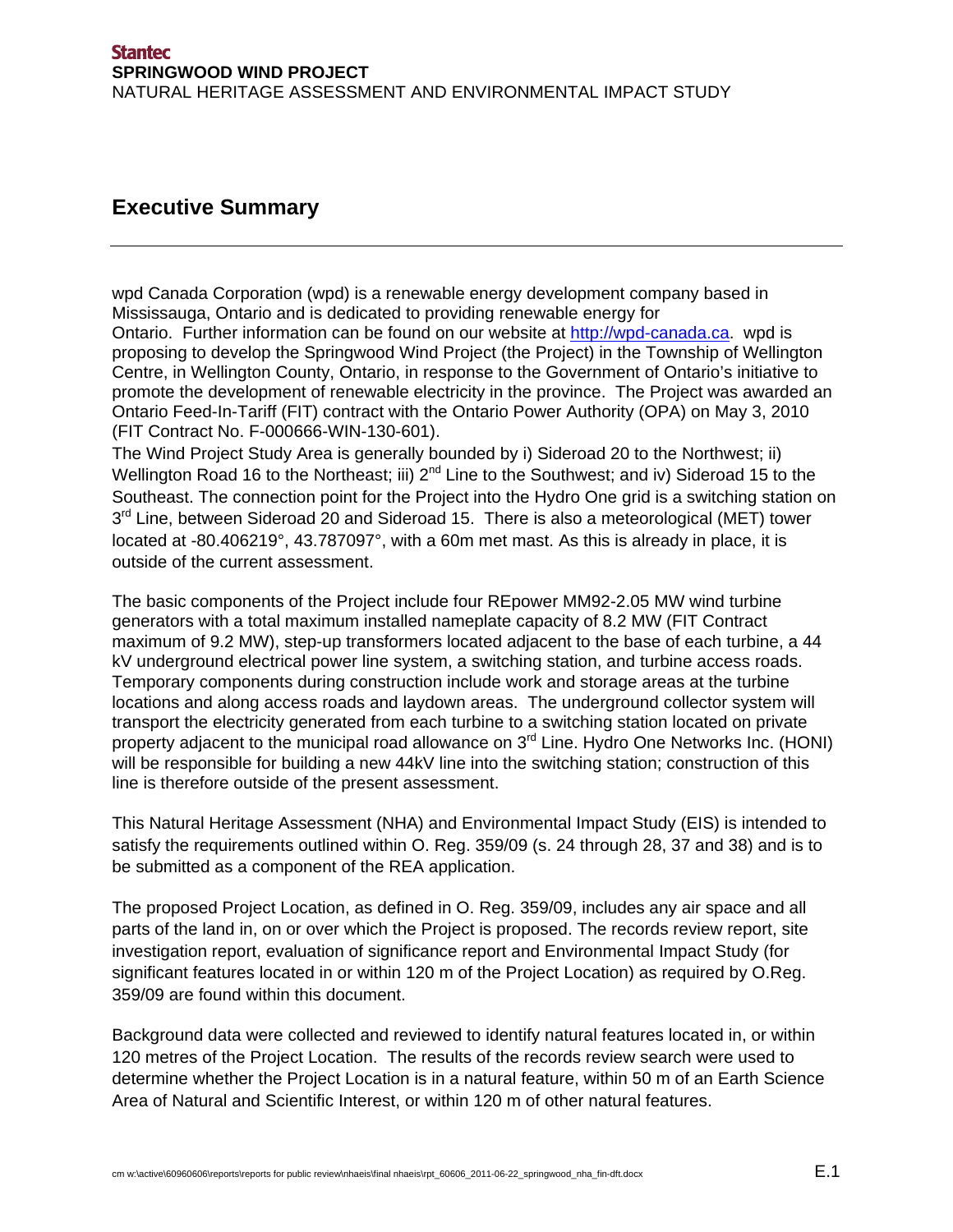The site investigations in support of this report were completed with the purpose of confirming the status and boundaries of natural features identified through the records review and identifying any additional features. Data collected during the records review concerning natural features, species occurrences and the potential for candidate significant wildlife habitat were used to guide the scope and direction of site investigations.

Natural heritage information collected from the records review, the site investigation and consultations were analyzed to determine the significance and sensitivity of existing ecological features and functions. The following significant features are located within 120 m of the Project Location and require an EIS as per O. Reg 359/09, s. 27: provincially significant wetland and significant wildlife habitat (amphibian breeding habitat).

An EIS is provided for each significant natural feature that is found within 120 m of the Project Location. The EIS identifies and assesses any negative environmental effects and proposes measures to minimize and mitigate the potential negative impacts associated with the planning, design construction, and operation of the proposed Project.

Once the identified protective, mitigation and compensation measures are applied to the environmental features discussed above, the construction and operation of the Project is expected to have acceptable net negative effects on the significant features and functions identified through the Natural Heritage Assessment process. An environmental effects monitoring plan that includes a post-construction monitoring program will be developed to confirm the accuracy of predicted effects, as well as to monitor the effects to other natural elements.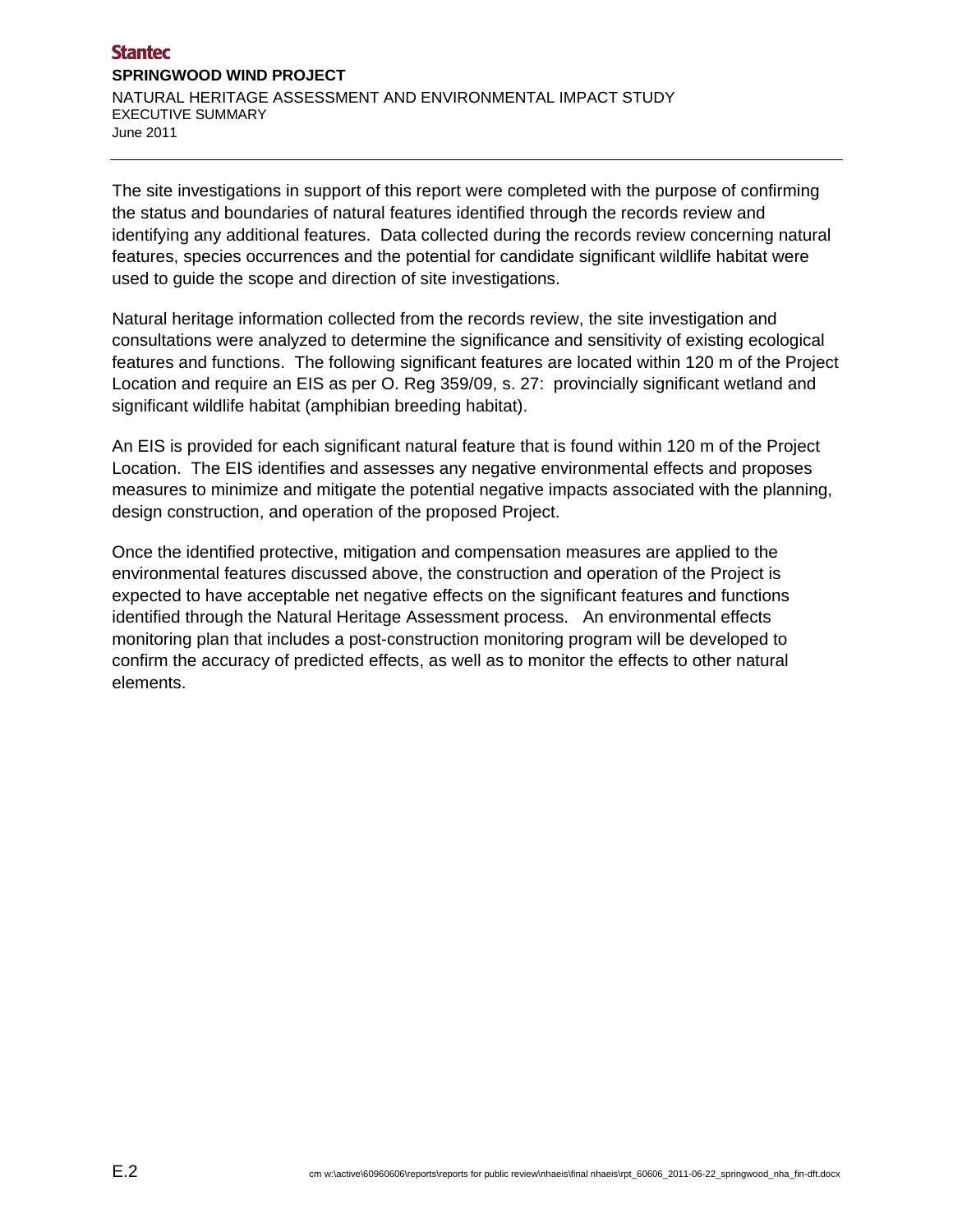# **Table of Contents**

| 1.1 |       |  |  |  |
|-----|-------|--|--|--|
|     |       |  |  |  |
|     |       |  |  |  |
|     |       |  |  |  |
|     |       |  |  |  |
|     |       |  |  |  |
|     | 2.2.1 |  |  |  |
|     | 2.2.2 |  |  |  |
|     | 2.2.3 |  |  |  |
|     | 2.2.4 |  |  |  |
|     | 2.2.5 |  |  |  |
|     | 2.2.6 |  |  |  |
|     |       |  |  |  |
|     |       |  |  |  |
|     |       |  |  |  |
|     | 3.1.1 |  |  |  |
|     | 3.1.2 |  |  |  |
|     | 3.1.3 |  |  |  |
|     |       |  |  |  |
|     | 3.2.1 |  |  |  |
|     | 3.2.2 |  |  |  |
|     | 3.2.3 |  |  |  |
|     | 3.2.4 |  |  |  |
|     | 3.2.5 |  |  |  |
|     | 3.2.6 |  |  |  |
|     |       |  |  |  |
|     |       |  |  |  |
|     |       |  |  |  |
|     |       |  |  |  |
|     | 4.1.2 |  |  |  |
|     | 4.1.3 |  |  |  |
|     |       |  |  |  |
|     |       |  |  |  |
|     |       |  |  |  |
|     |       |  |  |  |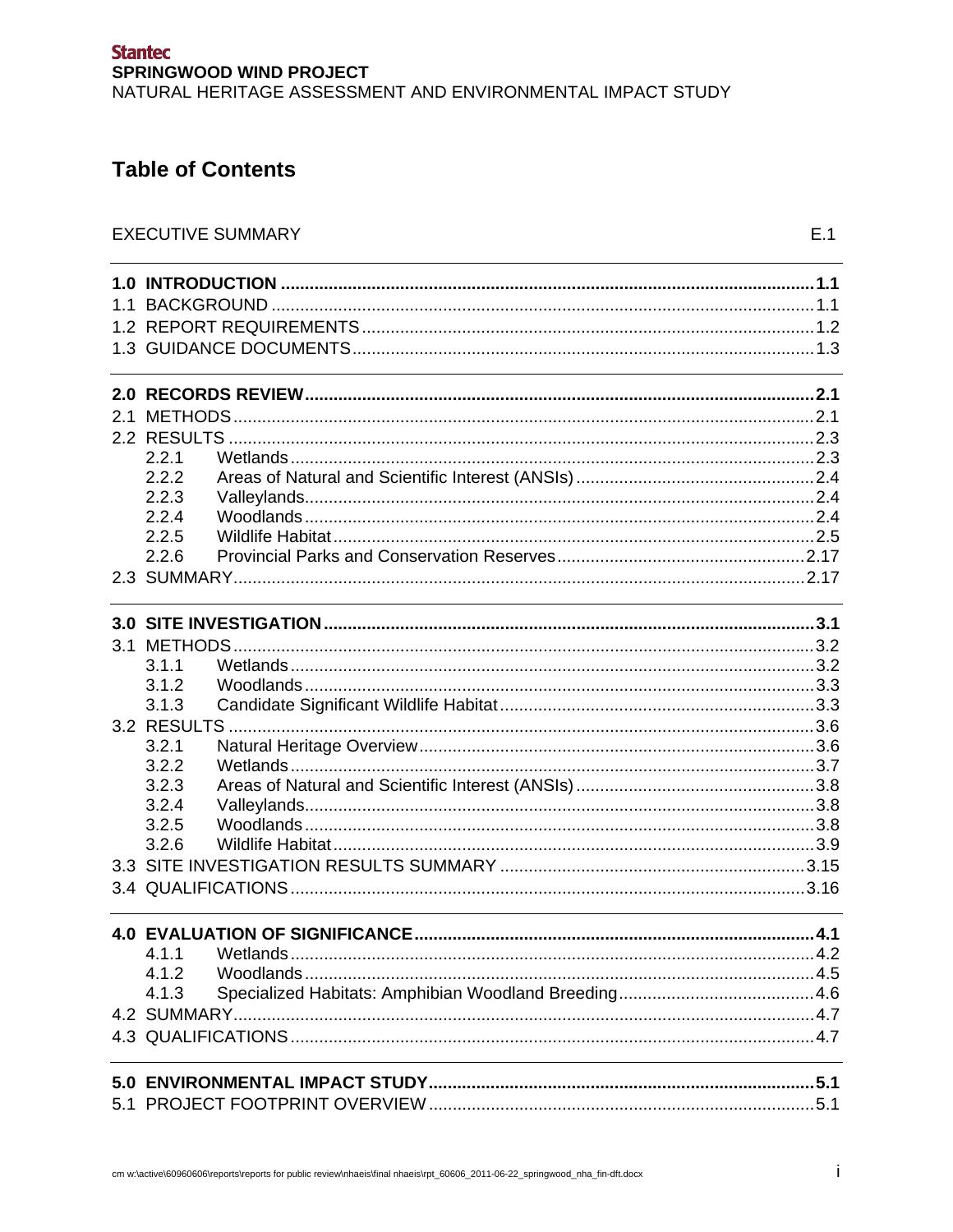# **Table of Contents**

|       |  | 7.1 |
|-------|--|-----|
|       |  |     |
|       |  |     |
|       |  |     |
|       |  |     |
| 5.3.2 |  |     |
| 5.3.1 |  |     |
|       |  |     |
| 5.2.3 |  |     |
| 5.2.2 |  |     |
| 5.2.1 |  |     |
|       |  |     |

# **List of Appendices**

Appendix A Figures Appendix B Tables Appendix C MNR Correspondence Appendix D Cirricula Vitae Appendix E Field Notes (CD) Appendix F Vascular Plant List Appendix G Wildlife List

# List of Figures **Appendix A** Appendix A

- Figure 1 Springwood Study Area Location
- Figure 2 Natural Features
- Figure 3 Vegetation Communities
- Figure 4 Significant Natural Features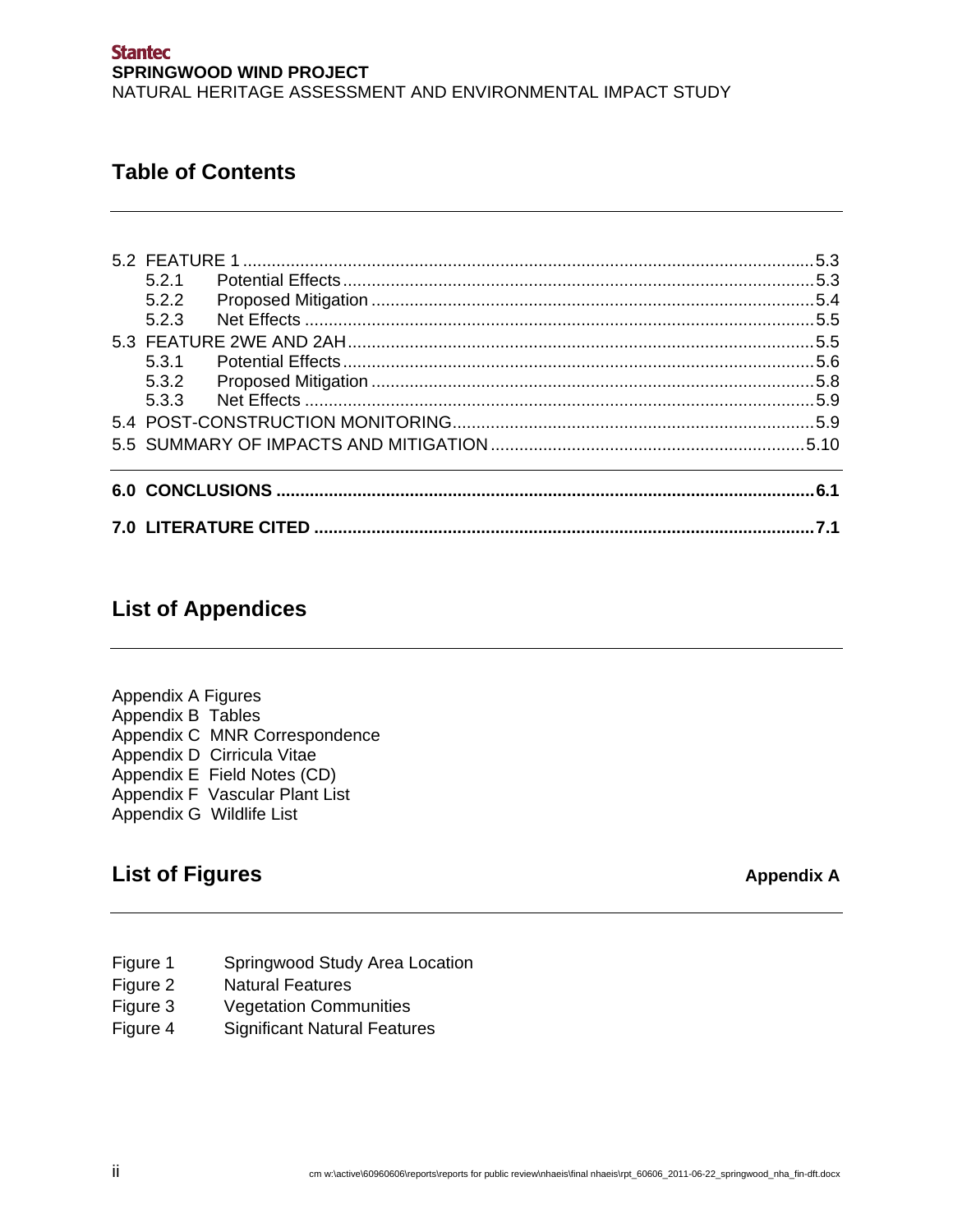# **Table of Contents**

# List of Tables **Appendix B** Appendix B

- Table 2.1 Records Review- Species of Conservation Concern
- Table 2.2 Summary of Record Review Results
- Table 3.1 Site Investigation Record
- Table 3.2 Summary of Corrections to Record Review
- Table 3.3 Ecological Land Classification Vegetation Types
- Table 3.4 Feature Type, Attributes, Composition and Function
- Table 3.5 Winter Raptor and Short-eared Owl Survey Results, Springwood Study Area
- Table 4.1 Wetland Characteristics and Ecological Functions Assessment for Unevaluated Wetlands
- Table 5.1 Summary of Potential Impacts and Recommended Mitigation Measures
- Table 5.2 Construction Monitoring Plan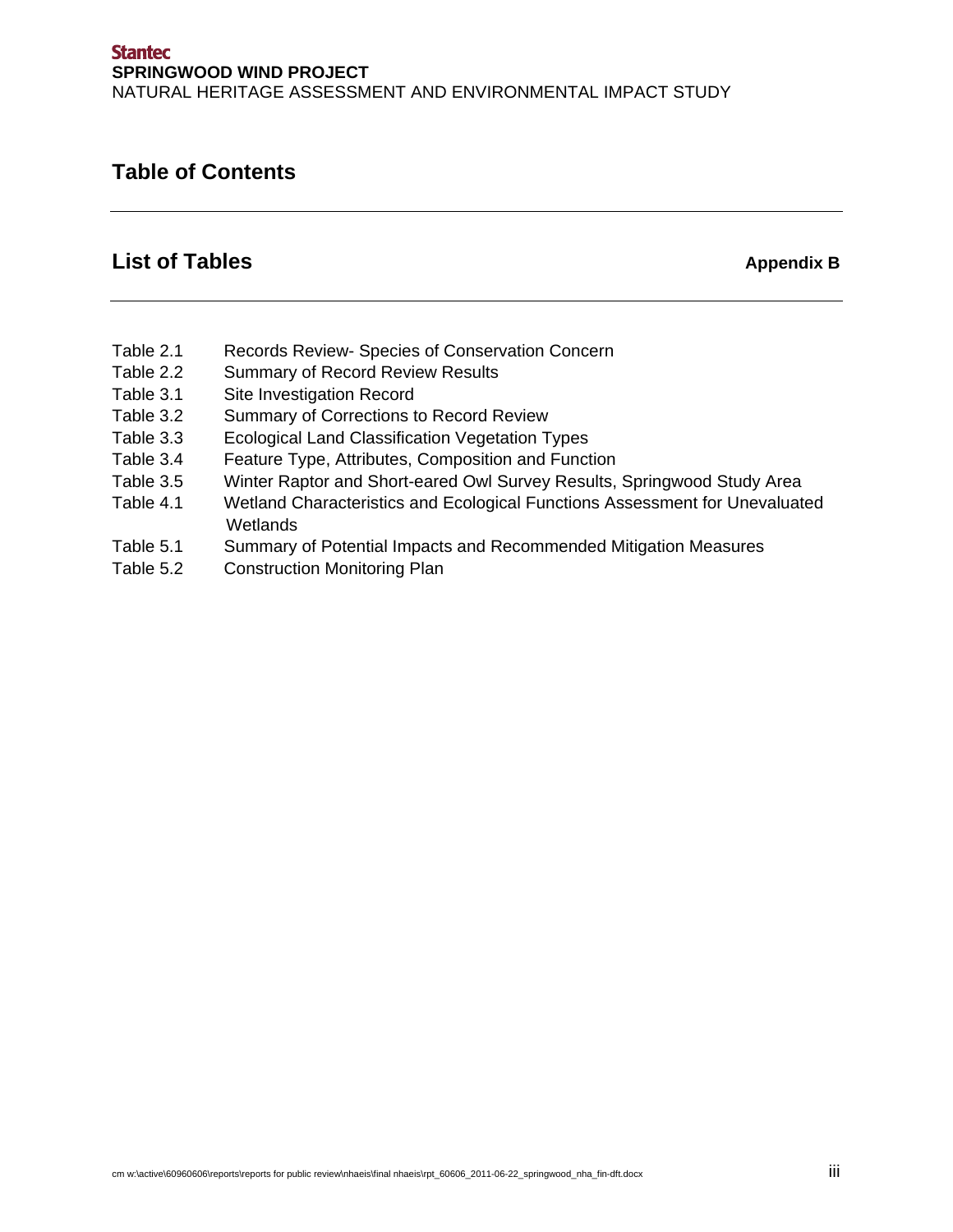# **1.0 Introduction**

# **1.1 BACKGROUND**

wpd Canada Corporation (wpd) is a renewable energy development company based in Mississauga, Ontario and is dedicated to providing renewable energy for Ontario. Further information can be found on our website at http://wpd-canada.ca/. wpd is proposing to develop the Springwood Wind Project (the Project) in the Township of Wellington Centre, in Wellington County, Ontario, in response to the Government of Ontario's initiative to promote the development of renewable electricity in the province. The location of the Study Area is shown on Figure 1 (Appendix A). The Project was awarded an Ontario Feed-In-Tariff (FIT) contract with the Ontario Power Authority (OPA) on May 3, 2010 (FIT Contract No. F-000666-WIN-130-601).

The Project Study Area is generally bounded by i) Sideroad 20 to the Northwest; ii) Wellington Road 16 to the Northeast; iii) 2<sup>nd</sup> Line to the Southwest; and iv) Sideroad 15 to the Southeast. There is a switching station located on  $3<sup>rd</sup>$  Line. There is also a meteorological (MET) tower located at -80.406219°, 43.787097°, with a 60m met mast. As this is already in place, it is outside of the current assessment.

The basic components of the Project include four REpower MM92-2.05 MW wind turbine generators with a total maximum installed nameplate capacity of 8.2 MW (FIT Contract maximum of 9.2 MW), step-up transformers located adjacent to the base of each turbine, a 44 kV underground electrical power line system, a switching station, and turbine access roads. Temporary components during construction include work and storage areas at the turbine locations and along access roads and laydown areas. The underground collector system will transport the electricity generated from each turbine to a switching station located on private property adjacent to the municipal road allowance on 3<sup>rd</sup> Line. Hydro One Networks Inc. (HONI) will be responsible for building a new 44kV line into the switching station; construction of this line is therefore outside of the present assessment.

The proposed Project Location, as defined in O. Reg. 359/09, includes any air space and all parts of the land in, on or over which the Project is proposed. This is defined as the area where site preparation and construction activities will occur and where infrastructure will be located (MNR, 2010a). The outer limit includes the turbine blade tip where that component forms the outer limit of the Project Location.

As required by the regulation, a 120 m "Zone of Investigation" has been identified around the outer limits of the Project Location; measured as 120 m from the outer limit of the Project Location.

wpd retained Stantec Consulting Ltd. (Stantec) to prepare a Renewable Energy Approval (REA) Application, as required under Ontario Regulation 359/09 - Renewable Energy Approvals under Part V.0.1 of the Act of the *Environmental Protection Act* (O. Reg. 359/09). According to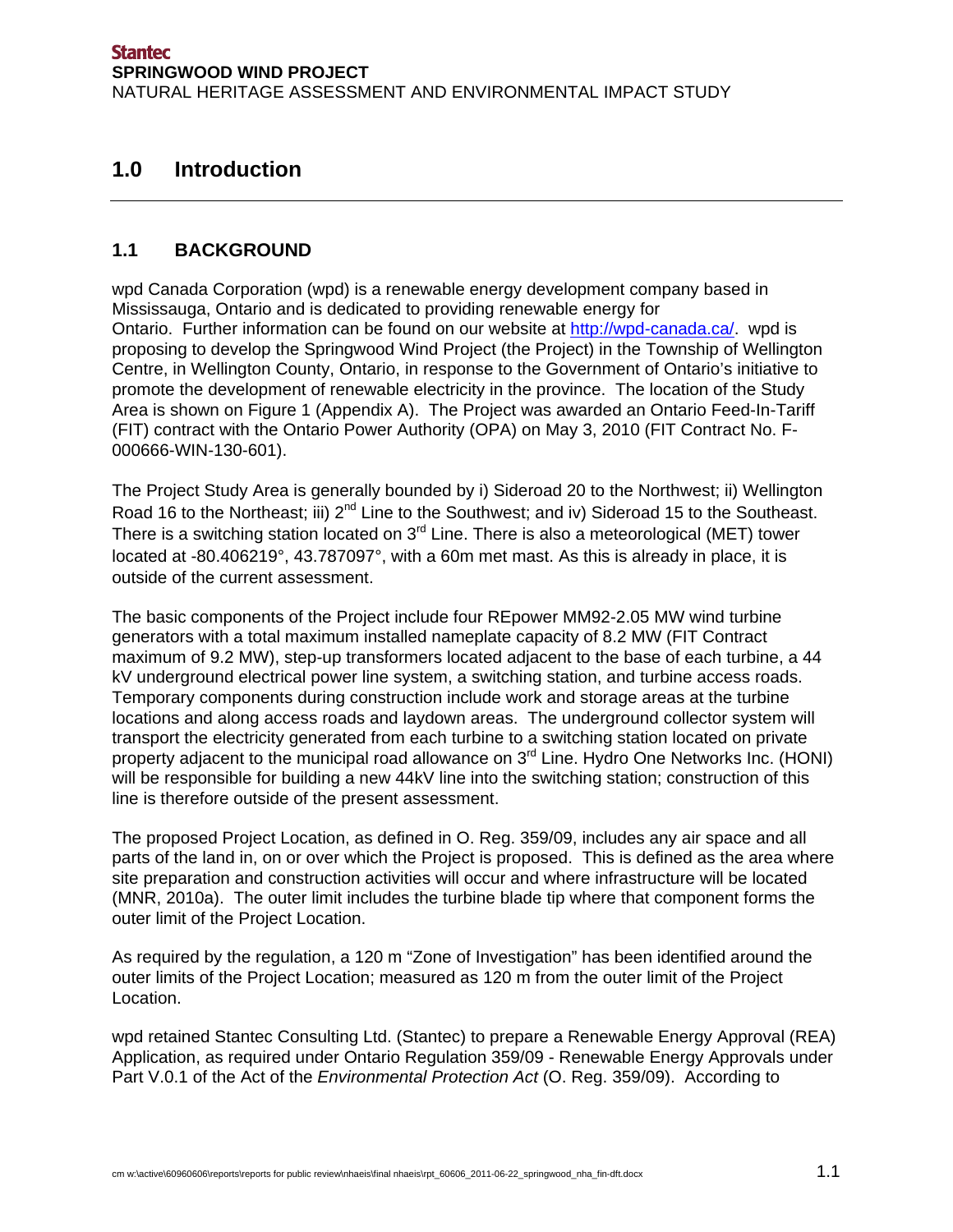subsection 6.(3) of O.Reg.359/09, the Project is classified as a Class 4 Wind Facility and will follow the requirements identified in O.Reg.359/09 for such a facility.

This Natural Heritage Assessment and Environmental Impact Study (NHA/EIS) has been prepared in accordance with O. Reg. 359/09, and is one component of the REA application for the Project.

# **1.2 REPORT REQUIREMENTS**

This Natural Heritage Assessment and Environmental Impact Study is intended to satisfy the requirements outlined within O. Reg. 359/09 (s. 24 through 28, 37 and 38) and is to be submitted as a component of the REA application. The Project is not located within the Niagara Escarpment Plan Area, the Oak Ridges Moraine Conservation Plan Area or the Protected Countryside of the Greenbelt Plan.

A Natural Heritage Assessment is required to determine whether any of the following features exist in and/or within 120 metres of the Project Location:

- Wetlands;
- Coastal wetlands;
- Life Science Areas of Natural and Scientific Interest (ANSIs);
- Earth Science ANSIs (within 50 m);
- Valleylands;
- Woodlands;
- Wildlife habitat; and,
- Provincial parks and conservation reserves.

This report identifies the existence and boundaries of all natural features within 120 m of the Project Location based on a review of background records and on-site field investigations. As the Project Location is within 120 m of natural features, this report provides an evaluation of significance for each identified feature based on either an existing Ministry of Natural Resources (MNR) designation of the feature, or by using evaluation criteria or procedures established or accepted by the MNR.

If the Project extends into the Zone of Investigation for any of the identified significant features (50 m of a provincially significant Earth Science ANSI, 120 m for all other specified natural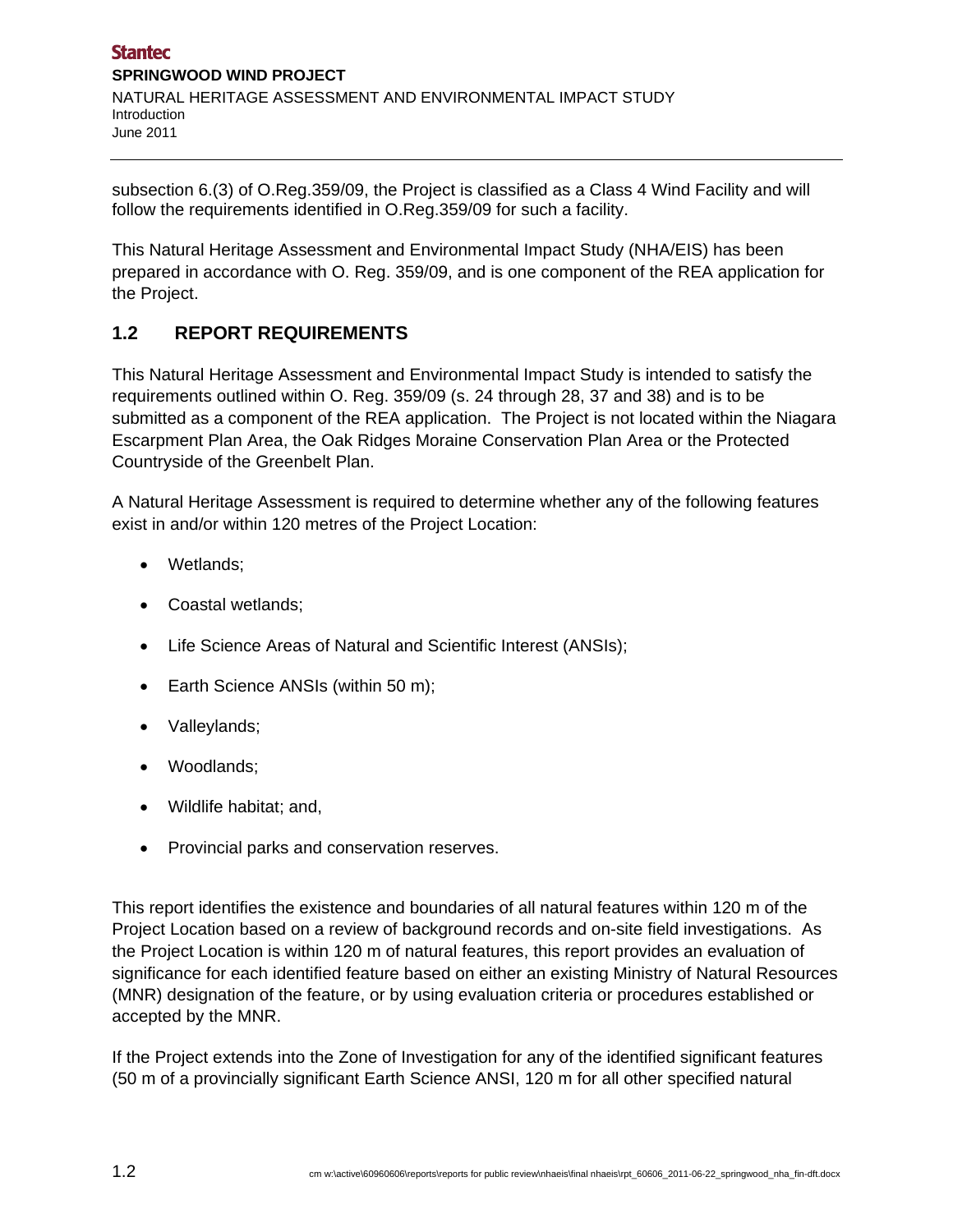features) an Environmental Impact Study is required that identifies and assesses any negative environmental effects and identifies mitigation measures (O.Reg. 359/09, s.38).

The results of the NHA/EIS must be consolidated into a report and submitted to MNR for confirmation in advance of submission of the REA application to the MOE. Written confirmation from the MNR, as well as any written comments received from the MNR, must be submitted along with the NHA and EIS to the MOE as part of the REA application.

# **1.3 GUIDANCE DOCUMENTS**

During the preparation of this report, several guidance documents were referenced to ensure compliance with current standards and agency requirements. These documents include:

- Draft *Natural Heritage Assessment Guide for Renewable Energy Projects* (MNR, 2010a) (Draft posted to Ontario's Environmental Registry [EBR] on December 8, 2010)
- Draft *Bats and Bat Habitats Guideline for Renewable Energy Projects* (MNR, 2010b) (Draft posted to EBR on April 6, 2010)
- Draft *Birds and Bird Habitats Guideline for Renewable Energy Projects* (MNR, 2010c) (Draft posted to EBR on November 5, 2010)
- Natural Heritage Reference Manual (MNR, 2010d)
- Significant Wildlife Habitat Technical Guide and Appendices (MNR, 2000)
- Significant Wildlife Habitat Decision Support System (MNR, undated)
- Ontario Wetland Evaluation System, Southern Manual (MNR, 2002)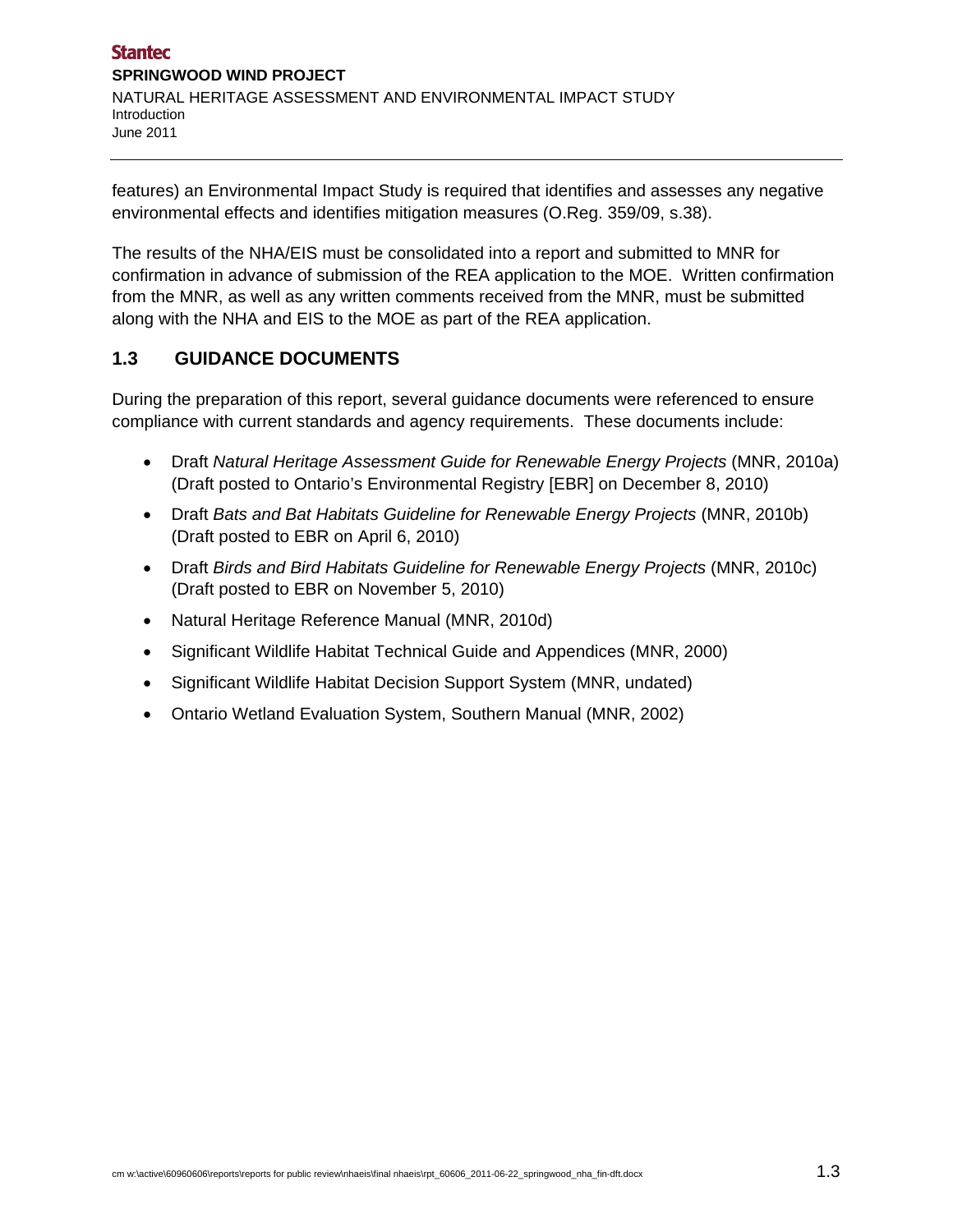# **2.0 Records Review**

# **2.1 METHODS**

This records review report was prepared in accordance with O. Reg. 359/09, s. 25 (3).

Background data were collected and reviewed to identify natural features located in, or within 120 metres of the Project Location. The search area used for the records review component of this NHA report includes lands beyond the Springwood Wind Project Location in order to capture natural features that may be located within, or partially within, 120 m of the Project Location. This approach is specifically intended to help in the identification of potential components of significant wildlife habitat that may be supported within the 120 m Zone of Investigation.

Documents reviewed and agencies contacted as part of the records review included but were not limited to:

#### **Federal**

• SARA Schedule Species at Risk web mapping application (Environment Canada, 2006)

#### **Provincial**

- Ministry of Natural Resources. Background information request submitted June 8, 2010. MNR provided background information on natural features and species at risk on June 24, 2010 (Appendix C). Stantec has been in correspondence with April Nix, Renewable Energy Planning Ecologist (June 2010- present);
- Natural Heritage Information Centre (NHIC) database. June 2010. Natural Areas and Species records search. Biodiversity explorer, http:/nhic.mnr.gov.on.ca. MNR, Peterborough. Accessed June 2010;
- Ontario Ministry of Natural Resources (MNR). 2009. Land Information Ontario (LIO) digital mapping of natural features;
- Provincially Significant Wetland Evaluations for North Cumnock Complex (Ecologistics, 1989) and Living Springs Wetland Complex (Ecologistics, 1988);
- Renewable Energy Atlas (2010) Bat hibernacula mapping;
- *Bats and Bat Habitats. Guidelines for Wind Power Projects*. Draft. Ontario Ministry of Natural Resources. March, 2010;
- *Birds and Bird Habitats. Guidelines for Wind Power Projects*. Draft. Ontario Ministry of Natural Resources. October, 2010;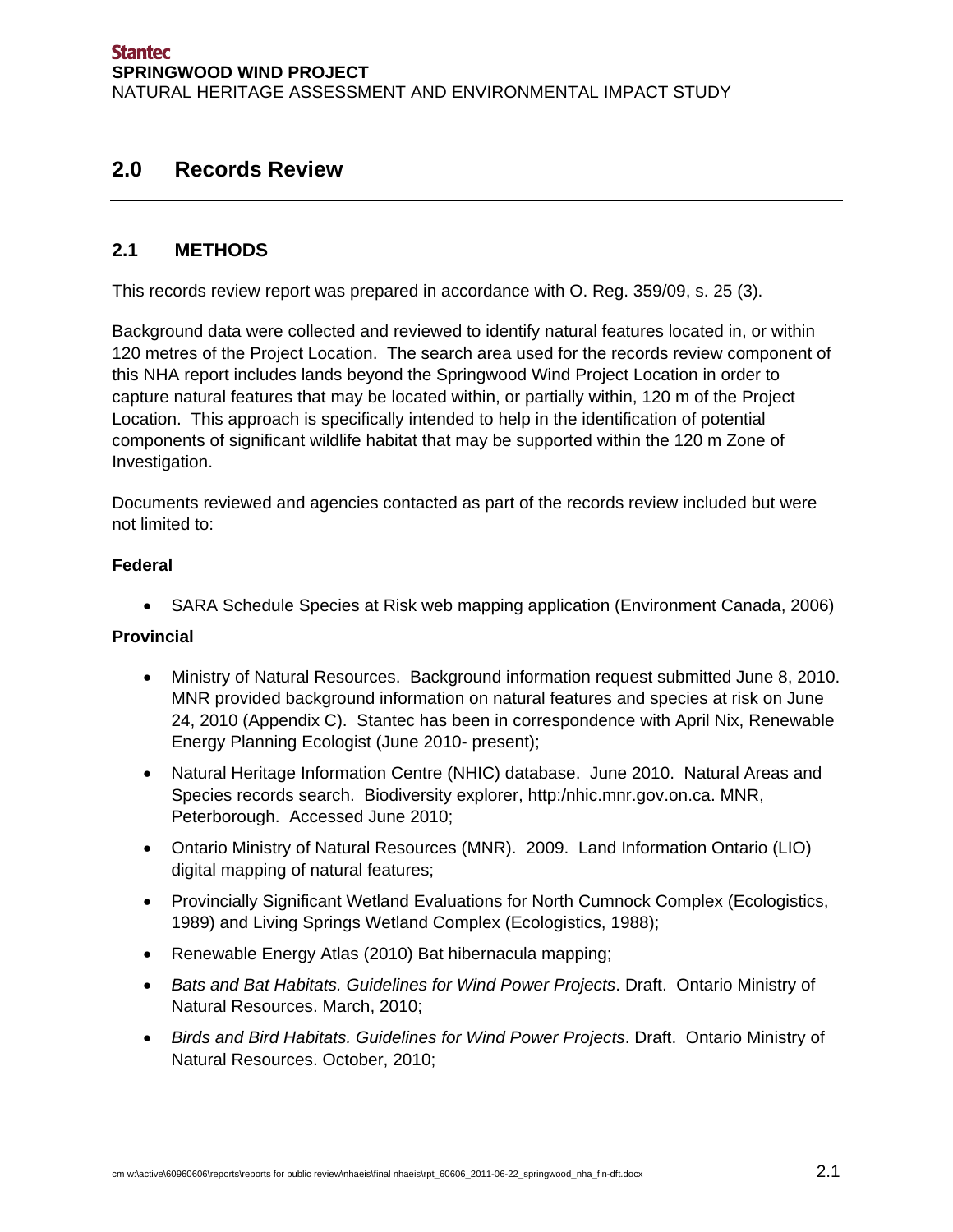Ontario Parks Planning and Management Information (http://www.ontarioparks.com/english/plan-res.html).

## **Conservation Authority**

- Grand River Conservation Authority (GRCA) communications with Resource Planning Department (September 30, 2010);
- Grand River Conservation Authority GIS data layers and regulatory mapping (2010);
- Grand River Source Protection Area. Draft Assessment Report (2010); and,
- Grand River Watershed Characterization Report (Draft, 2008).

#### **Municipal Government**

- Wellington County. Communications with Mark Paoli, Senior Policy Planner, Planning and Development Department (January, 2011)
- The Township of Centre Wellington. Communications with Greg Wolowich, Planning and GIS Technician (January, 2011)
- Wellington County Official Plan (2010) and associated Schedules and Appendices
- Township of Centre Wellington Official Plan (2005)

#### **Other data sources**

- Important Bird Areas database (Bird Studies Canada and BirdLife International, undated)
- Ontbirds Archives (reports of winter raptors, Short-eared Owl, monitoring for spring, fall and summer sightings);
- Various wildlife atlases (birds, mammals, herpetofauna)

The information received from each source and the manner in which it was used to identify natural features, provincial parks or conservation reserves that exist in or within 120 m of the Project Location (50 m for Earth Science ANSIs) is detailed below (Section 2.2). Background information provided by MNR is included in Appendix C.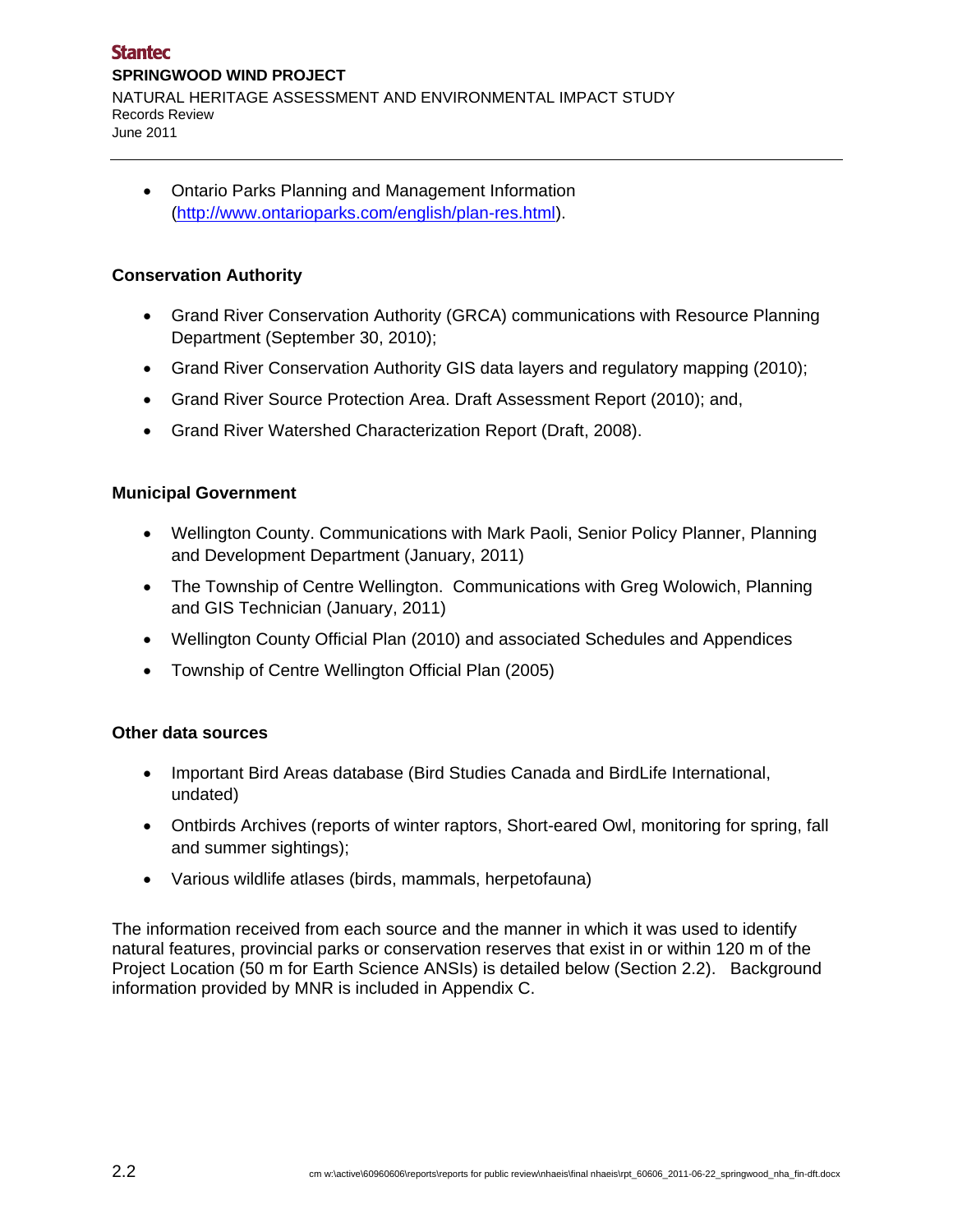# **2.2 RESULTS**

A review of available background information has indicated the presence of known and potential natural features occurring within the Study Area. The results of the records review search were used to determine whether the Project Location is in a natural feature, within 50 m of an Earth Science ANSI, or within 120 m of other natural features (as defined in Section 1.2).

#### **2.2.1 Wetlands**

A review of MNR mapping (LIO, 2009), GRCA mapping (2010) and the NHIC database has indicated the presence of two provincially significant wetland complexes within the Springwood Study Area. The majority of the wetland complexes are found outside of the Project Location, but small portions both complexes extend to within 120 m of the Project Location. No wetlands were identified in the Project Location. Each wetland as identified through the record review is shown on Figure 2, Appendix A.

#### **Provincially Significant**

- North Cumnock Complex: The wetland complex is 187.4 ha in size and is comprised of eight individual wetlands composed of two wetland types (86% swamp and 14% marsh) (NHIC 2010; Ecologistics 1989). The majority of the complex is located across an approximately 6 km stretch to the north and west of the Springwood Study Area. Wetland units found at the easternmost edge of the complex extend into the Study Area, however all components of the Project have been sited more than 120 m from these wetland features (Figure 2, Appendix A).
- Living Springs Complex: The wetland complex is 271.0 ha in size and is comprised of two wetland types (85% swamp and 15% marsh) (NHIC 2010; Ecologistics 1988). The wetland complex stretches from the eastern boundary of the Study Area south and east to Wellington County Road 19. A portion of the wetland extends to within 120 m of the Project Location (Feature 2; Figure 2, Appendix A).

#### **Non-Provincially Significant Wetlands**

No non-provincially significant wetlands were identified in the Project Location or the 120 m Zone of Investigation (LIO, 2009; NHIC, 2010; GRCA 2010, Wellington County OP, 2010).

#### **Unevaluated**

No unevaluated wetlands were identified in the Project Location. One small area found within 120 m of the Project Location was identified as unevaluated wetland (Feature 1; Figure 2, Appendix A) (LIO, 2009; GRCA, 2010).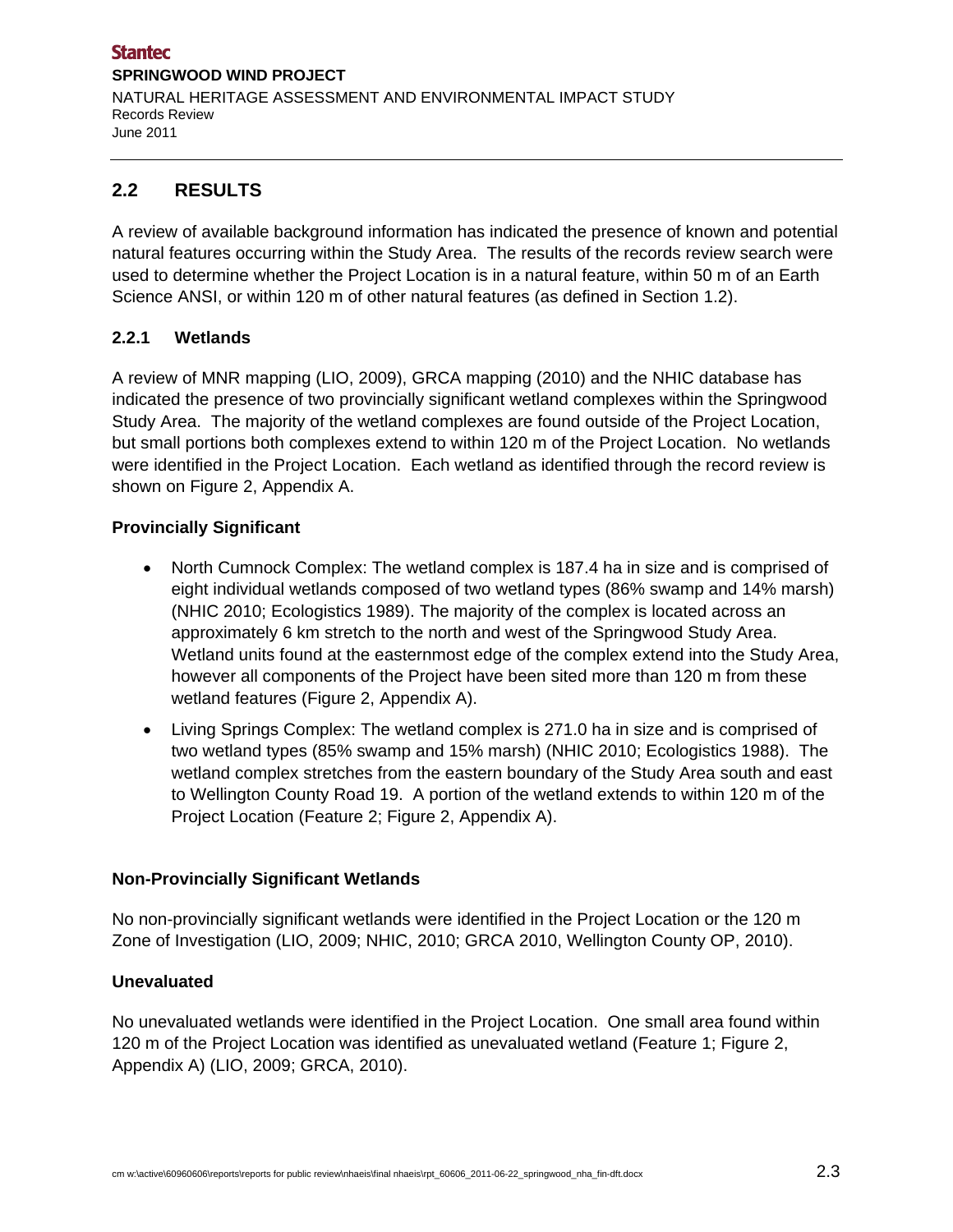### **2.2.2 Areas of Natural and Scientific Interest (ANSIs)**

MNR identifies two types of ANSIs; life science and earth science (NHRM, 2010). Life Science ANSIs are significant representative areas of Ontario's biodiversity and natural landscapes, while Earth Science ANSIs are geological in nature and consist of some of the more significant representative examples of the bedrock, fossils and landforms in Ontario.

The Irvine Creek Regionally Significant Life Science ANSI is found approximately 2 km to the east of the Study Area. It is comprised of floodplain and slope forest, upland woods and open fields (NHIC, 2010).

No provincially significant earth science or life science ANSIs were identified in or within 120 m of the Project Location through the records review (LIO, 2009; NHIC, 2010; Wellington County OP, 2010 and GRCA, 2010).

## **2.2.3 Valleylands**

Valleylands are linear natural areas that occur in a valley or other landform depression that has water flowing through or standing for some period of the year (NHRM, 2010).

The identification and evaluation of significant valleylands based on the recommended criteria from MNR (i.e. surface and groundwater functions, landform prominence, ecological features and functions) is the responsibility of planning authorities (municipalities) (MNR, 2010).

Significant valleylands have not been identified in the Wellington County OP (2010), but streams and valleylands are included in the County's Greenlands System. Mapped greenlands can include one or more natural features such as valleylands, streams, wetlands, environmentally sensitive areas, or woodlands (Wellington County OP, 2010).

GRCA (2010) has identified regulation areas (which can include valleys, floodplains, steep slopes and/or wetlands). These can be used to help identify the potential presence of valleylands. GRCA has also mapped river valley slopes.

The Wellington County Greenlands System, GRCA regulation mapping layers and GRCA identified valley slopes were compared to aerial photography, topographic mapping and a review of other identified natural features (i.e. linear vegetated communities) to identify valleylands occurring in or within 120 m of the Project Location. Topographic and GRCA slope mapping indicate that the Study Area is flat with little change in elevation. No valleylands were identified in or within 120 m of the Project Location through the record review.

#### **2.2.4 Woodlands**

The Study Area is located within the Huron-Ontario section of the Great Lakes – St. Lawrence Forest Region (Rowe, 1972). This section covers much of southwestern Ontario, the northern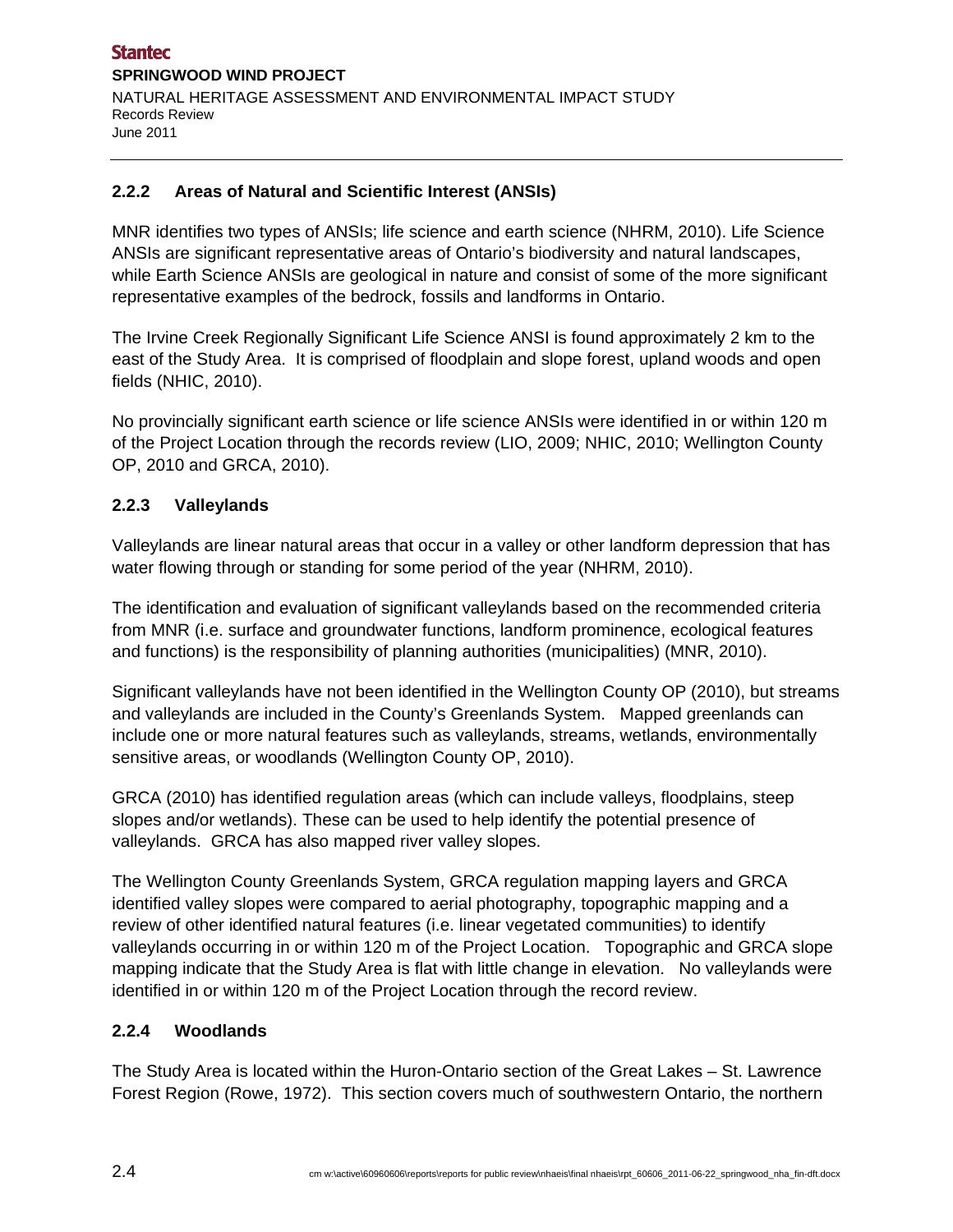boundary of which is generally coincident with the Precambrian Shield. Sugar maple and beech are common over the entire section, with associates such as basswood, white and red ash, yellow birch, red maple, red, white, black and bur oaks, aspen species, butternut, bitternut hickory, hop-hornbeam, black cherry, sycamore and black walnut. In lowlands, other hardwood species can be found, such as blue-beech, silver maple, red and rock elm, black ash, eastern white cedar. Coniferous species including eastern red cedar, eastern white pine, eastern hemlock and balsam fir can be found amongst hardwood species where appropriate conditions are present.

MNR's LIO mapping (2009) and aerial photography indicate the Springwood Study Area is predominately agricultural. According to Riley and Mohr (1994), Wellington County contains approximately 18.2% woodland cover. Centre Wellington contains 15.4% forest cover (GRCA, 2002).

No woodlands were identified in the Project Location. Wooded areas within the 120 m Zone of Investigation are primarily restricted to hedgerow features. MNR mapping (LIO, 2009) shows two woodlands extending to within 120 m of the Project Location (Features 2wo and 3; Figure 2, Appendix A). Feature 2 is also identified and mapped as PSW by MNR, GRCA and the County of Wellington (LIO, 2009; GRCA, 2010 and Wellington County OP, 2010).

# **2.2.5 Wildlife Habitat**

Wildlife habitat is defined as an area where plants, animals and other organisms live, including areas where species concentrate at a vulnerable point in their life cycle and that are important to migratory and non-migratory species (O.Reg 359/09; NHRM, 2010). These are grouped into four categories (i.e., seasonal concentration areas, rare vegetation communities or specialized habitats, movement corridors and habitats of species of conservation concern).

A compilation of background information on known wildlife use within the regional context of the Springwood Study Area was undertaken. Using this information, a preliminary assessment was conducted to identify wildlife habitat features that may be present in or within 120 m of the Project Location to determine whether the area contains confirmed significant wildlife habitat (SWH) or involves a trigger for candidate SWH.

The Springwood Study Area is situated within the largely agricultural landscape of south central Ontario. It is comprised primarily of soybean, grain and corn fields, and contains scattered pockets of swamp wetland, evaluated as provincially significant wetland by MNR (LIO, 2009; NHIC, 2010, Ecologistics, 1988; Ecologistics 1989). Outside of these pockets, natural wildlife habitat is predominately restricted to hedgerows (Figure 2, Appendix A). The Springwood Study Area is found in the Lake Simcoe-Rideau Ecoregion (Ecoregion 6E) of Ontario.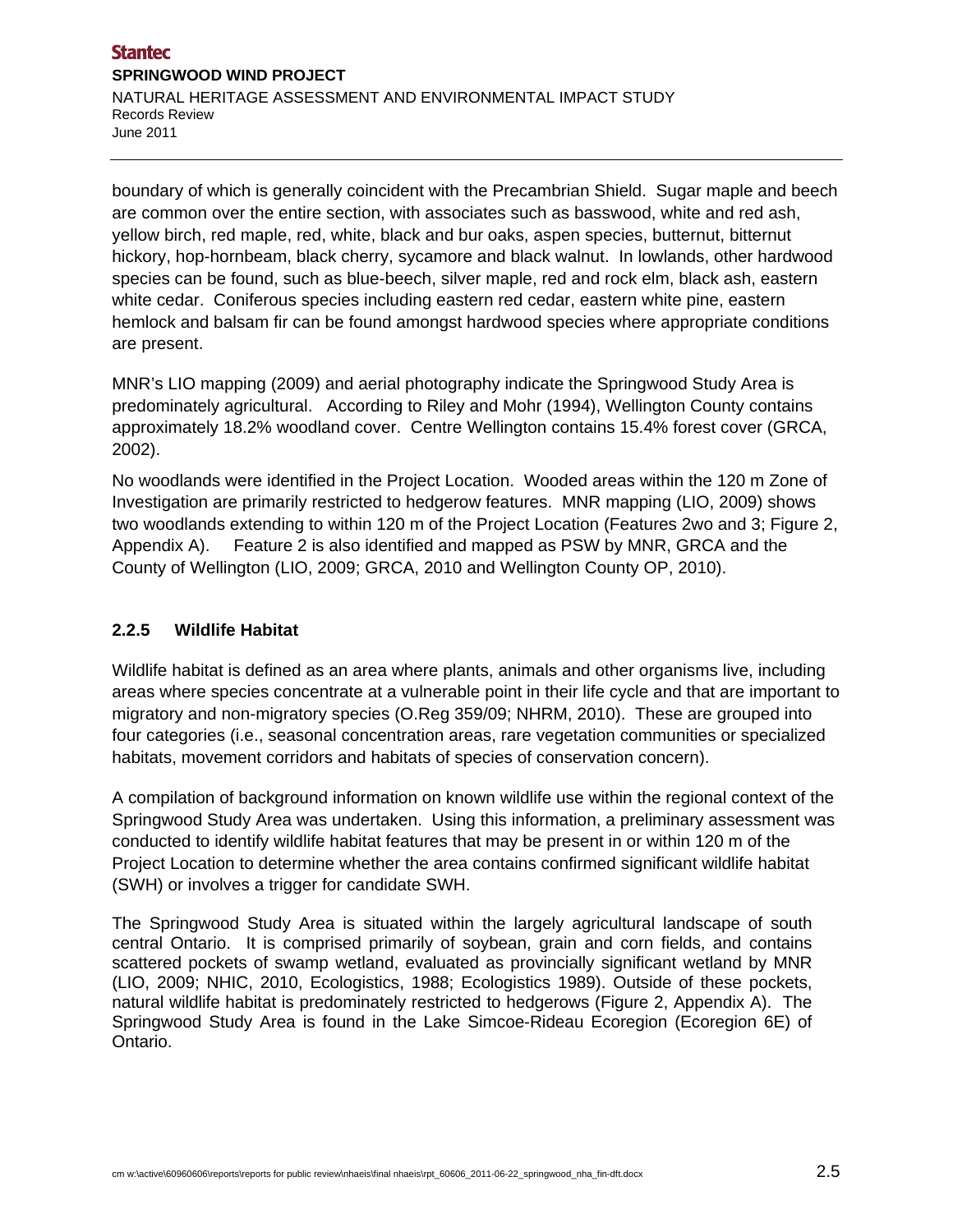The nearest Important Bird Area (IBA) is the Luther Marsh IBA (located approximately 13 km north of the Study Area). It is not located in close enough proximity to the Project Location to influence wildlife habitat and presence in the Study Area.

Secondary source data were used to determine potential wildlife use of the Springwood Project Location and 120 m Zone of Investigation. Inventories of wildlife that have been recorded within the range of the Project Study Area were compiled from available literature and resources including the Atlas of the Mammals of Ontario (Dobbyn, 1994), the Ontario Herpetofaunal Summary (Oldham and Weller, 2000) and the Ontario Breeding Bird Atlas (Cadman et al., 2007).

Based a review of background information, 88 species of birds, 29 species of mammals, nine species of amphibians and nine species of reptiles are known to occur within the range of the Study Area. The species listed within the wildlife atlases are generally reflective of species found in agricultural landscapes. It is important to note that the exact location of species occurrences are not available from these atlases and, instead, are recorded within 10 x 10 km squares. The potential for species to be present within the Project Location will be limited by the habitat suitability and availability it supports. Therefore the identified species recorded from these databases may not occur in the Springwood Project Location or 120 m Zone of Investigation.

# **2.2.5.1 Seasonal Concentration Areas**

Seasonal concentration areas are those sites where large numbers of a species gather together at one time of the year, or where several species congregate. The Significant Wildlife Habitat Technical Guide (MNR, 2000) identifies 14 potential types of seasonal concentration areas.

The 14 types of seasonal concentrations are:

- 1. winter deer yards;
- 2. moose late winter habitat;
- 3. colonial bird nesting sites;
- 4. waterfowl stopover and staging areas;
- 5. waterfowl nesting sites;
- 6. shorebird migratory stopover areas;
- 7. landbird migratory stopover areas;
- 8. raptor winter feeding and roosting areas;
- 9. Wild Turkey winter range;
- 10. Turkey Vulture summer roosting areas;
- 11. reptile hibernacula;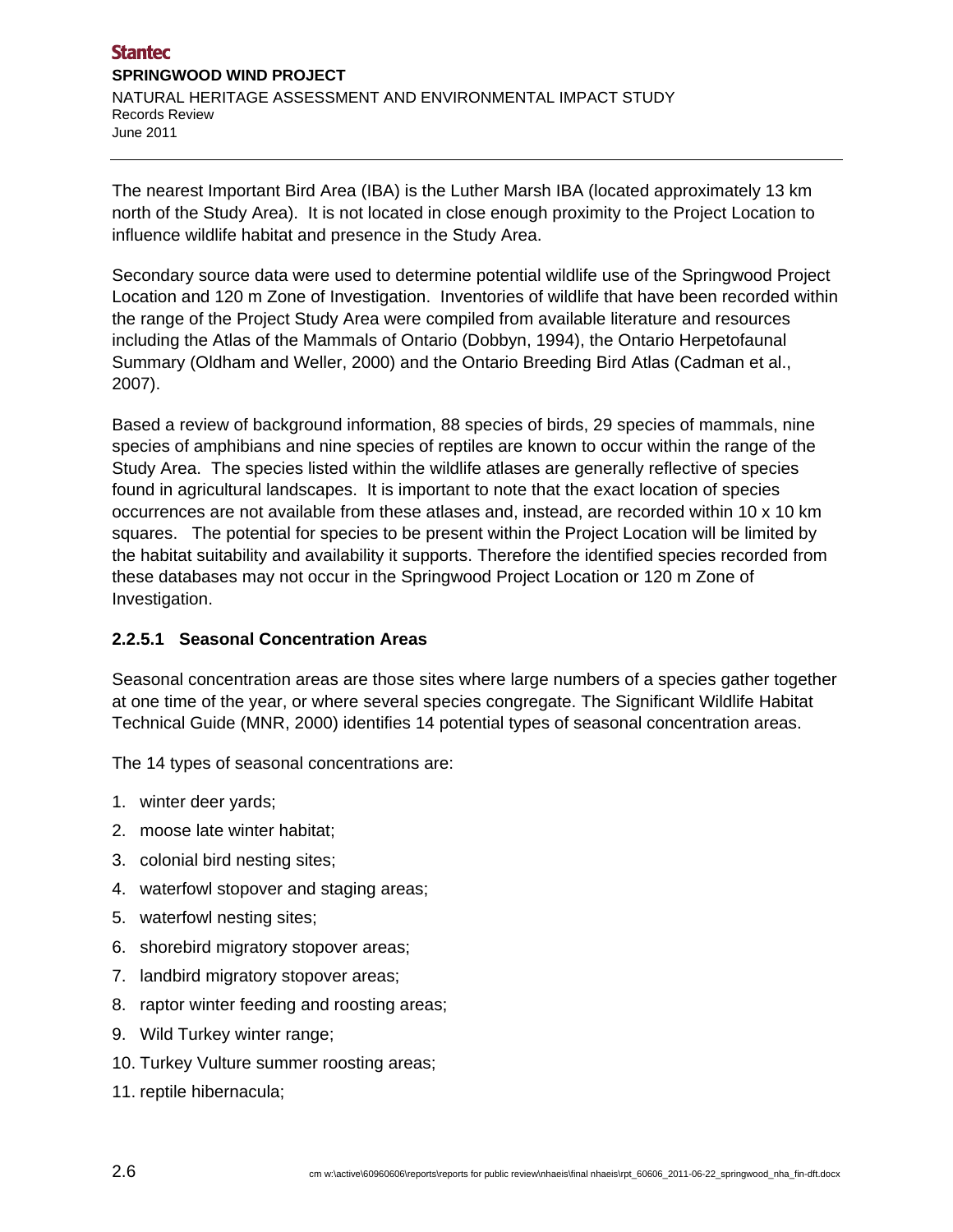- 12. bat hibernacula;
- 13. bullfrog concentration areas; and
- 14. migratory butterfly stopover areas.

The Springwood Project Location is located in southern Ontario. A review of background information to assess the potential for seasonal concentration areas associated with this region of Ontario to be supported in the Study Area is provided below.

#### **Winter Deer Yards**

Deeryards are areas of key winter habitat for white-tailed deer. They usually consist of a core area of coniferous forest, which provides shelter from snow and wind, adjacent to an area of deciduous forest or other foraging habitat (MNR, 2000). White-tailed deer are known to occur in the vicinity of the Study Area (Dobbyn, 1994). There are no identified deer yards located in or within 120 m of the Project Location (LIO, 2009; Ecologistics, 1988; Ecologistics 1989). Site investigations were conducted to determine whether the habitat features to support deer yards are found in or within 120 m of the Project Location (see Section 3.0).

#### **Colonial Bird Nesting Sites**

Colonial bird nesting sites can be located in swamps and along large bodies of water for herons, islands for gulls and cliffs, banks and artificial structures for swallows (MNR, 2000).

The Study Area is located approximately four kilometers north of Belwood Lake Conservation Area, an area that supports colonies of Great Blue Heron and Ring-billed Gull (Cadman et al., 2007; Ontbirds Archives). Additionally, the Living Springs Wetland Complex has been identified as an active feeding area for nesting colonial waterbirds (i.e. gulls) (Ecologistics, 1988). Site investigations were conducted to determine whether colonial bird nesting sites are found in or within 120 m of the Project Location (see Section 3.0).

#### **Waterfowl Stopover and Staging Areas**

Areas generally considered candidate significant wildlife habitat for waterfowl staging areas are very large wetlands, associated with lakes that generally have a diversity of vegetation communities interspersed with open water (MNR, 2000). Marshes along Great Lakes shorelines are considered particularly valuable (MNR, 2000).

Belwood Lake Conservation Area supports waterfowl and herons in migration (Cadman et al., 2007; Ontbirds Archives). The Springwood Study Area is comprised of active agricultural fields. It does not contain open water or large marsh habitat and is not located along the Great Lakes shoreline. The Springwood Study Area does not contain the habitat or location to support candidate significant wildlife habitat for waterfowl stopover or staging.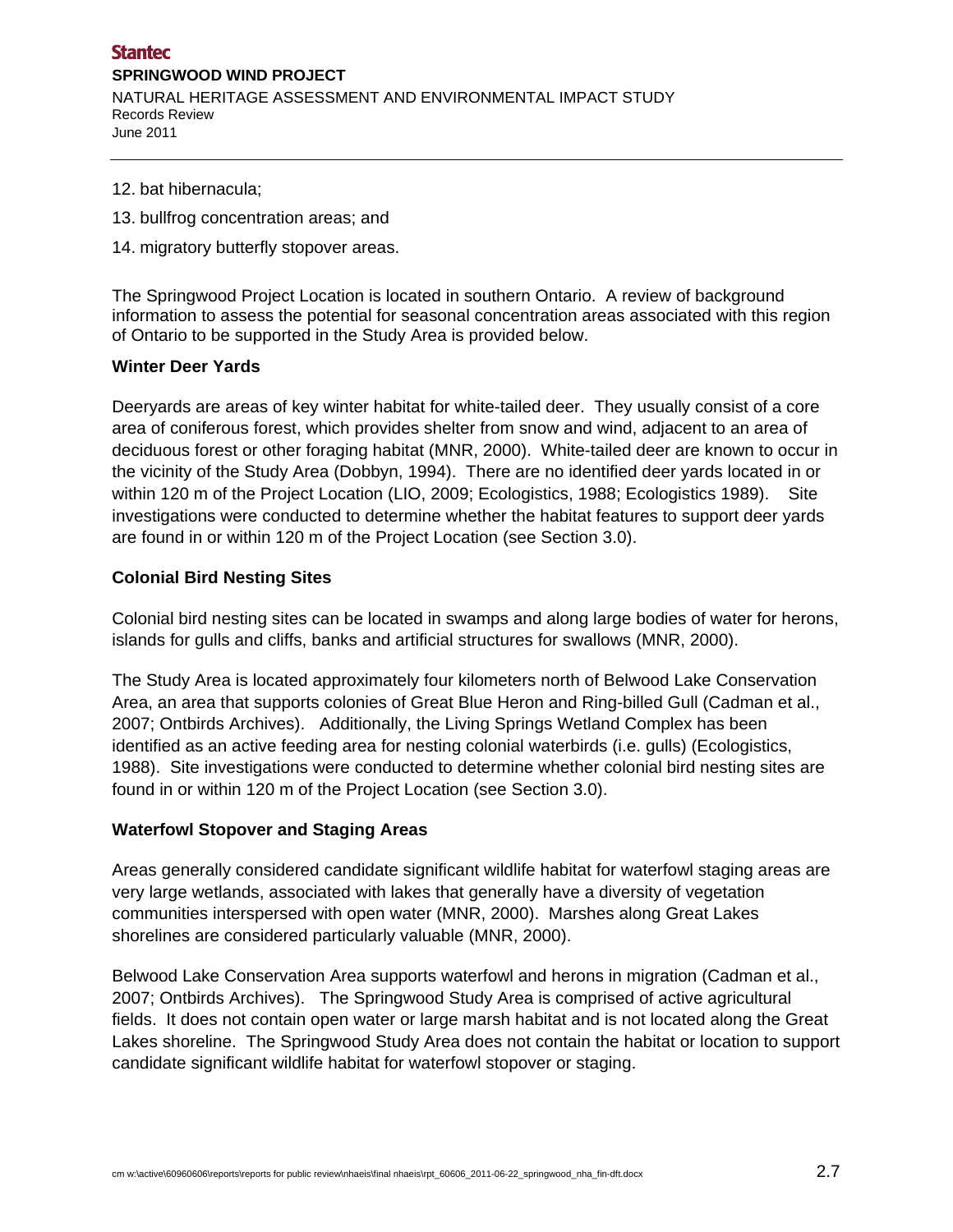#### **Waterfowl Nesting Sites**

Waterfowl nesting habitat typically includes upland habitat that is located near marshes, ponds or lakes. Sites considered candidate significant wildlife habitat for waterfowl nesting typically contain a high density of small and medium sized ponds, or are single wetlands that are large and diverse (MNR, 2000).

The Living Springs Wetland Complex is considered of little or no significance for waterfowl production or staging (Ecologistics, 1988). Site investigations were conducted to determine whether the habitat features to support waterfowl nesting are found in or within 120 m of the Project Location (see Section 3.0).

#### **Shorebird Migratory Stopover Areas**

Relatively undisturbed shorelines along the Great Lakes that produce abundant food (clams, insects, snails and worms) are used by shorebirds during migration (MNR, 2000). Field investigations conducted by Ecologistics to assess the wildlife habitat features supported by the PSW complexes in the Study Area confirm that they do not play a significant function for shorebirds during migration (Ecologistics, 1988; Ecologistics 1989). The Springwood Study Area is not located along a Great Lakes shoreline and is not considered to be located in an area that would constitute candidate significant wildlife habitat for a shorebird stopover area.

#### **Landbird Migratory Stopover Areas**

Migratory passerines are known to use forested landscapes along Great Lakes shorelines as stopover sites during spring and fall migration (Ewert et al., 2006; MNR, 2000). Landbirds tend to concentrate at tips of peninsulas, congregating in significant numbers at known significant stopover sites including Point Pelee and Long Point, while raptors and shorebirds concentrate along the Great Lakes during migration. Areas that provide a diversity of habitat types ranging from open grasslands to large woodlands within 5 km of the Lake Erie or Lake Ontario shorelines are considered potential candidate significant wildlife habitat for migrating landbird stopover areas (MNR, 2000).

Field investigations conducted by Ecologistics to assess the wildlife habitat features supported by the PSW complexes in the Study Area confirm that they do not play a significant function for migratory passerines during migration (Ecologistics, 1988; Ecologistics 1989).

The Springwood Study Area is not located adjacent to a Great Lakes shoreline and is not located in an area that would constitute candidate significant wildlife habitat for a migratory landbird stopover area.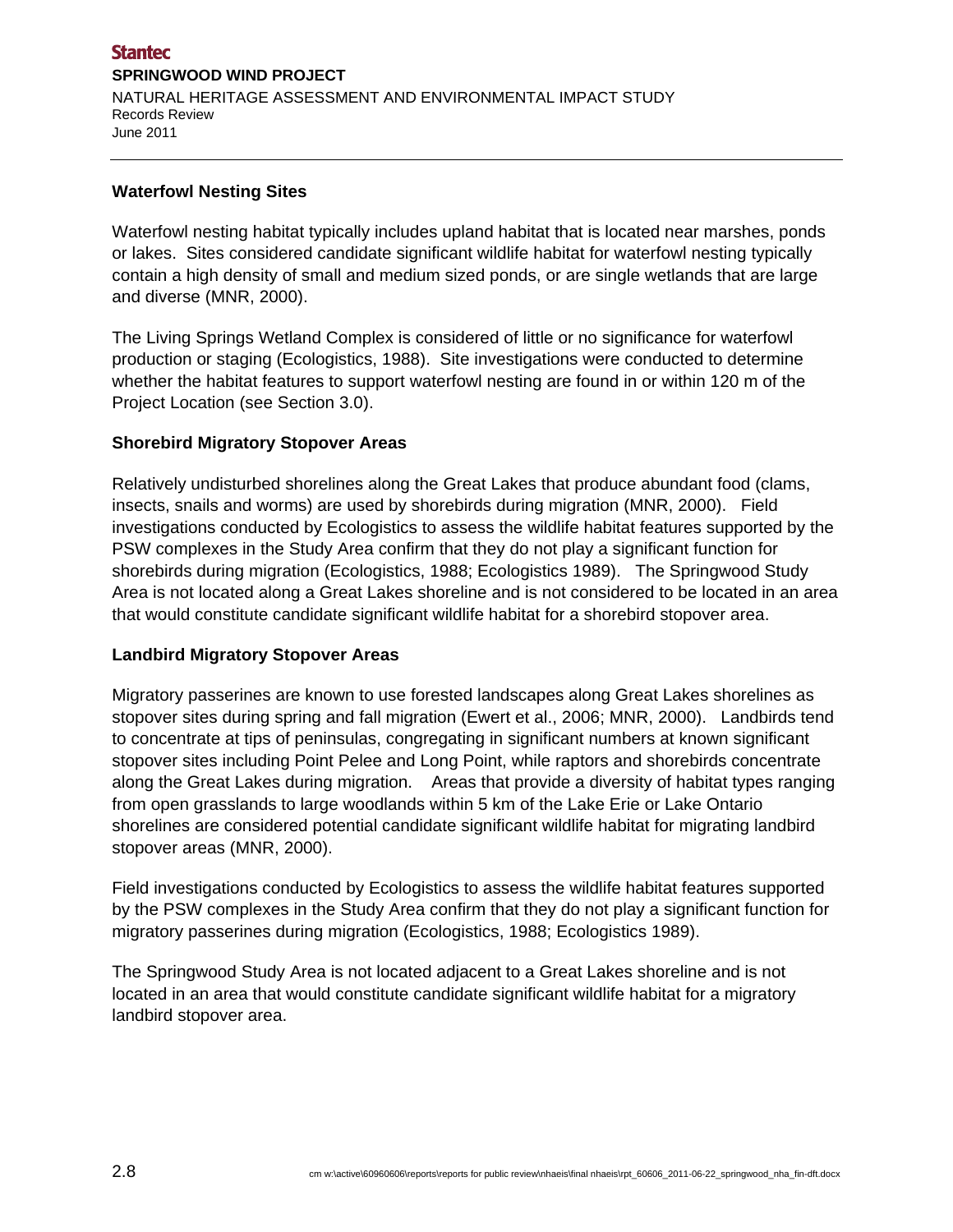#### **Winter Raptor Feeding and Roosting Areas**

Hay fields, pastures and open meadows that support large and productive small mammal populations can provide critical winter feeding areas (MNR, 2000). The best roosting sites are typically found in relatively mature mixed or coniferous woodlands that abut windswept fields, with scattered trees and fence posts providing perches for hunting (MNR, 2000).

Historically, observations of Snowy Owl have been regularly reported in and around the Metz area, approximately 5 km north of the Springwood Study Area (Ontbirds Archives). Occasional observations of Short-eared Owl (a provincial and federal species of conservation concern) have also occurred from this area (Ontbirds Archives). Site investigations were conducted to determine whether this type of seasonal concentration area is supported in or within 120 m of the Project Location (see Section 3.0).

#### **Wild Turkey Winter Range**

Dense older coniferous or mixed forest stands on valley slopes that contain a good proportion of conifers or oaks provide habitat for wintering wild turkeys. The presence of groundwater seeps in forests also enhances habitat for turkeys (MNR, 2000).

Wild Turkey are known to breed within the vicinity of the Study Area (Cadman et al., 2007) however the Springwood Study Area has not been identified as an area known to support Wild Turkey concentrations in winter (Ontbirds Archives; LIO 2009). Site investigations were conducted to determine whether this type of seasonal concentration area is supported in or within 120 m of the Project Location (see Section 3.0).

#### **Turkey Vulture Summer Roosting Areas**

Cliff ledges and large dead trees can serve as turkey vulture summer roosting areas. They are typically located in undisturbed areas and often near water (MNR, 2000).

Turkey Vultures are known to breed within the vicinity of the Study Area (Cadman et al., 2007) however it has not been identified as an area supporting Turkey Vultures summer roosting (Ontbirds Archives; LIO 2009). Site investigations were conducted to determine whether this type of seasonal concentration area is supported in or within 120 m of the Project Location (see Section 3.0).

#### **Reptile Hibernacula**

Potential hibernacula include features that would provide a route underground, such as buried concrete or rock (e.g., building foundations, culverts), rock crevices or animal burrows often in association with water to prevent desiccation (MNR, 2000). Frequently, hibernacula can be found among talus or karst areas.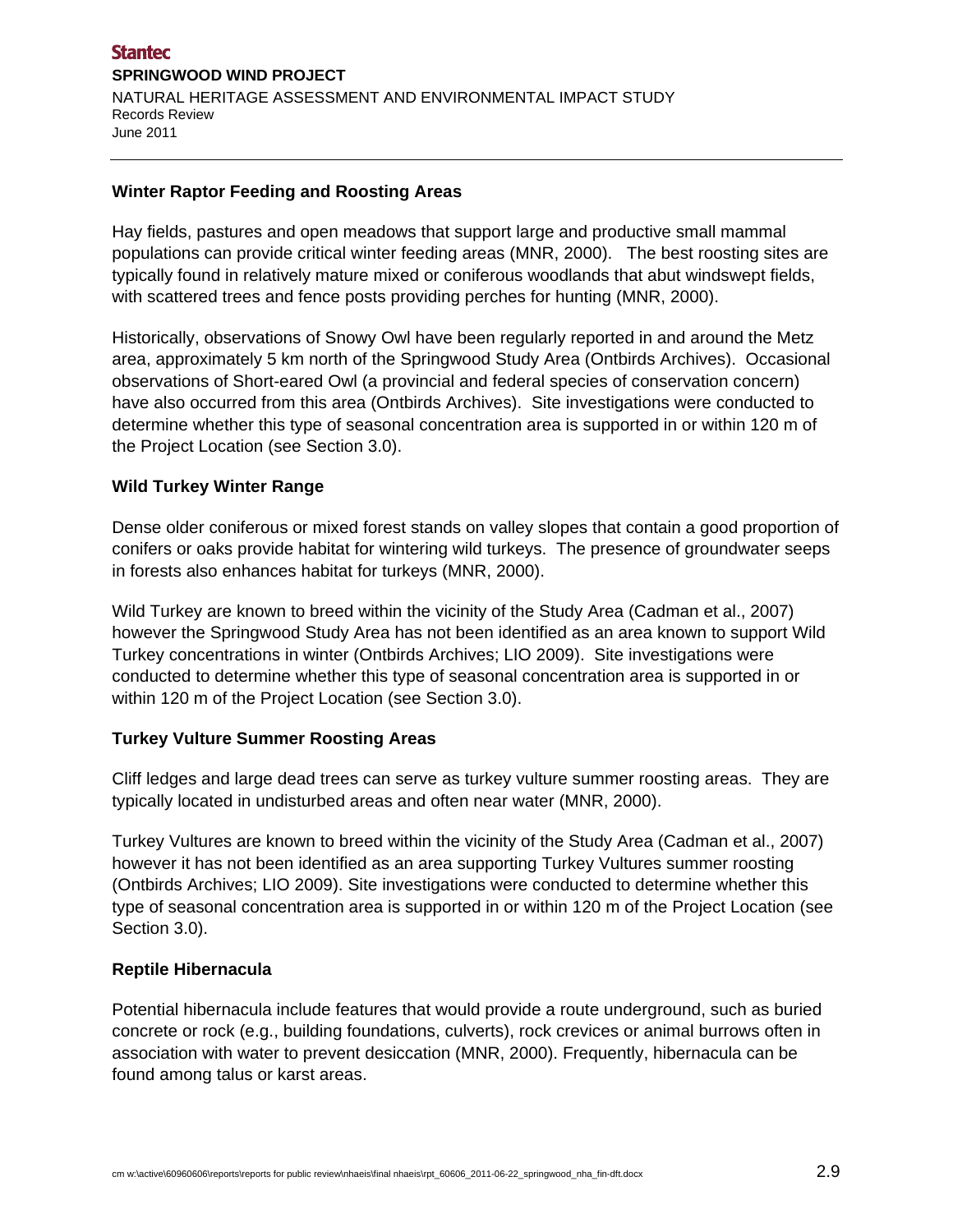The project is located within the ranges of various common species of snakes (Oldham and Weller, 2000) however there are no known reptile hibernacula in the Study Area. Site investigations were conducted to determine whether the habitat features to support this type of seasonal concentration area are found in or within 120 m of the Project Location (see Section 3.0).

## **Bat Hibernacula and Maternity Roosts**

Bats required specific environmental conditions for hibernating. These are provided by features such as caves or abandoned mines (MNR, 2000). Karst topography and areas of exposed bedrock can be indicators of potentially suitable hibernacula habitat for bats.

No known bat hibernacula have been identified within the Study Area (Renewable Energy Atlas, 2010; MNR correspondence 2010).

The Niagara Escarpment, which is a prominent landscape feature that provides potential habitat for bat hibernacula, is approximately 25 km east of the Study Area. A review of the Ontario Geological Survey (1999) mapping indicates that the entire Springwood Study Area is underlain by the Middle and Lower Silurian Guelph formation. Correspondence with Mr. Frank Brunton, an Aggregate & Industrial Minerals Geologist with the Sedimentary Geoscience Branch of the Ontario Ministry of Northern Development and Mines, indicated that karst formations tend to be more common along joints between two different bedrock formations. Also, thin drift and exposed bedrock terrains with deep joints and potential features at edges of bedrock valleys and cliff edges are prime areas for karst, crevasse or cave formation. This scenario is absent from the Springwood Study Area (Brunton, personal communication). Within the Study Area there is an overburden depth of 40-50m over the bedrock layer and there is no access to karst formations. There is no karst mapped in the Project Study Area (Brunton, 2008) and no habitat features that would support bat hibernacula were identified through the records review (i.e., caves, karst topography, abandoned mines) in, or within 120 m of the Project Location.

Depending on the species, maternity roosts for bats can include tree foliage, tree cavities and crevices under loose bark, or buildings. There are no known maternity roosts in the Study Area. Site investigations were conducted to determine whether the habitat features to support this type of seasonal concentration area are found in or within 120 m of the Project Location (see Section 3.0).

 MNR wetland evaluation records indicate bullfrog was absent from the North Cumnock PSW complex but was recorded in the Living Springs Wetland Complex (Ecologistics, 1988; Ecologistics 1989). Air photo interpretation indicates that the habitat required by bullfrogs is not found in or within 120 m of the Project Location. Site investigations were conducted to determine whether this type of seasonal concentration area is supported in or within 120 m of the Project Location (see Section 3.0).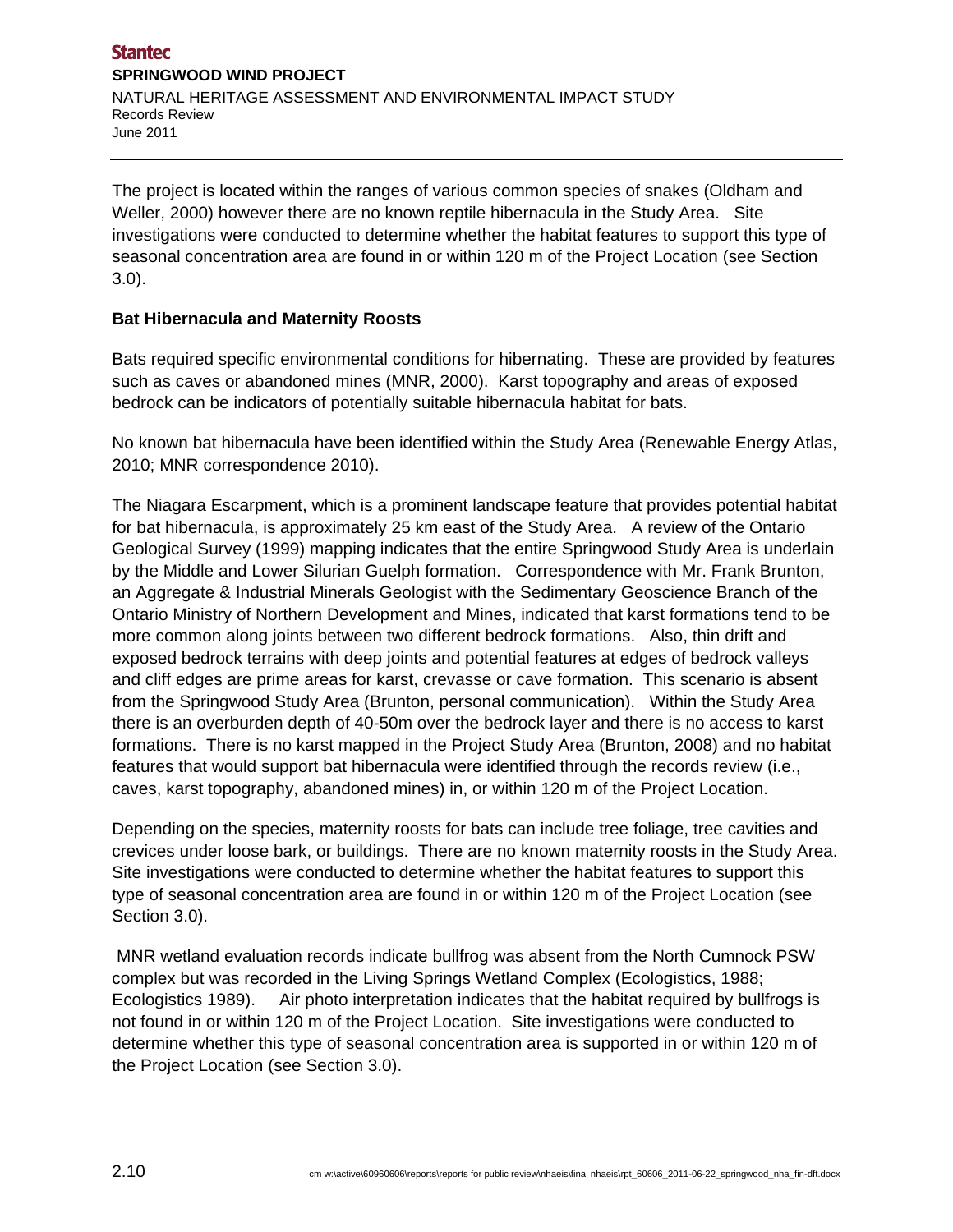#### **Migratory Butterfly Stopover Areas**

During fall migration, monarchs tend to move along the north shore of the Great Lakes (Calvert, 2001). Monarchs can be observed throughout southern Ontario during migration; however these areas do not host the significant thousands that regularly occur at main staging areas. Sites located within 5km of Lake Ontario or Lake Erie and containing a variety of habitat types are considered important habitat components for potentially significant butterfly stopovers (MNR, 2000). The Springwood Study Area is not considered to be in an area that would serve as a significant butterfly stopover.

#### **Seasonal Concentration Areas Summary**

No known seasonal concentration areas were identified in or within 120 m of the Project Location through the records review.

Though not identified within the Study Area, background information indicates that the regional landscape has historically been used by winter raptors. The potential for the Project Location and 120 m Zone of Investigation to support this function warranted further verification and assessment through the site investigation program. Site investigations were also considered necessary to determine whether the critical habitat features required to support winter deer yards, colonial bird nesting sites, waterfowl nesting sites, Wild Turkey wintering areas, Turkey Vulture summer roosting areas, reptile hibernacula, bullfrog concentration areas or bat maternity roosts were located in or within 120 m of the Project Location.

#### **2.2.5.2 Animal Movement Corridors**

Animal movement corridors are elongated, naturally vegetated parts of the landscape used by animals to move from one habitat to another (MNR, 2000). No known animal movement corridors were identified in the Study Area (LIO, 2009).

Hedgerows can serve as small linkages (MNR, 2000). A review of aerial photography indicates the presence of small linear hedgerows within 120 m of the Project Location.

#### **2.2.5.3 Rare Vegetation Communities or Specialized Habitats**

#### **Rare Vegetation Communities**

A search of the NHIC database did not identify any records of rare vegetation communities in the Study Area. Aerial photo interpretation and a review of available background information also indicate that there are no known rare vegetation communities in the Study Area (LIO, 2009; NHIC, 2010; Wellington County OP, 2010; GRCA, 2010).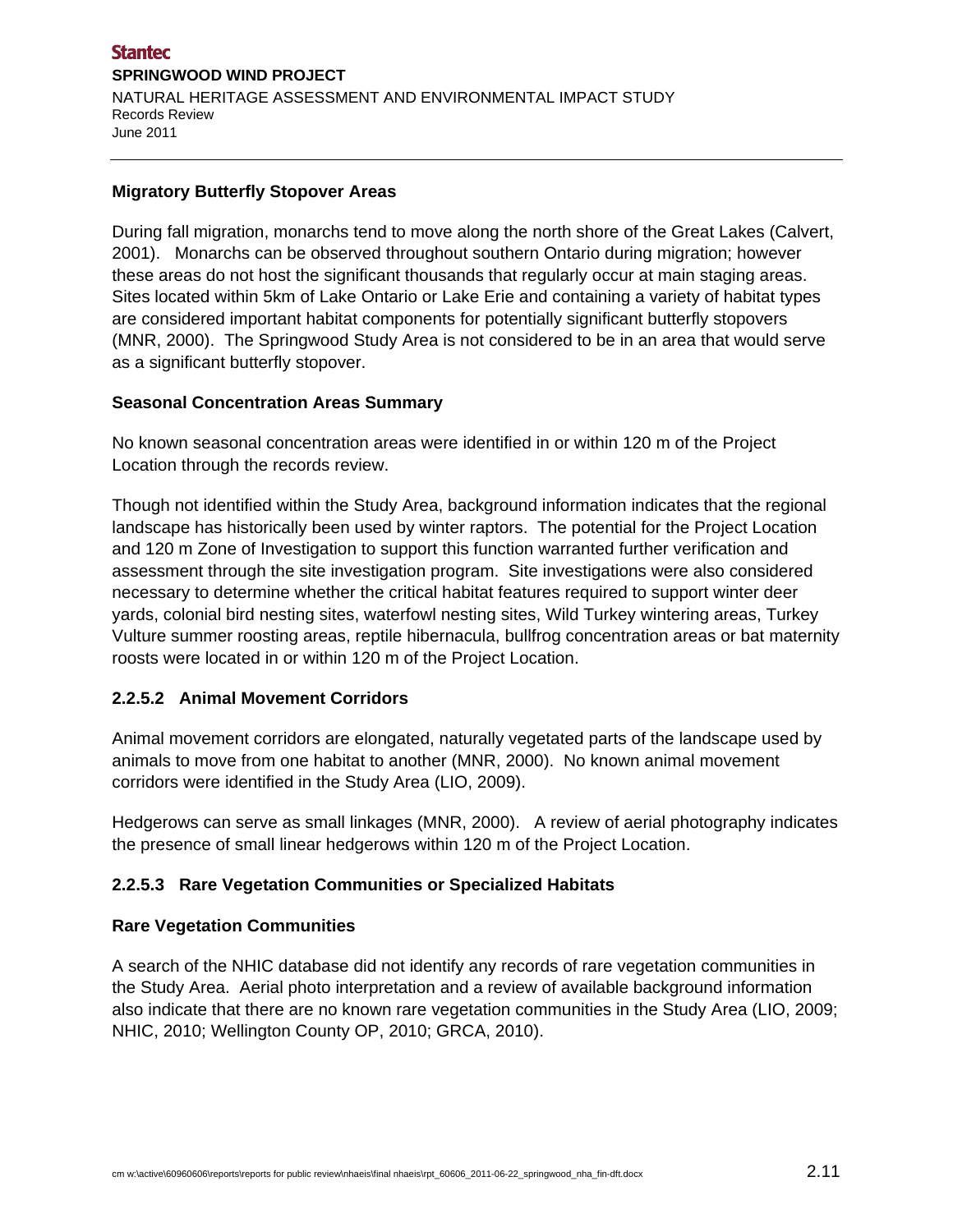#### **Specialized Habitats**

Specialized habitats are microhabitats that are critical to some wildlife species. The SWHTG identifies the following potential specialized habitats:

- habitat for area-sensitive species;
- forests providing a high diversity of habitats;
- old-growth or mature forest stands;
- foraging areas with abundant mast;
- amphibian woodland breeding ponds;
- turtle nesting habitat;
- specialized raptor nesting habitat;
- moose calving areas;
- moose aquatic feeding areas;
- mineral licks;
- mink, otter, marten, and fisher denning sites;
- highly diverse sites;
- cliffs; and
- seeps and springs.

Based on an assessment of habitat in the Study Area, historic species records, available background information, and data provided by agencies specific to this Project, the Study Area does not contain natural habitats of sufficient size or type to be considered candidate significant wildlife habitat for the majority of specialized habitats. Specialized habitats restricted to northern Ontario are not considered in this assessment (i.e. moose feeding and calving areas).

#### **Habitats for Area-Sensitive Species**

Appendix C of the SWHTG (MNR, 2000) contains a list of area-sensitive wildlife. Ontario Breeding Bird Atlas information indicates that the 10x10km atlas squares that encompass the Springwood Study Area contain records of woodland and grassland area-sensitive breeding birds.

Woodlands larger than 30 ha are considered to have the potential to support and sustain populations of area-sensitive species (MNR, 2000). Woodlands must provide interior habitat (i.e. at least 100m from the woodland edge), which is influenced by the woodland size and shape (MNR, 2000). The woodland found within 120 m of the Project Location is substantially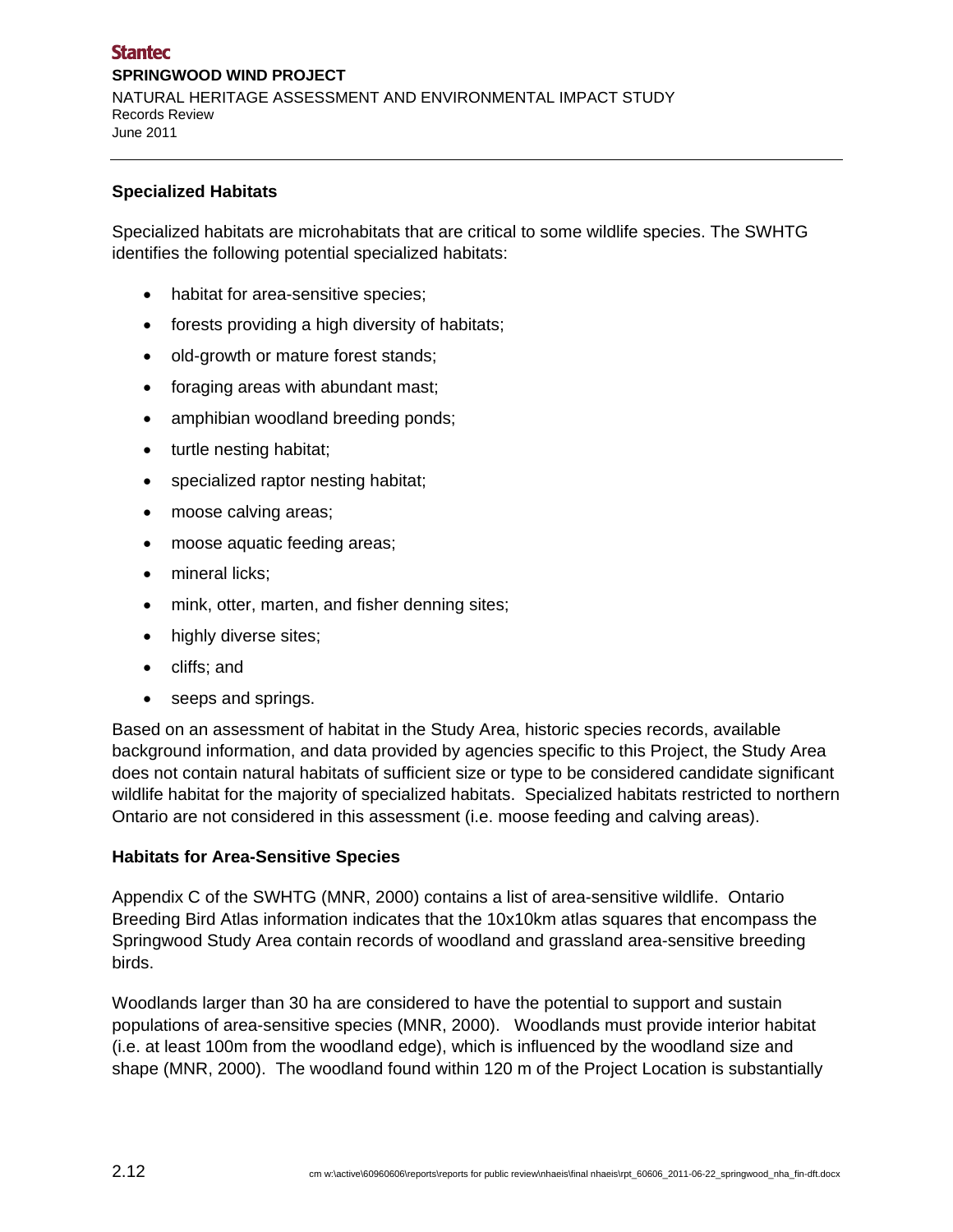smaller than 30 ha and does not contain interior habitat (see Feature 2wo, Figure 2 Appendix A). It does not meet the criteria to support populations of area-sensitive woodland species.

Large, contiguous undisturbed grasslands of at least 30 ha (and preferably 50 ha or more) are considered likely to support and sustain a diversity of grassland species (MNR, 2000). The Study Area is predominately used for high intensity agriculture and land cover consists primarily of corn, grain and soybean fields. Grassland habitat with the potential to be considered candidate significant wildlife habitat is not present in or within 120 m of the Project Location.

## **Forests Providing a Diversity of Habitats**

Older forest stands (i.e. greater than 100 years old) that contain a variety of vegetation communities are likely to support higher diversities of plant and wildlife species. Cavities, an abundance of ground structure and the presence of very tall trees that grow above the main canopy provide important habitat components that should be considered in identifying candidate significant wildlife habitat for this type of specialized habitat (MNR, 2000). Site investigations were conducted to determine the presence of these features in and within 120 m of the Project Location (see Section 3.0).

#### **Old-growth or Mature Forest Stands**

Old growth forests are characterized by having a large proportion of trees in older age classes, many of them over 120 to 140 years old (MNR, 2000). These forest stands are rare throughout Ontario, particularly in southern Ontario, largely due to past logging practices. Old (i.e. more than 120 years old) undisturbed forest stands that have experienced little or no forestry management would be considered candidate significant wildlife habitat. Site investigations were conducted to determine the presence of these features in and within 120 m of the Project Location (see Section 3.0).

#### **Foraging Areas with Abundant Mast**

Forests containing numerous large beech and red oak can provide important food sources to enhance the survival and productivity of those birds and mammals that subsist on a fruit and nut diet (MNR, 2000). Site investigations were conducted to determine the presence of these features in and within 120 m of the Project Location (see Section 3.0).

#### **Amphibian Woodland Breeding Ponds**

Woodland ponds may provide important habitat for local amphibian populations. Ponds that contain a variety of vegetation structure in and around the edge of the pond, are undisturbed and are found adjacent to closed canopy woodlands with dense undergrowth that maintain a damp environment typically provide the best ponds for breeding (MNR, 2000).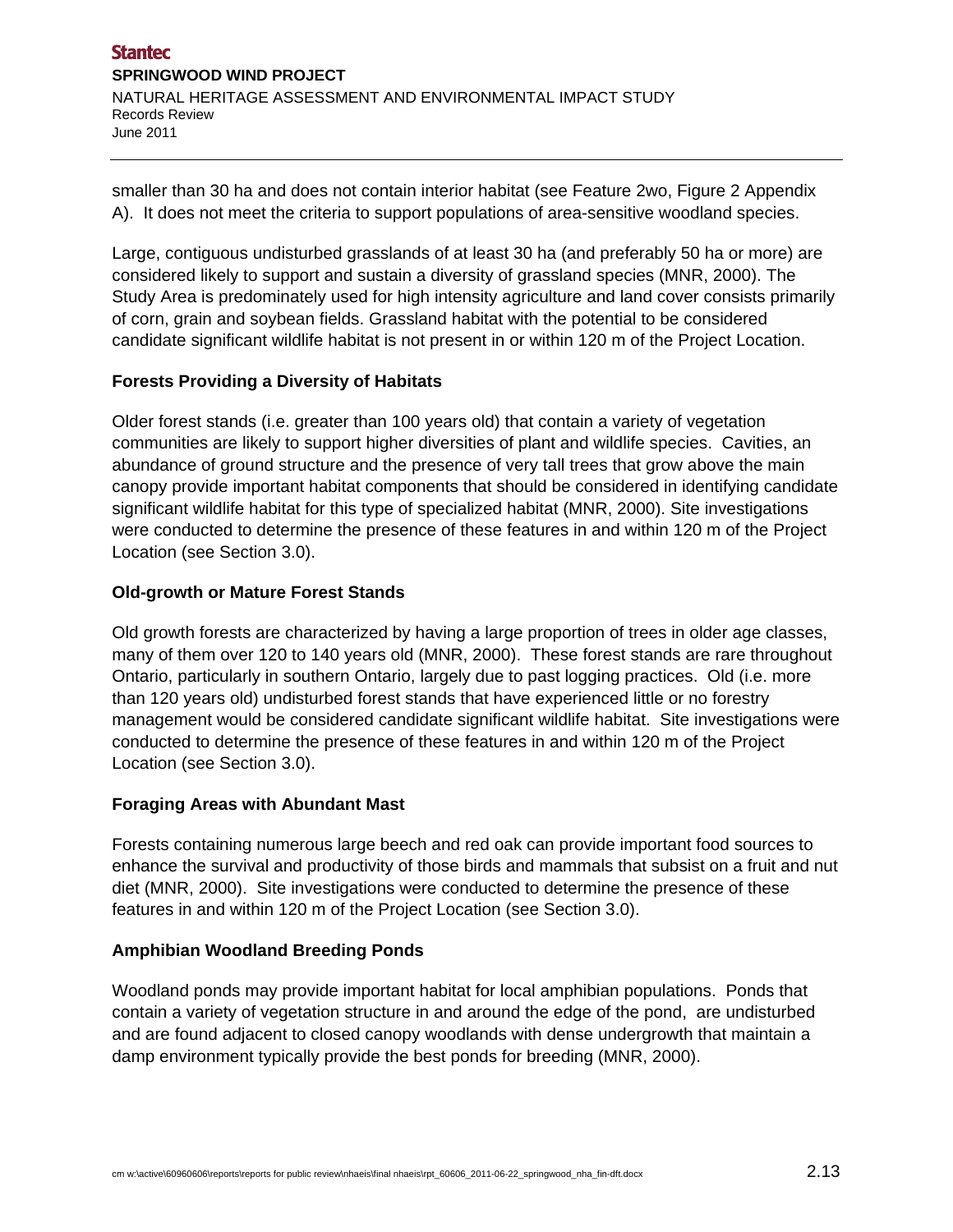The Ontario Herpetofaunal Summary (Oldham and Weller, 2000) indicates the Project Study Area falls within the range of a number of common amphibian species. Woodland and wetland habitat is present within 120 m of the Project Location and may provide amphibian habitat (Feature 2ah; Figure 2, Appendix A).

### **Turtle Nesting Habitat**

Sandy or fine gravel soils are a requirement for turtle nesting (MNR, 2000). Areas that would be considered candidate significant wildlife habitat for turtle nesting include areas containing sandy or fine gravel soils (i.e. shoreline beaches) adjacent to turtle habitat (weedy wetlands, lake or river shorelines). Snapping Turtle is a provincial species of special concern and is addressed further in Table 2.1 (Appendix B) within the context of Species of Conservation Concern (see section 2.2.5.4). Snapping Turtles were considered absent from the North Cumnock and Living Springs PSW Complexes (Ecologistics, 1988; Ecologistics 1989). The Springwood Study Area is not located along a shoreline beach, river or lake. It does not provide the necessary location or sandy soils to support candidate significant wildlife habitat for turtle nesting.

#### **Specialized Raptor Nesting Habitat**

The Significant Wildlife Habitat Technical Guide indicates that some raptors require somewhat specialized habitats. Under the criteria and guidelines outlined in Appendix Q (MNR, 2000) critical habitat features that would support specialized Bald Eagle and Osprey nesting habitat are identified as waterbodies with fish populations and trees with good visibility and flight lines.

MNR identified the presence of an Osprey nest on an artificial nesting platform on a hydro pole at 2<sup>nd</sup> Line and Wellington Rd. 19 (MNR, personal correspondence). It is located 5 km south of the Project Location. No candidate specialized habitat for raptor nesting was identified in or within 120 m of the Project Location through the record review.

#### **Mink, Otter, Marten and Fisher Denning Sites**

Mink, otter, marten and fisher are predators that have specific habitat components that are critical to their survival. Marten, otter and fisher are found on the Canadian Shield and their range does not extend to within the Springwood Study Area (Dobbyn, 1994). Mink are found throughout southern Ontario and prefer natural undisturbed shorelines dominated by coniferous or mixed forests for feeding and denning (MNR, 2000). Mink are dependent on the presence of aquatic components such as lakes, ponds or rivers. The Springwood Study Area is not found in a shoreline location and no open aquatic features that could support mink are found in or within 120 m of the Project Location. The Project Location and adjacent 120 m do not contain the critical habitat components to support candidate significant wildlife habitat for mink denning sites.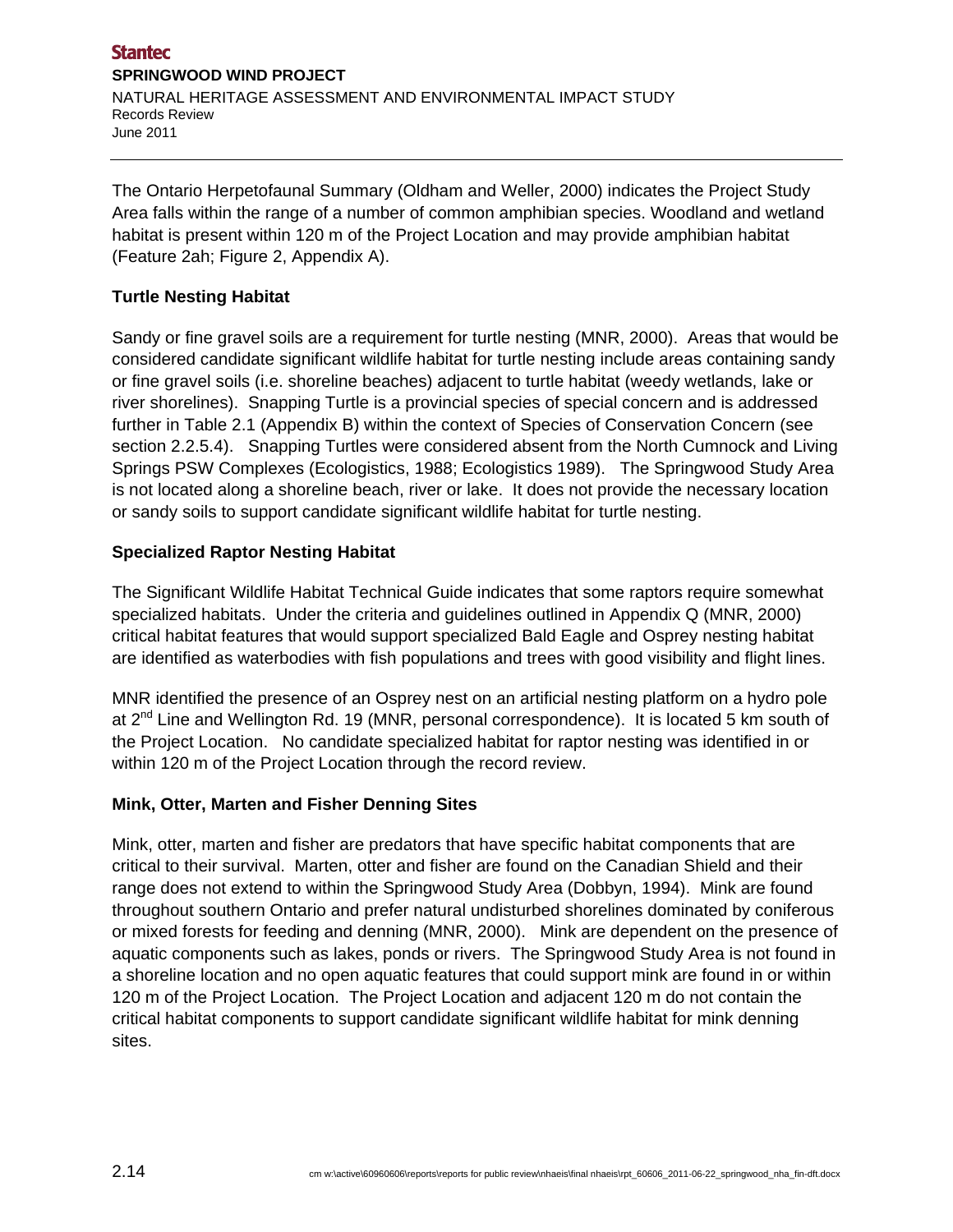#### **Highly Diverse Sites**

Highly diverse sites are those that contain good diversities of vegetation communities and high numbers of species. These rich sites typically contain a good diversity of vegetation and vertical structure, a diversity of ecosystems, representation of specialized biophysical features (i.e. cliffs, seeps or springs) and are relatively undisturbed by humans. The presence of these characteristics were identified during site investigations (see Section 3.0).

#### **Cliffs**

Cliffs are dominated by bedrock with sharp or variable broken edges and a vertical relief greater than three metres (MNR, 2000). No known cliffs occur in the Study Area and topographic maps do not indicate the presence of areas of sharp relief in the Study Area.

#### **Seeps and Springs**

Seepage areas and springs provide habitat for numerous uncommon species and may support a high diversity of plant species (MNR, 2000). In winter, these areas provide foraging opportunities for Wild Turkey and white-tailed deer (MNR, 2000). Those that occur within forested areas where the canopy maintains cool, shaded conditions are most important (MNR, 2000). There are no known seeps or springs within the Study Area. The presence of seeps and springs in and within 120 m of the Project Location was identified during site investigations (see Section 3.0).

#### **Rare Vegetation Communities or Specialized Habitats Summary**

No confirmed significant wildlife habitat for rare vegetation communities or specialized habitats was identified in or within 120 m of the Springwood Project Location through the records review.

The records review indicates that the Springwood Study Area does not possess the required habitat components for area-sensitive breeding bird species, turtle nesting (i.e. sandy soils located along shorelines); the required landscape components for mink denning (i.e. shorelines) or geological conditions for cliffs and caves. No potential candidate significant wildlife habitat could be supported within the Springwood Study Area for these types of specialized habitats.

Site investigations are considered necessary to determine whether the following candidate significant wildlife habitats are supported in or within 120 m of the Springwood Project Location: forests with a diversity of habitats, old-growth or mature forest stands, foraging areas with abundant mast, amphibian woodland breeding ponds, specialized raptor nesting habitat, highly diverse sites or seeps and springs.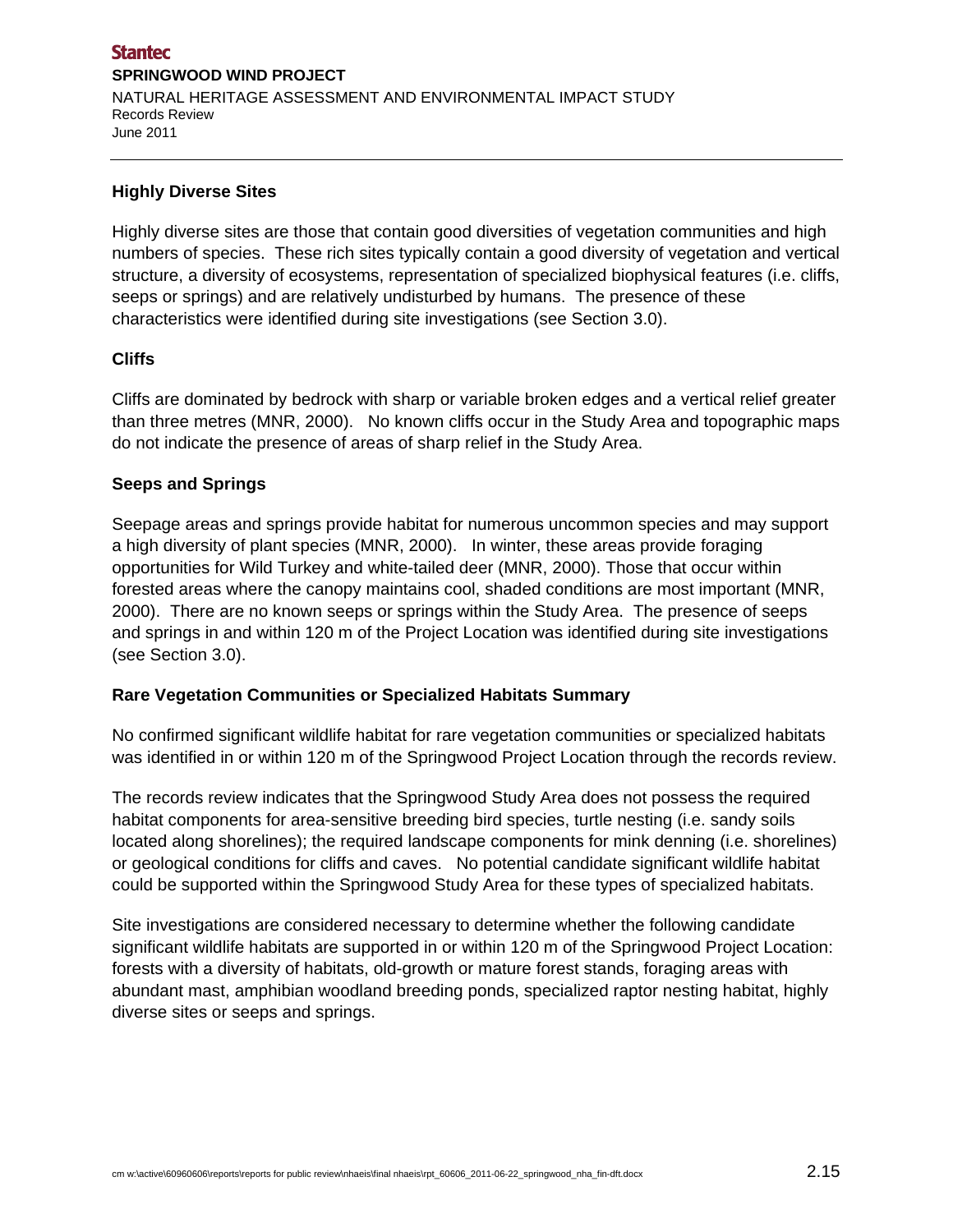## **2.2.5.4 Species of Conservation Concern**

Species of conservation concern include four types of species: those that are rare, those whose populations are significantly declining, those that have been identified as being at risk from certain common activities, and those with relatively large populations in Ontario compared to the remainder of the globe.

Rare species are considered at five levels: globally rare, nationally rare (with designations by COSEWIC), provincially rare, regionally rare (at the Site Region level), and locally rare (in the municipality or MNR Site District). This is also the order of priority that should be assigned to the importance of maintaining species. Some species have been identified as being susceptible to certain practices, and their presence may result in an area being designated significant wildlife habitat. The final group of species of conservation concern includes species that have a high proportion of their global population in Ontario. Although they may be common in Ontario, they are found in low numbers in other jurisdictions.

#### **Rare Species**

NHIC, wildlife atlases and information provided by MNR (personal communication June 24, 2010) were used to identify historic records of species of conservation concern that occur from the regional landscape containing the Springwood Study Area. Wildlife species that would be considered of conservation concern (i.e. special concern, low s-ranks), and whose presence would be assessed within an evaluation of candidate significant wildlife habitat in the Study Area are listed in Table 2.1 (Appendix B). This list of species and their habitat requirements was cross referenced with habitat mapping, aerial photography and vegetation classifications to determine the suitability of the Springwood Study Area to support them.

Within the context of O.Reg 359/09, endangered and threatened species are addressed as part of MNR's *Approval and Permitting Requirements Document for Renewable Energy Projects* (APRD) requirements (September 2009). Information required as part of these requirements is being submitted to MNR as part of the Springwood APRD Report (separate cover). Where this information indicates that approvals or permits are required these will be addressed separately through the applicable statute and its permitting process.

#### **Declining Populations**

The Ontario Partners In Flight (PIF) program has identified a number of species that are considered conservation priorities for Bird Conservation Region ("BCR") 13 (Lower Great Lakes/St. Lawrence Plain region of southern Ontario) (Ontario PIF, 2008). The potential for the Project Location to support populations of forest, grassland or shrub/successional birds designated as declining by PIF was considered.

PIF indicates that the Springwood Study Area is located within an area of southern Ontario that supports low relative densities of priority avian species associated with shrub-successional and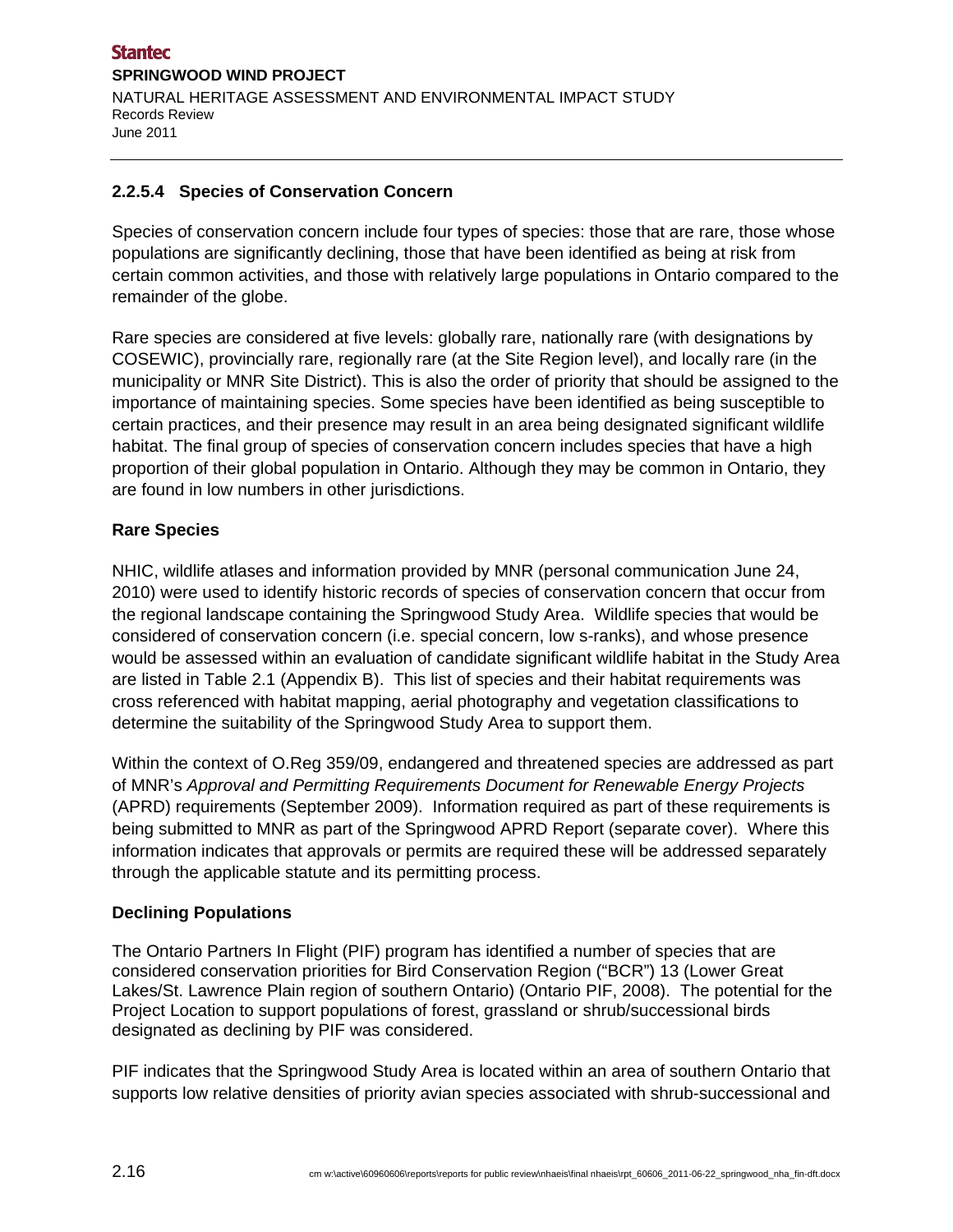grassland habitats, and low to moderate densities of priority species associated with forest habitat (Ontario PIF, 2008). As discussed in Section 2.2.5.3 the Project Location and its 120 m Zone of Investigation do not provide the habitat requirements to support candidate significant wildlife habitat for woodland or grassland breeding bird populations. It does not support shrub/sucesssional habitat.

## **2.2.6 Provincial Parks and Conservation Reserves**

There were no provincial parks or conservation reserves identified in or within 120 m of the Project Location through the records review (NHIC, 2010; Ontario Parks 2010).

Belwood Lake Conservation Area, owned and operated by the GRCA is located approximately 4 km south of the Project Location. The lake was created in 1942 when the Shand Dam was constructed for water conservation and flood control purposes (NHIC, 2010; GRCA, 2010). Today, the Conservation Area is used primarily for recreational purposes, providing opportunities for fishing, boating and swimming.

# **2.3 SUMMARY**

The results of the records review indicate that the Project Location is not located in any known natural features.

Natural features that occur within 120 m of the Project Location as identified through the records review include:

- Wetlands
	- o Provincially Significant Wetland in Feature 2we;
	- o Unevaluated Wetland in Feature 1; and
- Two Woodlands (Features 2wo and 3).

A summary of the natural features identified in, and within 120 m of the Project Location through the record review is found in Table 2.2, Appendix B.

Background information has also identified additional wildlife habitat functions for which field investigations were deemed necessary to determine whether the required habitat types and characteristics were present within the Study Area, and if so, to confirm whether the function was supported in or within 120 m of the Project Location. These include:

 Seasonal concentration areas (winter deer yards, winter raptor feeding and roosting areas, colonial bird nesting sites, waterfowl nesting sites, Wild Turkey wintering areas, Turkey Vulture summer roosting areas, reptile hibernacula, bullfrog concentration areas or bat maternity roosts);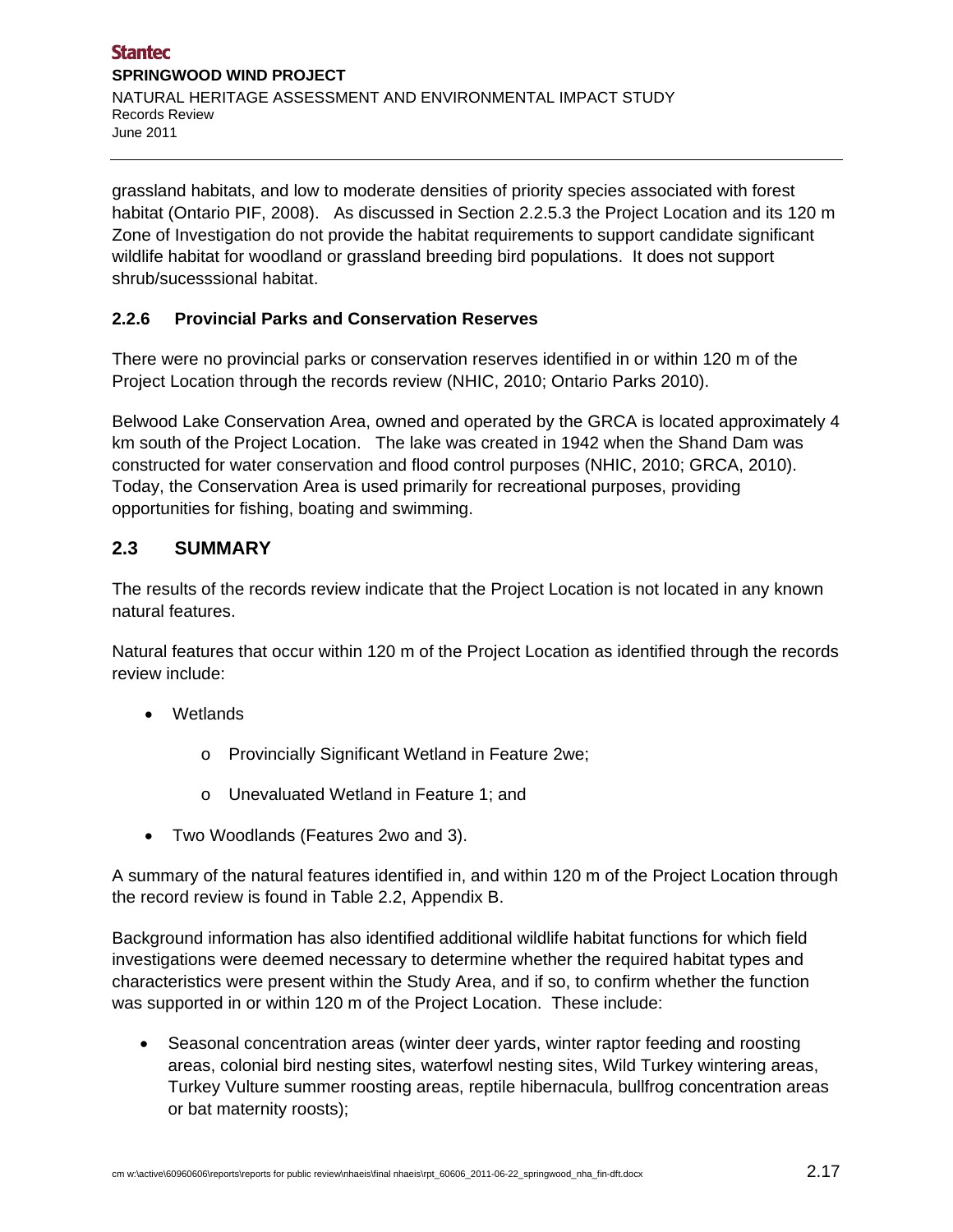- Animal movement corridors;
- Rare vegetation communities and specialized habitats (forests with a diversity of habitats, old-growth or mature forest stands, foraging areas with abundant mast, amphibian woodland breeding ponds, specialized raptor nesting habitat, highly diverse sites or seeps and springs); and
- Species of conservation concern as indicated in Table 2.1 (Appendix B).

A site investigation is required to confirm the presence and boundaries of known natural features identified through the record review, as well as determine whether any additional natural features exist in, or within 120 m of, the Project Location.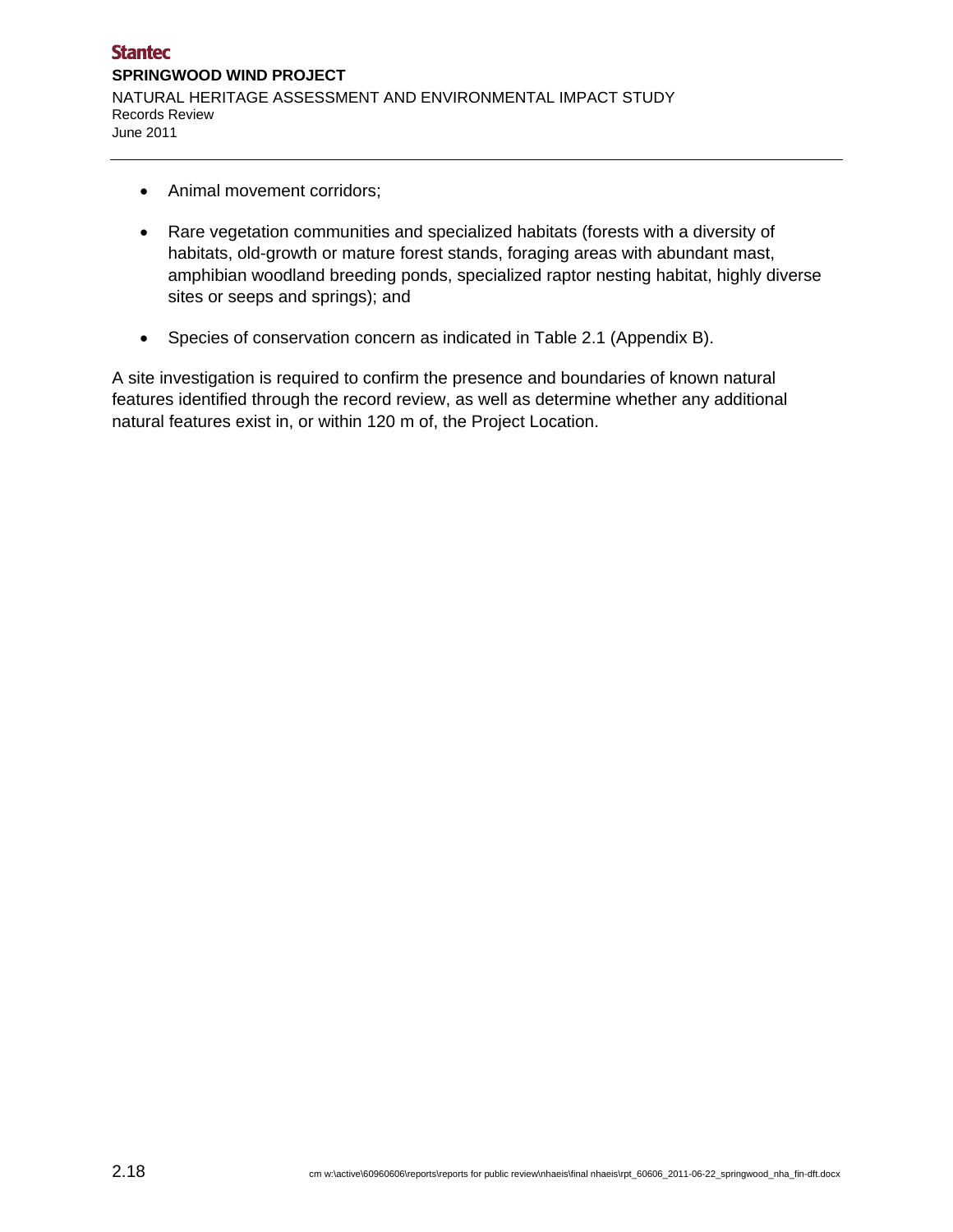# **3.0 Site Investigation**

The site investigations were conducted in accordance with O. Reg 359/09, s. 26 (1), Natural Heritage Site Investigation. This report is prepared in accordance with s. 26 (3) with guidance provided from the *Natural Heritage Assessment Guide for Renewable Energy Projects* (Draft) (MNR, 2010).

The site investigations in support of this report were completed with the purpose of confirming the status and boundaries of natural features identified through the records review (see Section 2.3) and identifying any additional features. Data collected during the records review concerning natural features and species occurrences were used to guide the scope of the site investigation. The extent of the site investigation program and type of field surveys included in the program are scoped to reflect the extent and types of natural features that are identified within a Study Area and the potential for candidate significant wildlife habitat components to be found. The Springwood Wind Project is primarily sited within active agricultural fields and has been sited more than 120 m from the majority of natural features in the Study Area.

MNR was consulted on the proposed site investigation work program for the Springwood Wind Project (Stantec, June 8, 2010). MNR provided comments on the proposed work program in person on June 17, 2010 and in writing on June 24, 2010 (Appendix C).

A map showing the boundaries of all natural features located within 120 m of the Project Location, the location and type of each natural feature and the distance from the Project Location to the natural feature boundaries is provided in Figure 2 (Appendix A).

The results of the records review indicated that the Project Location is not located in any known natural features.

Natural features that occur within 120 m of the Springwood Project Location as identified through the records review include:

- Wetlands
	- o Provincially Significant Wetland in Feature 2we;
	- o Unevaluated Wetland in Feature 1; and
- Two Woodlands (Features 2wo and 3).

The record review indicated that there is also the potential for the following candidate significant wildlife habitat components to be found in or within 120 m of the Project Location:

 Seasonal concentration areas (winter deer yards, winter raptor feeding and roosting areas, colonial bird nesting sites, waterfowl nesting sites, Wild Turkey wintering areas,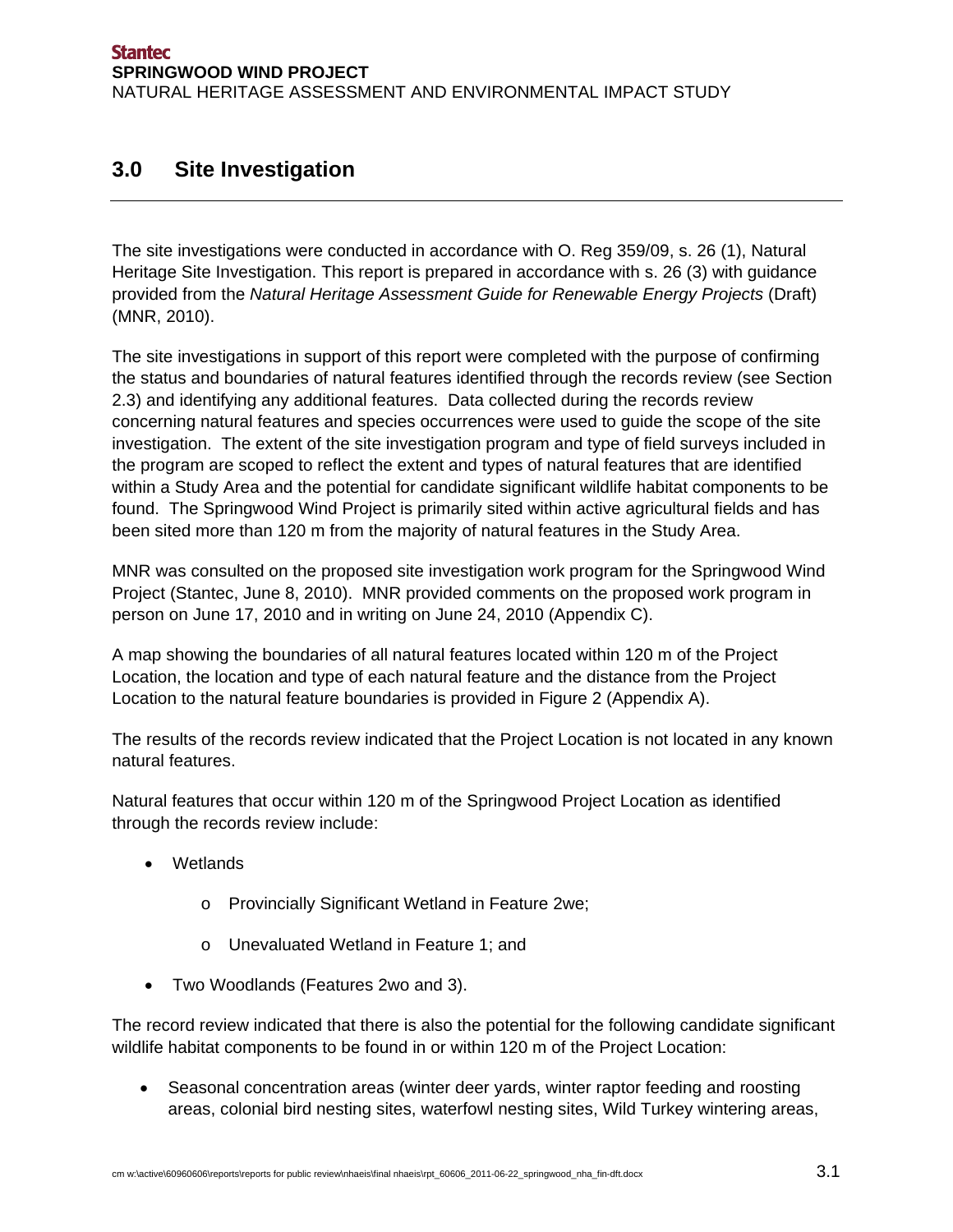Turkey Vulture summer roosting areas, reptile hibernacula, bullfrog concentration areas or bat maternity roosts);

- Animal movement corridors;
- Rare vegetation communities and specialized habitats (forests with a diversity of habitats, old-growth or mature forest stands, foraging areas with abundant mast, amphibian woodland breeding ponds, specialized raptor nesting habitat, highly diverse sites or seeps and springs); and
- Species of conservation concern as indicated in Table 2.1 (Appendix B).

A summary of the natural features identified in, and within 120 m of the Project Location through the record review is found in Table 2.2, Appendix B.

# **3.1 METHODS**

Land access was available for all land parcels where components of the wind project are proposed. The Project Location (turbine locations, access roads and collector lines) and associated 120 m Zone of Investigation was traversed on foot and physically inventoried.

The field surveys undertaken detail current conditions within the Project Location and the 120 m Zone of Investigation. The location of all field investigations was based on the information about the Project lands and siting that was current at the time of the respective survey. Dates, times, duration, field personnel and weather for each field survey are presented in Table 3.1 (Appendix B). Curricula vitae for each person involved in conducting the site investigation are provided in Appendix D.

#### **3.1.1 Wetlands**

Site investigations were undertaken June 21, 2010 to confirm presence and extent of wetland communities that occurred within 120 m of the Project Location. Wetland communities were identified and delineated using methods outlined by Ontario Wetland Evaluation System (OWES) Southern Manual protocol (MNR, 2002), by an OWES certified surveyor. The wetland boundaries were surveyed using a Thales MobileMapper CE sub-metre GPS.

Survey dates, times, weather conditions and field personnel are summarized in Table 3.1, Appendix B.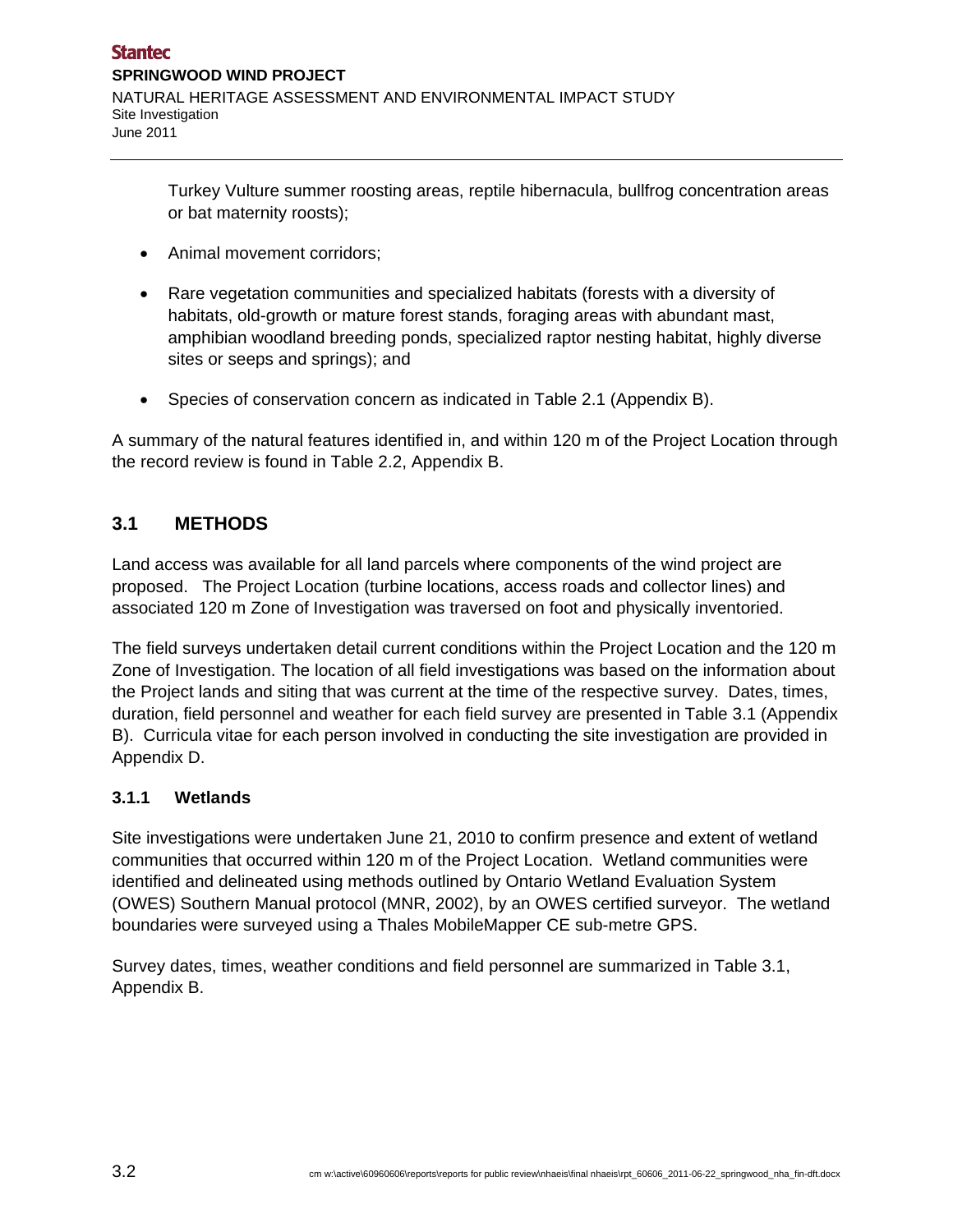#### **Stantec SPRINGWOOD WIND PROJECT**  NATURAL HERITAGE ASSESSMENT AND ENVIRONMENTAL IMPACT STUDY Site Investigation June 2011

#### **3.1.2 Woodlands**

The limits of all woodlands that occur, or partially occur, within 120 metres of the Project Location were delineated through aerial photo interpretation. Information regarding woodland size, ecological function and uncommon characteristics was collected during ELC surveys and through GIS analysis. Treed areas identified during vegetation surveys were compared to the definition of woodlands provided in O.Reg 359/09 to delineate the limits of "woodlands" (i.e. 1,000 trees of any size, 750 trees over 5 cm in diameter, 500 trees over 12 cm, 250 trees over 20 cm). Treed areas were also compared to the definition of woodland provided in the Natural Heritage Reference Manual (2010).

#### **3.1.3 Candidate Significant Wildlife Habitat**

#### **3.1.3.1 Vegetation Community and Vascular Plants Surveys**

As many candidate significant wildlife habitats can be identified through presence of required habitat types, vegetation community assessments were conducted of all naturally vegetated features occurring within 120 m of the Project Location (i.e. features 1, 2we/wo/ah and 3). The vegetation surveys will determine whether the required habitats for the following candidate significant wildlife habitat components (those identified through the record review as having the potential to occur) are found within the Study Area.

- Seasonal concentration areas (winter deer yards, winter raptor feeding and roosting areas, colonial bird nesting sites, waterfowl nesting sites, Wild Turkey wintering areas, Turkey Vulture summer roosting areas, reptile hibernacula, bullfrog concentration areas or bat maternity roosts);
- Animal movement corridors;
- Rare vegetation communities and specialized habitats (forests with a diversity of habitats, old-growth or mature forest stands, foraging areas with abundant mast, amphibian woodland breeding ponds, specialized raptor nesting habitat, highly diverse sites or seeps and springs); and
- Species of conservation concern as indicated in Table 2.1 (Appendix B).

A botanical inventory and Ecological Land Classification (ELC) of the vegetation communities in the Study Area was conducted on June 21 and September 20 2010. Survey times, weather conditions and field personnel are summarized in Table 3.1, Appendix B.

Vegetation communities were delineated on aerial photographs and checked in the field. Vascular plant species lists were recorded separately for each community. Community characterizations were then based on the ELC system (Lee et al., 1998). English colloquial names and scientific binominals of plant species generally follow Newmaster et al. (1998).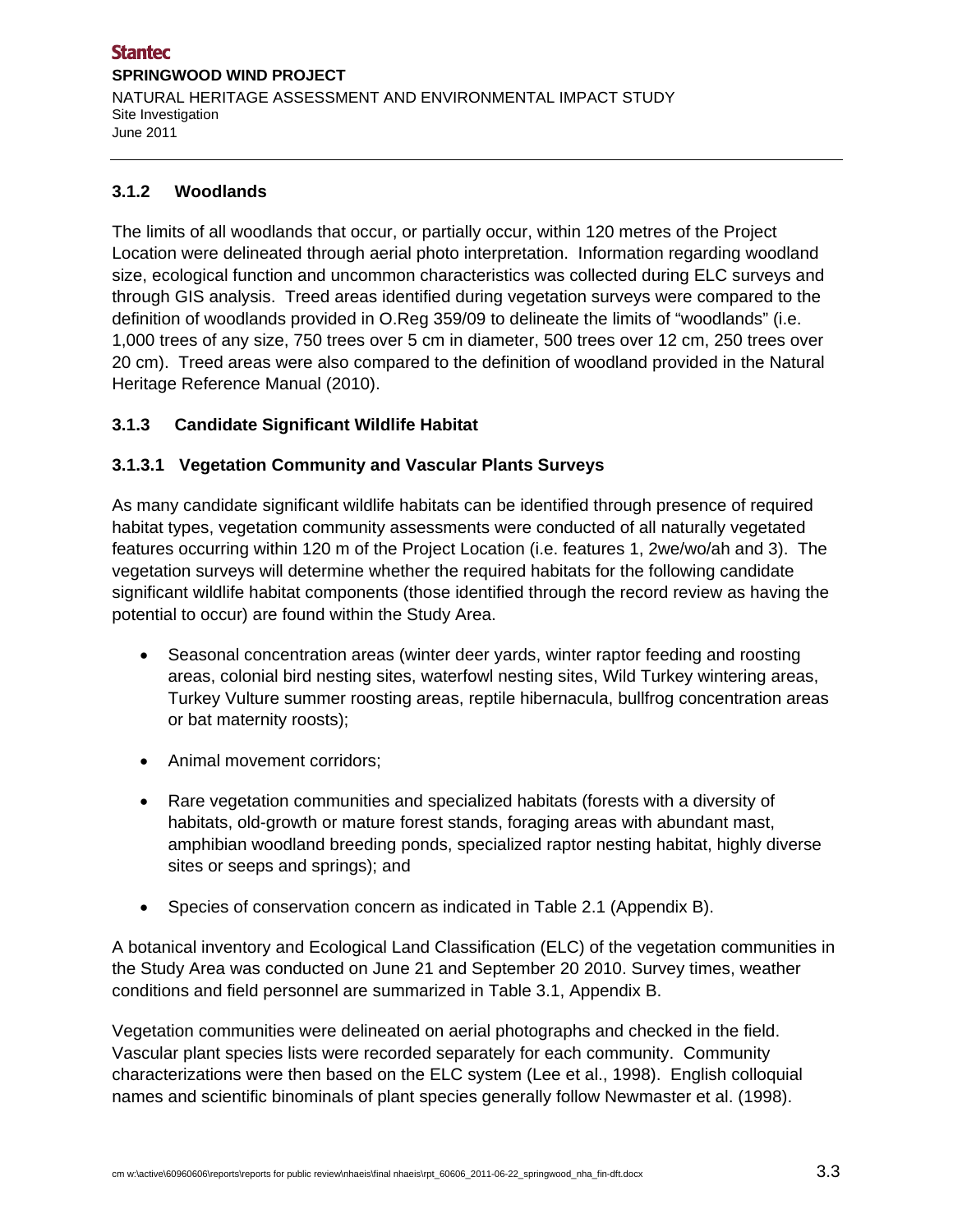#### **3.1.3.2 Additional Wildlife and Wildlife Habitat Assessment Surveys**

Additional surveys to assess wildlife use of the Project Location and to determine the presence of microhabitat features that would support seasonal concentrations of animals or specialized habitat for wildlife as outlined in the Significant Wildlife Habitat Technical Guide (MNR, 2000) were conducted on June 21, July 21, and September 20 2010 of all naturally vegetated features occurring within 120 m of the Project Location (i.e. features 1, 2we/wo/ah and 3). Survey times, weather conditions and field personnel are summarized in Table 3.1, Appendix B.

Surveys focused on identifying any wildlife habitat features that occurred within 120 m of the Project Location such as seeps, springs, vernal pools, hibernacula, weasel denning sites, raptor nests, heronries etc. as well as assessing the presence of supporting habitat features such as snags, downed debris, logs and tree cavities.

Because use of the regional landscape by winter raptors was identified through the record review, targeted studies to determine whether this function was supported within the Project Location and adjacent 120 m were undertaken. Specific emphasis was also placed on determining whether the critical habitat features required to support reptile hibernacula, bat maternity roosts, amphibian breeding habitat or species of conservation concern (as identified through the record review) were provided within the Study Area. Methods are further described below.

#### **Winter Raptor and Short-eared Owl Surveys**

Winter raptor and Short-eared Owl surveys were conducted monthly (in December, January and February) between December 2008 and February 2010. Survey dates, times and weather conditions are summarized in Table 3.1 (Appendix B). Each survey involved driving the main roads within the Study Area at slow speeds (i.e., 30-40km/h) to achieve maximum coverage of the site. A daytime survey was conducted for raptors and the same route was retraced in early evening (from just before sunset to dusk) to look for Short-eared Owls. The fields and woodlands were scanned using binoculars to detect birds. A spotting scope was used for closer inspection of stationary birds. When raptors or owls were observed, the location, species, number, behaviour (i.e. perched, flying, hunting) and height was noted. All other bird and wildlife observations were also recorded and mapped.

#### **Bat Maternity Roost Habitat Assessment**

Surveys for habitat features that would support potential bat maternity roosts focused on woodlands identified through the record review as occurring within the Study Area (i.e. features 2wo and 3). Wooded areas were traversed and the presence and frequency of features that may support maternity colonies of bats were recorded (i.e. large, mature snags, hollow trees or trees with large slabs of loose bark). Criteria used to identify potential bat maternity roosts in the field included the presence of multiple large-diameter (>40 cm) snags, snags that are taller than surrounding trees and snags that are in relatively open areas.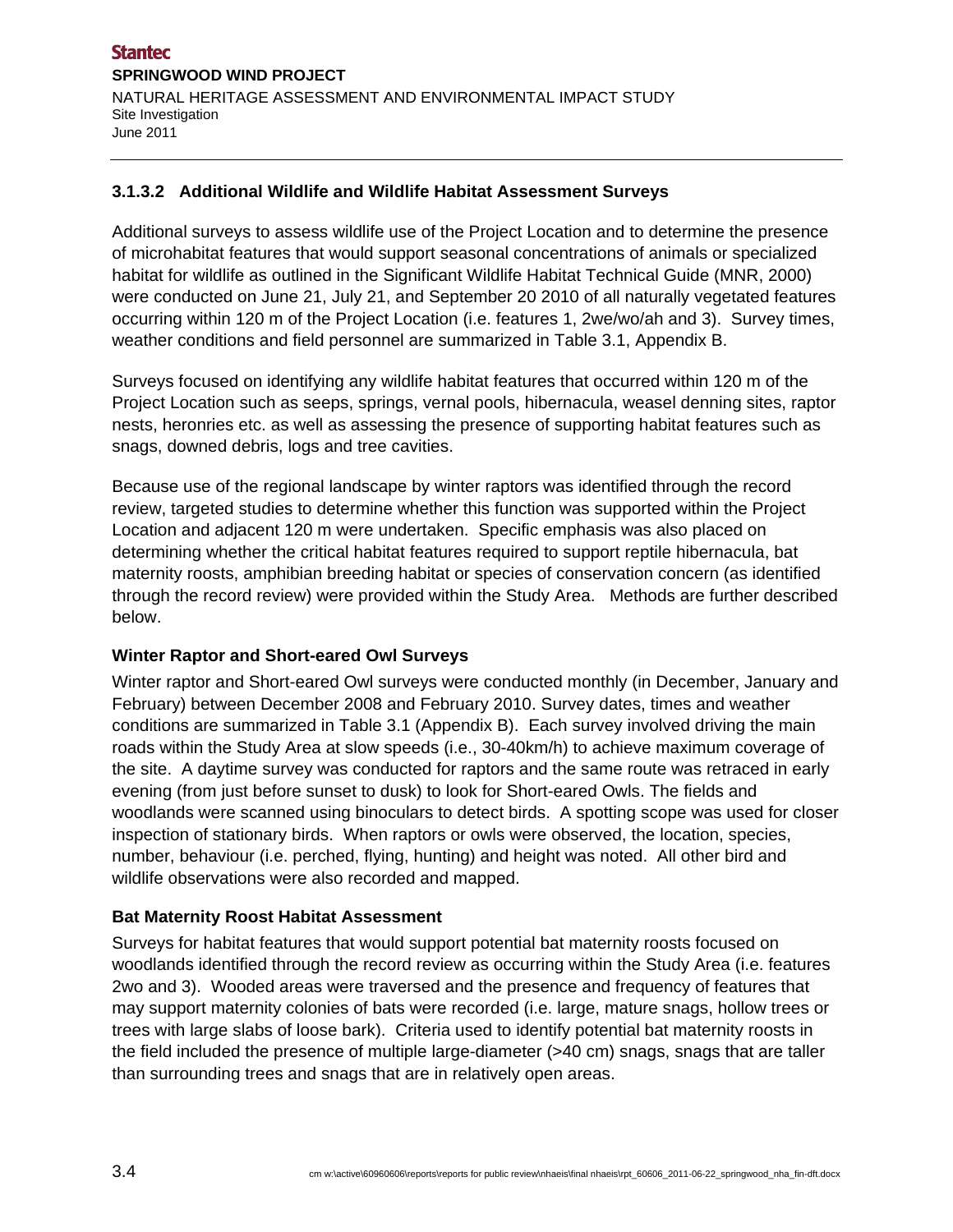#### **Stantec SPRINGWOOD WIND PROJECT**  NATURAL HERITAGE ASSESSMENT AND ENVIRONMENTAL IMPACT STUDY Site Investigation June 2011

#### **Amphibian Habitat Assessment**

The small swamp community in Feature 2ah was the only portion of the Springwood Study Area that was not under active agricultural cultivation and provided potential habitat for breeding amphibians. The community was visited June 21 and July 21 2010, and areas of standing water or areas which showed evidence of holding water through the spring (based on topography and vegetation) were identified. During the surveys, areas of standing water were visually inspected to identify the presence of tadpoles. Size of pools, presence and depth of standing water, potentially active hydroperiod, surrounding vegetation community, emergent and submergent vegetation and canopy cover were recorded.

#### **Reptile Hibernacula Assessment**

As the Project Study Area consists primarily of cultivated agricultural cropland, the search for reptiles and associated hibernacula features focused on edges of natural feature communities, and along hedgerows.

On June 21 and July 21, 2010 evidence of reptiles was searched for, including direct observation of basking individuals. All lands in and within 120 m of the Project Location were searched. Habitat features that would provide a route underground and could act as potential hibernacula were recorded, including buried concrete or rock (e.g. building foundations, culverts with cracks/entry points, bridge abutments), exposed rock crevices or inactive animal burrows.

#### **3.1.3.3 Species of Conservation Concern**

Habitat within the Study Area was assessed for its suitability to support historic species of conservation concern that are known to occur within the regional landscape containing the Study Area (see Table 2.1, Appendix B). All natural vegetation communities within 120 m of the Project Location (i.e. features 1, 2we/wo/ah and 3) were traversed on foot and assessed for suitability to support these species.

All field surveys were conducted by qualified ecologists and are used as a means of recording all wildlife observed on site. Targeted surveys were also conducted to assess the presence of wintering Short-eared Owl, a provincial and federal species of special concern, within the Study Area (see Section 3.1.3.2)

During vegetation surveys (as described in Section 3.1.3.1) specific emphasis was placed on searching for plant species of conservation concern that were identified through the records review with historical occurrences within the Wellington County Region (see Table 2.1, Appendix B). Plant species were considered rare if designated provincially as S1 (critically imperiled), S2 (imperiled), or S3 (vulnerable). Species having a high coefficient of conservatism (9 or 10) as designated by Oldham et al. (1995) were also considered species of note.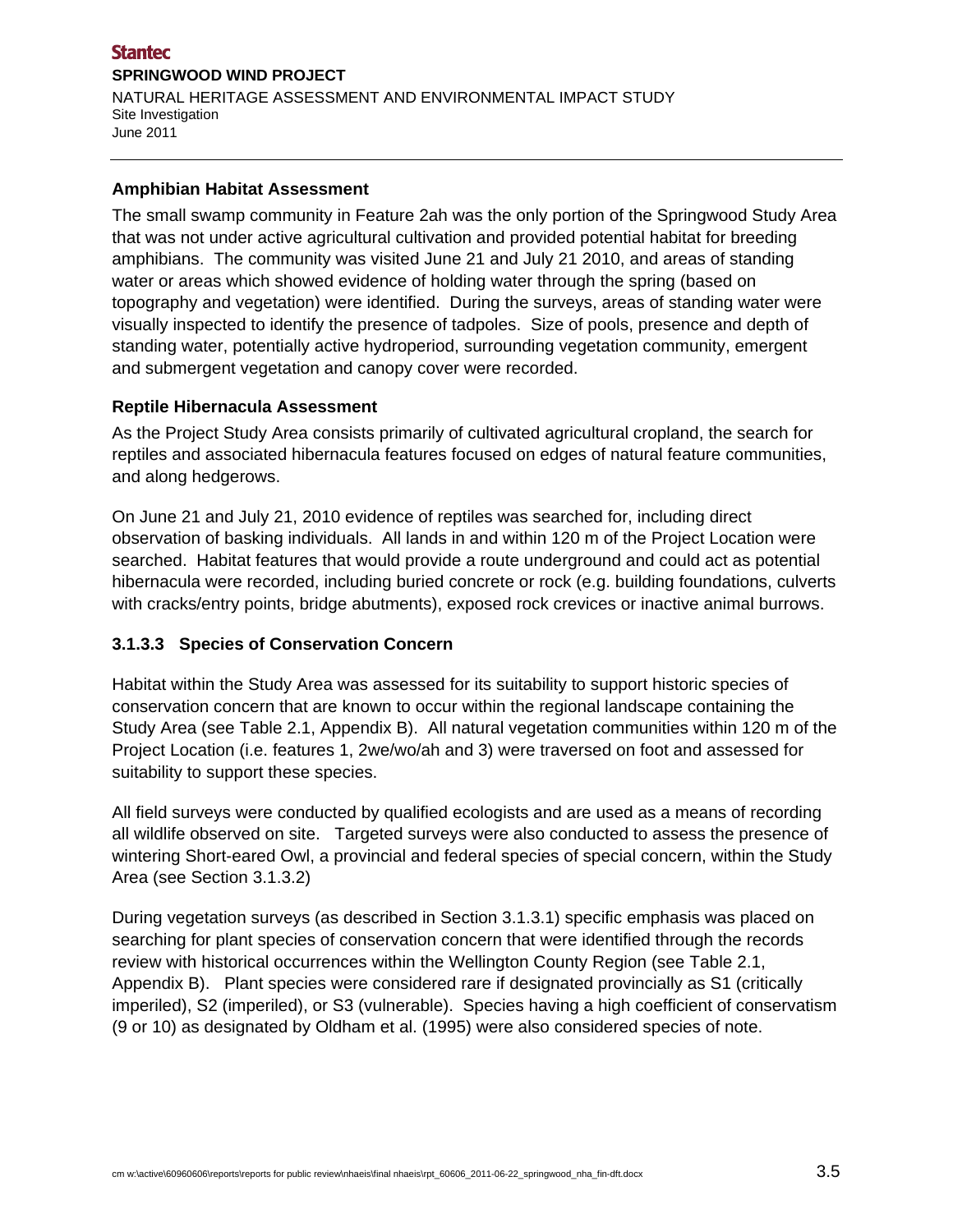# **3.2 RESULTS**

A summary of the corrections to the features, or potentially occurring features, identified through the records review as a result of the site investigation program are outlined in Table 3.2, Appendix B. Figure 2 (Appendix A) show the natural features boundaries located within 120 m of the Project Location, the location and type of each feature and the distance from the Project Location to the natural feature boundaries. Field notes for the site investigation are provided in Appendix E.

## **3.2.1 Natural Heritage Overview**

The Project Location has been sited primarily in actively cultivated cropland (soybean, grain and corn fields). No naturally vegetated features are located within the Project Location. Natural habitat within 120 m of the Project Location was restricted to a pocket of swamp and a small (0.1 ha) dogwood thicket. Outside of this pocket, potential natural wildlife habitat is restricted to hedgerows (Figure 2, Appendix A).

Vegetation communities occurring within 120 m of the Project Location, as identified by field investigations are described in Table 3.3, Appendix B and shown on Figure 3, Appendix A. A list of vascular plant species found in the Project Study Area is provided in Appendix F. Field notes are provided in Appendix E.

Within the Project Location and 120 m Zone of Investigation 45 species of vascular plants were recorded. Of that number, 33 species (73%) were native and 12 species (27%) were exotic. Of the native species observed, 94% are ranked S5 (common and secure in Ontario), and 6% are ranked S4 (apparently secure in Ontario).

Over the course of the site investigation program two dragonfly, eight butterfly, three amphibian, 37 bird, and four mammal species were observed within the Springwood Study Area (Appendix G). Of the 37 bird species, 33 were observed during the breeding season. Species that were not considered breeding consisted primarily of species observed only during winter raptor surveys whose breeding range does not include the Springwood Study Area (i.e. Rough-legged Hawk, Snowy Owl). All wildlife species observed in the Study Area are ranked S5 (Secure; common and widespread), or S4 (Apparently secure; uncommon but not rare).

Site investigations identified three discrete naturally-vegetated features within 120 m of the Project Location. Each feature has been assigned an identification number (Figure 3, Appendix A) which serves as a point of reference for the discussions that follow in the next sections.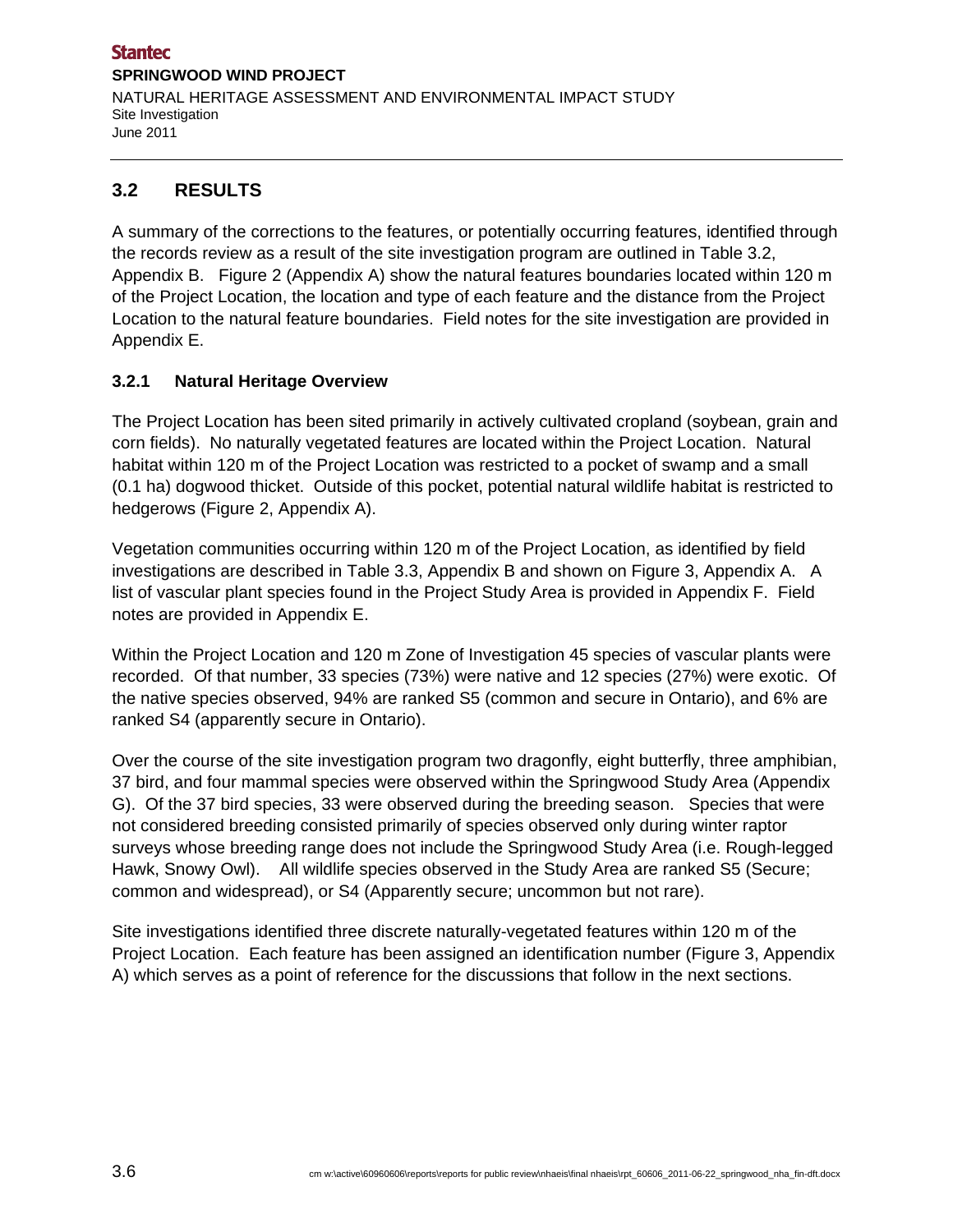#### **3.2.2 Wetlands**

#### **Provincially Significant Wetlands**

The site investigations confirmed that no provincially significant wetlands were located in the Project Location.

A portion of the Living Springs PSW existed within 120 m of the Project Location (Turbine 3, access road and collector line). Field investigations confirmed a willow thicket swamp community occurred within 120 m of the Project Location. Type, attributes, composition and functions of the thicket swamp are described in Table 3.4, Appendix B. No rare or protected plant species were observed within the wetland community. Delineation of the wetland boundary confirmed that the wetland boundary as mapped by MNR (LIO, 2009) was accurate.

Provincially significant wetland communities and boundaries as mapped by MNR (LIO, 2009) were confirmed as accurate by site investigations conducted for the Springwood Wind Project. No changes are required to the records review (Table 3.2, Appendix B).

#### **Non-Provincially Significant Wetland**

No wetland units identified as non-provincially significant were identified during the records review (LIO, 2009; NHIC 2010). No changes are required to the records review as a result of site investigations (Table 3.2, Appendix B).

#### **Unevaluated Wetlands**

The record review identified unevaluated wetland (GRCA 2010; LIO, 2009) in Feature 1 (Figure 2, Appendix A).

During site investigations a 0.1 ha red-osier thicket swamp was confirmed in Feature 1. This feature is illustrated on Figure 3, Appendix A and discussed in Table 3.4, Appendix B.

#### **Additional features**

During site investigations no additional wetland communities were observed in or within 120 m of the Project Location.

#### **Wetlands Summary**

No wetlands occurred in the Project Location. Wetlands identified during the site investigation that occurred within 120 m of the Project Location are listed in Table 3.4, Appendix B. Corrections made to the records review for wetlands as a result of the site investigations are summarized in Table 3.2 (Appendix B).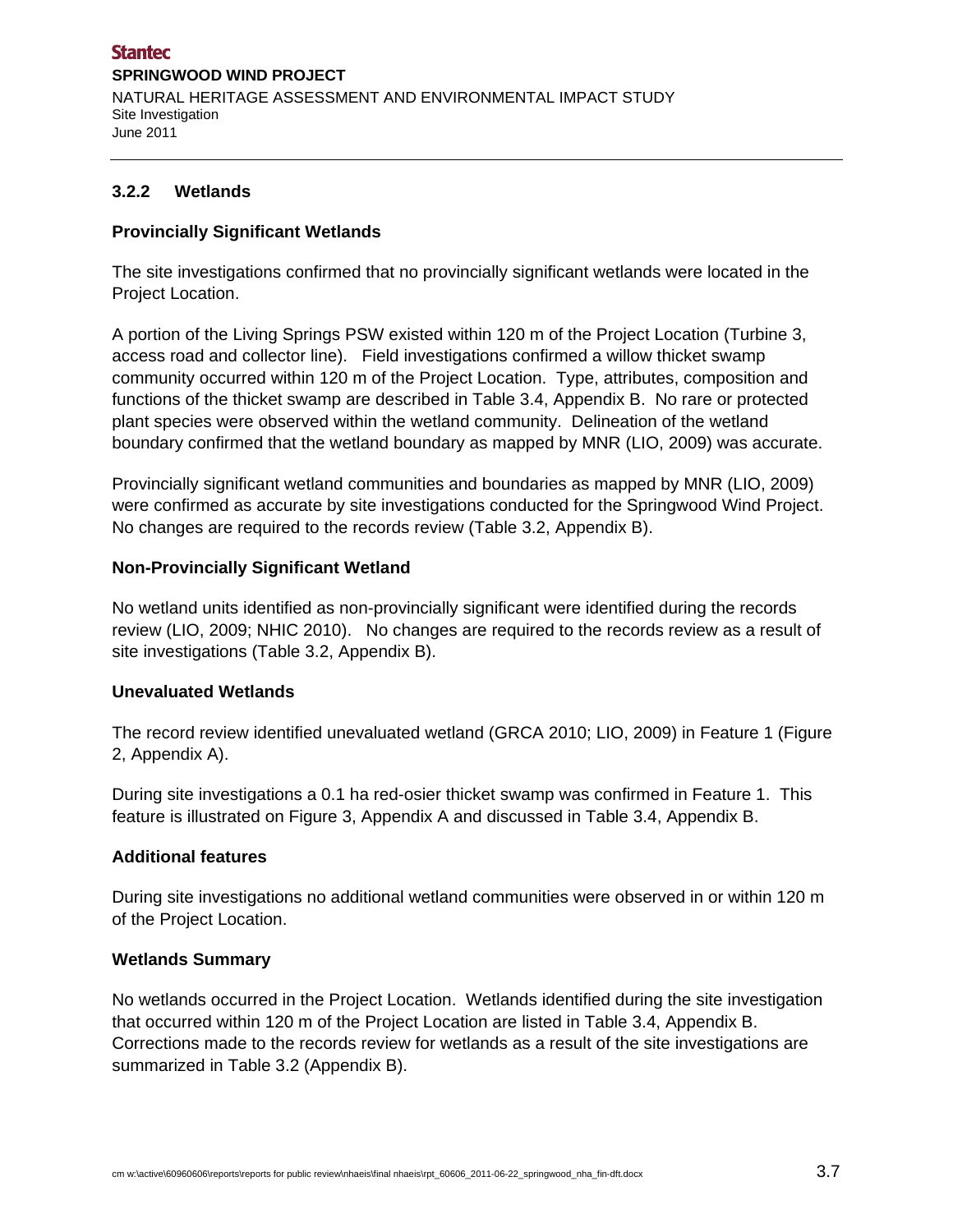#### **3.2.3 Areas of Natural and Scientific Interest (ANSIs)**

ANSIs are defined as areas with life or earth science values related to protection, scientific study or education. No life or earth science ANSIs were identified within the Springwood Study Area through the records review. The site investigation did not identify the presence of life science or earth science values.

No ANSIs were identified in, or within 120 m of the Project Location. No corrections were required to the results of the record review as a result of the site investigation (Table 3.2, Appendix B).

## **3.2.4 Valleylands**

A valleyland is defined as a natural area that is south and east of the Canadian Shield and occurs in a valley or other landform depression that has water flowing through or standing for some period of the year (NHRM, 2010). Section 8.3 of the NHRM (2010) was used guide the identification of valleylands within the Study Area. Site investigations confirmed that the topography of the Springwood Study Area is flat. No landform depressions were present. ELC and vegetation assessments confirmed that no linear vegetated systems are present (Figure 3, Appendix A). No valleylands were identified in, or within 120 m of the Project Location. No corrections were required to the results of the record review as a result of the site investigation (Table 3.2, Appendix B).

#### **3.2.5 Woodlands**

The vegetation communities found within the Study Area are described in Table 3.3, Appendix B and shown on Figure 3, Appendix A. A complete list of vascular plant species recorded in the Study Area is provided in Appendix F.

Woodland was defined in accordance with the definition provided in O.Reg 359/09 (i.e. 1,000 trees of any size, 750 trees over 5 cm in diameter, 500 trees over 12 cm, 250 trees over 20 cm). Features not meeting this definition were not considered "woodlands" for the purposes of this evaluation.

During the record review MNR mapping identified Feature 3 as a woodland (Figure 2, Appendix A). Site investigations confirmed that this feature was a hedgerow that did not meet the definition of woodland (as provided above). This correction was made to the record review (Table 3.2, Appendix B).

Site investigations confirmed that one woodland extends to within 120 m of the Project Location (Feature 2; Figure 2, Appendix A).

Table 3.4 (Appendix B) provides a description of the vegetation communities and attributes, composition and function for the woodland identified as occurring within 120 m of the Project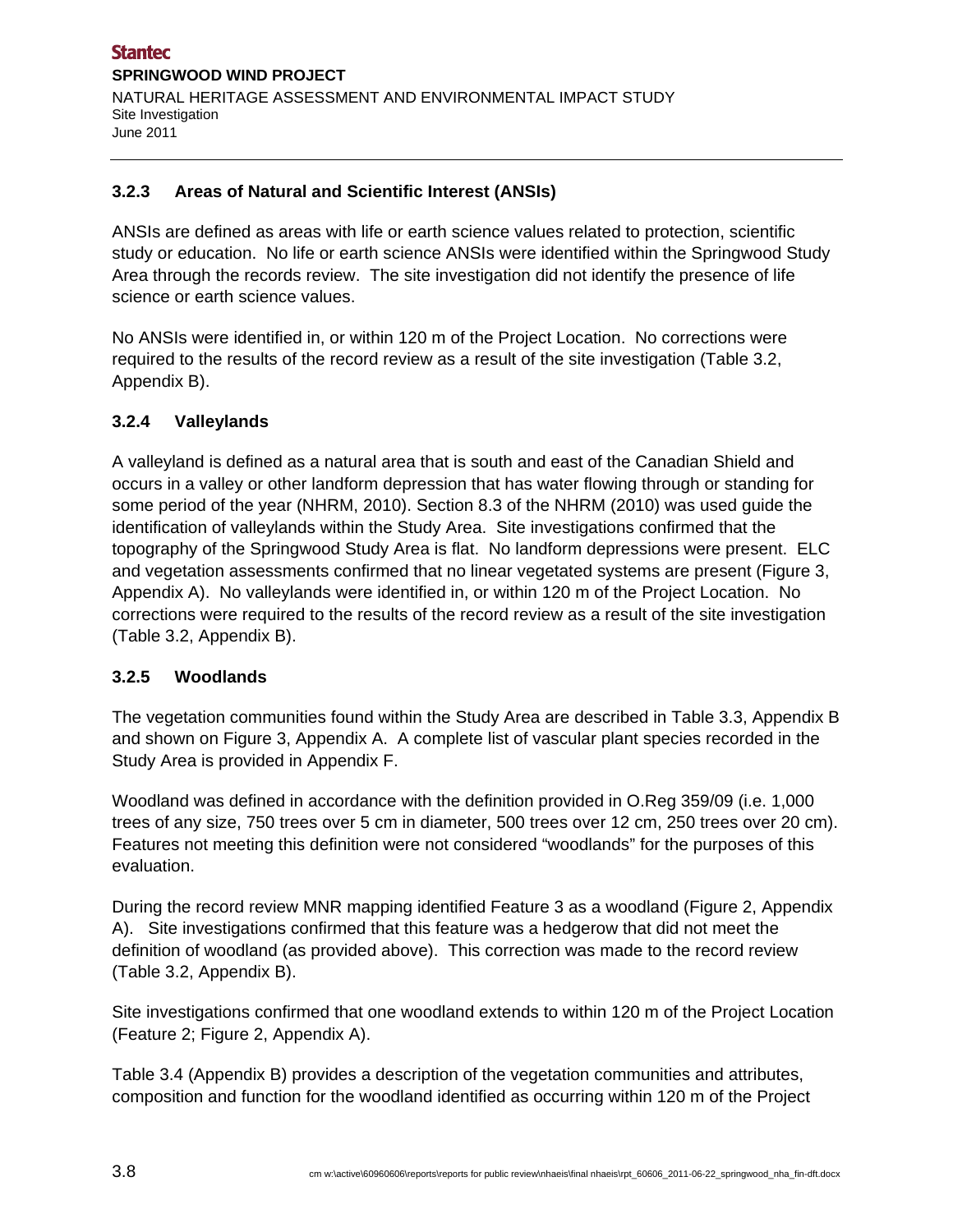Location based on the site investigations (vegetation and wildlife habitat assessment surveys) and GIS analysis of the landscape context.

#### **Additional features**

During site investigations no additional unmapped woodland features were observed.

#### **Woodlands Summary**

No woodlands were located in the Project Location. One woodland is found within 120 m of the Project Location and is listed in Table 3.4, Appendix B. Corrections made to the records review for woodland as a result of the site investigations are summarized in Table 3.2 (Appendix B).

#### **3.2.6 Wildlife Habitat**

Results of the site investigation program are provided below to identify natural features supported by the Project Location. The results are considered within the context of criteria for significant wildlife habitat as outlined within the Significant Wildlife Habitat Technical Guide (2000) in order to determine whether the Project Location supports candidate or confirmed significant wildlife habitat.

The Project Location is comprised entirely of cultivated agricultural fields. Natural wildlife habitat within the 120 m Zone of Investigation is restricted to a portion of the Living Springs PSW, one small red-osier dogwood thicket and hedgerows.

#### **3.2.6.1 Seasonal Concentration Areas**

Seasonal concentration areas are those sites where large numbers of a species gather together at one time of the year, or where several species congregate. The Significant Wildlife Habitat Technical Guide (MNR, 2000) identifies 14 potential types of seasonal concentration areas (see Section 2.2.5.1).

No known significant wildlife habitat for seasonal concentration areas was identified in or within 120 m of the Project Location through the record review. Site investigations were conducted to determine whether candidate significant wildlife habitat for winter deer yards, winter raptor feeding and roosting areas, colonial bird nesting sites, waterfowl nesting sites, Wild Turkey wintering areas, Turkey Vulture summer roosting areas, reptile hibernacula, bullfrog concentration areas or bat maternity roosts was present within the Study Area.

The results of the site investigation were used to identify other seasonal concentration areas that might exist within 120 m of the Project Location.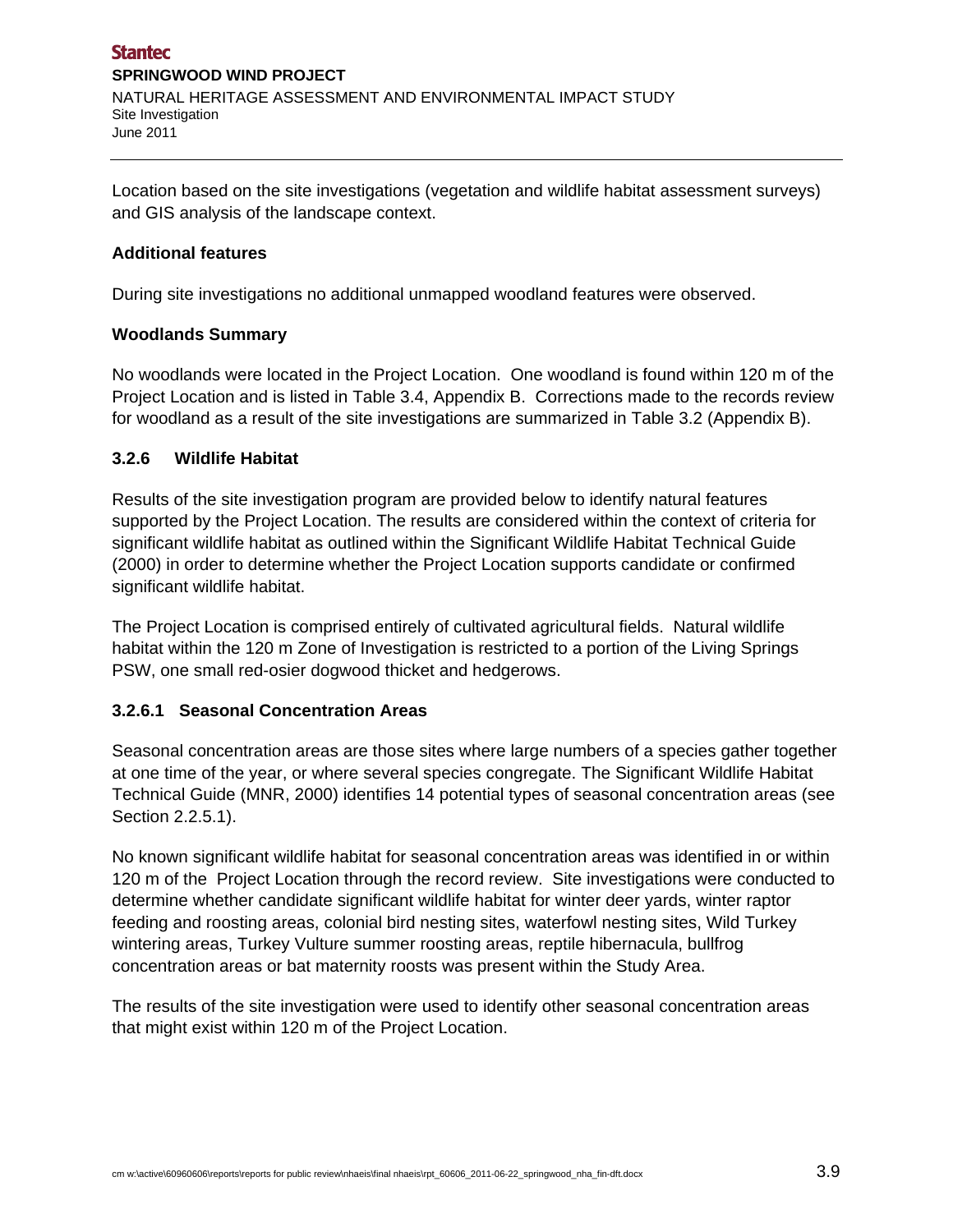#### **Stantec SPRINGWOOD WIND PROJECT**  NATURAL HERITAGE ASSESSMENT AND ENVIRONMENTAL IMPACT STUDY Site Investigation June 2011

#### **Winter Deer Yards**

No known deer yards were identified in or within 120 m through the record review. Deer yards typically have a long history of use. There is no known historic use of the Study Area as a deer yard (LIO, 2009). Deer yards usually consist of a core area of coniferous forest, which provides shelter from snow and wind, adjacent to an area of deciduous forest or other foraging habitat including corn and grain agricultural lands. Site investigations indicated that the required coniferous cover is not found in or within 120 m of the Project Location (Figure 3, Appendix A). Given the lack of historic use of the study area and the absence of coniferous cover no candidate significant wildlife habitat for winter deer yards was identified in or within 120 m of the Project Location.

#### **Winter Raptor Feeding and Roosting**

During the course of winter raptor and Short-eared Owl field surveys conducted over two seasons, five Red-tailed Hawks, two Rough-legged Hawks, one Bald Eagle, and one Snowy Owl were observed. Of the birds observed only one Red-tailed Hawk was observed within 120 m of the Project Location. One additional Red-tailed Hawk was observed in the Springwood Study Area with all other observations from outside the Study Area. The Bald Eagle was observed approximately 8 km south of the Study Area, along the Grand River.

On three of the six surveys no raptors were recorded. No Short-eared Owls were observed during the Short-eared Owl Surveys. Results of winter raptor surveys are detailed in Table 3.5 (Appendix B). The number of raptors recorded over the surveys was low and observations of raptors were dispersed. Raptor density, calculated as the number of raptors per kilometer of survey across the study area, yielded densities of 0- 0.1 raptors per km.

Fields such as hayfields, pastures and meadows support large and productive small mammal populations and are required to support raptors during winter (MNR, 2000). The Short-eared Owl uses large expanses of prairie and coastal grasslands, heathlands, shrub-steppe, and tundra but also agricultural areas in winter. In Ontario it is most common in areas comprised of large amounts of abandoned farmland and is typically associated with dense coniferous stands that serve as roosts (Sandilands, 2010). The site investigation confirmed that the majority of the Study Area was used for row crops; primarily soybeans, grain and corn (Figure 3, Appendix A). Habitat to support Short-eared Owl or large populations of raptors in winter was not present.

Candidate significant wildlife habitat for winter raptor feeding and roosting area is not found in or within 120 m of the Project Location.

#### **Colonial Bird Nesting Sites**

No evidence of colonial bird nesting sites (i.e. heronries, swallow colonies) was identified during field work completed in the Study Area (Appendix E). Candidate significant wildlife habitat for colonial nesting bird sites does not occur in or within 120 m of the Wind Project Location.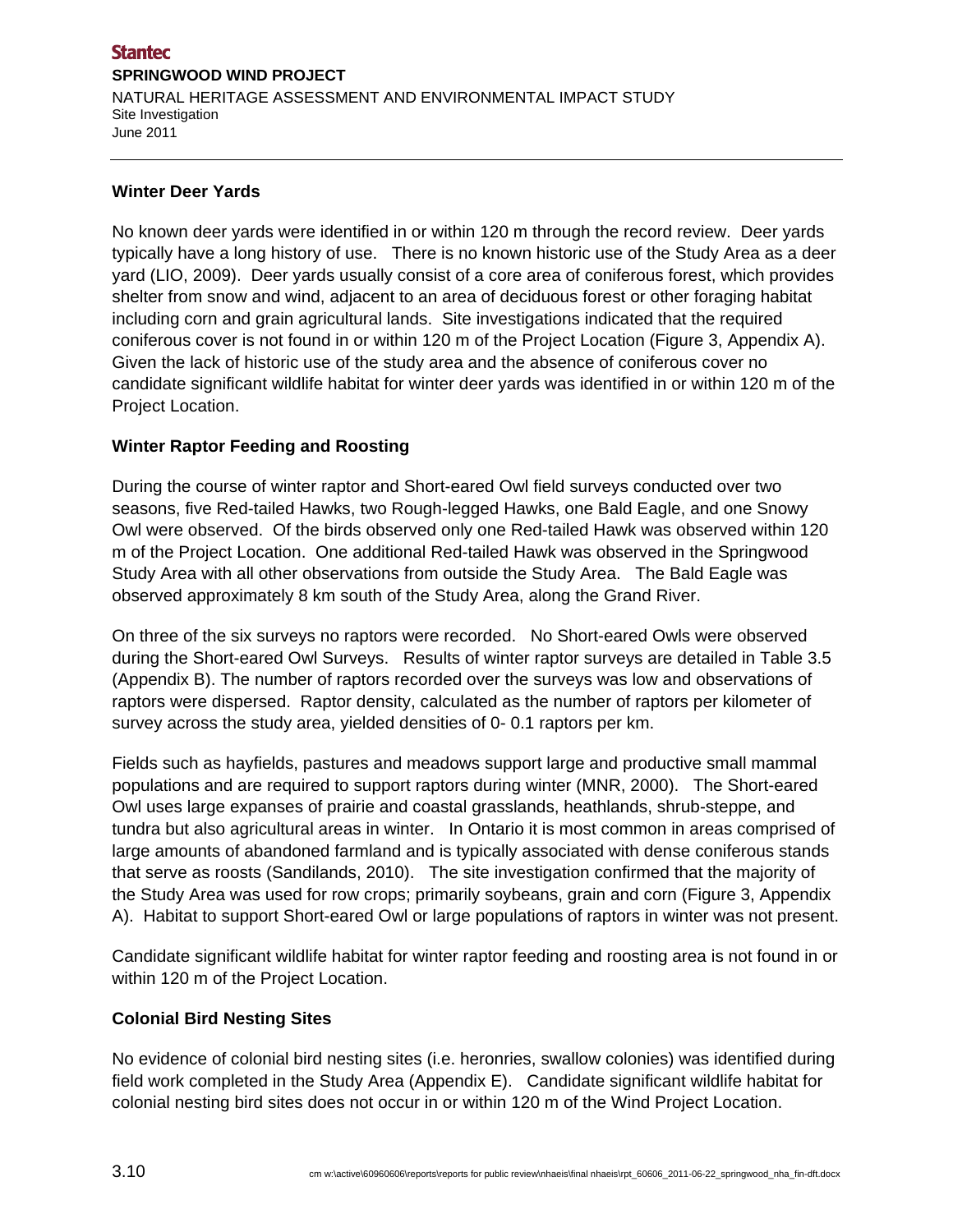#### **Stantec SPRINGWOOD WIND PROJECT**  NATURAL HERITAGE ASSESSMENT AND ENVIRONMENTAL IMPACT STUDY Site Investigation June 2011

#### **Waterfowl Nesting Sites**

Waterfowl nesting habitat typically includes upland habitat that is located near marshes, ponds or lakes. Sites considered candidate significant wildlife habitat for waterfowl nesting typically contain a high density of small and medium sized ponds, or are single wetlands that are large and diverse (MNR, 2000).

While two small swamp thickets (Features 1 and 2we) were identified within 120 m of the Wind Project Location, important habitat components required to support significant waterfowl nesting areas such as clusters of pond habitats or flooded or poorly drained landscapes were not present (Figure 3, Appendix A; Appendix E). Candidate significant wildlife habitat for seasonal concentration areas supporting waterfowl nesting sites is considered absent in or within 120 m of the Wind Project Location.

#### **Wild Turkey Wintering Areas**

Dense older coniferous or mixed forest stands on valley slopes that contain a good proportion of conifers or oaks provide habitat for wintering wild turkeys. The presence of groundwater seeps in forests also enhances habitat for turkeys (MNR, 2000).

Site investigations confirmed that valley slopes are absent in or within 120 m of the Project Location. No seeps were identified during site investigations for the NHA or those conducted for the Water Assessment and Water Body Report (Appendix E; Stantec, 2011). Habitat features to support candidate significant wildlife habitat for seasonal concentrations areas supporting Wild Turkey winter ranges was not found in or within 120 m of the Project Location.

#### **Turkey Vulture Summer Roosting Areas**

Cliff ledges and large dead trees can serve as turkey vulture summer roosting areas (MNR, 2000). As discussed in Section 2.2.5.1 the geology of the Study Area does not support the presence of cliffs. During site investigations, no large dead trees were observed (Appendix E). Candidate significant wildlife habitat for seasonal concentrations areas supporting Turkey Vulture summer roosting areas was not found in or within 120 m of the Project Location.

#### **Reptile Hibernacula**

During the fall, snakes seek out areas in which to hibernate below the frost line. MNR indicates that the most important sites are associated with cliffs in large woodlands > 30 ha with an interior of mature forest, which have a more moderate climate than forest edges or small or narrow woodlands (Decision Support System Index #4, MNR, undated). An abundance of tree stumps or logs, burrows, and rock crevices (often associated with broken and fissured rock) is required.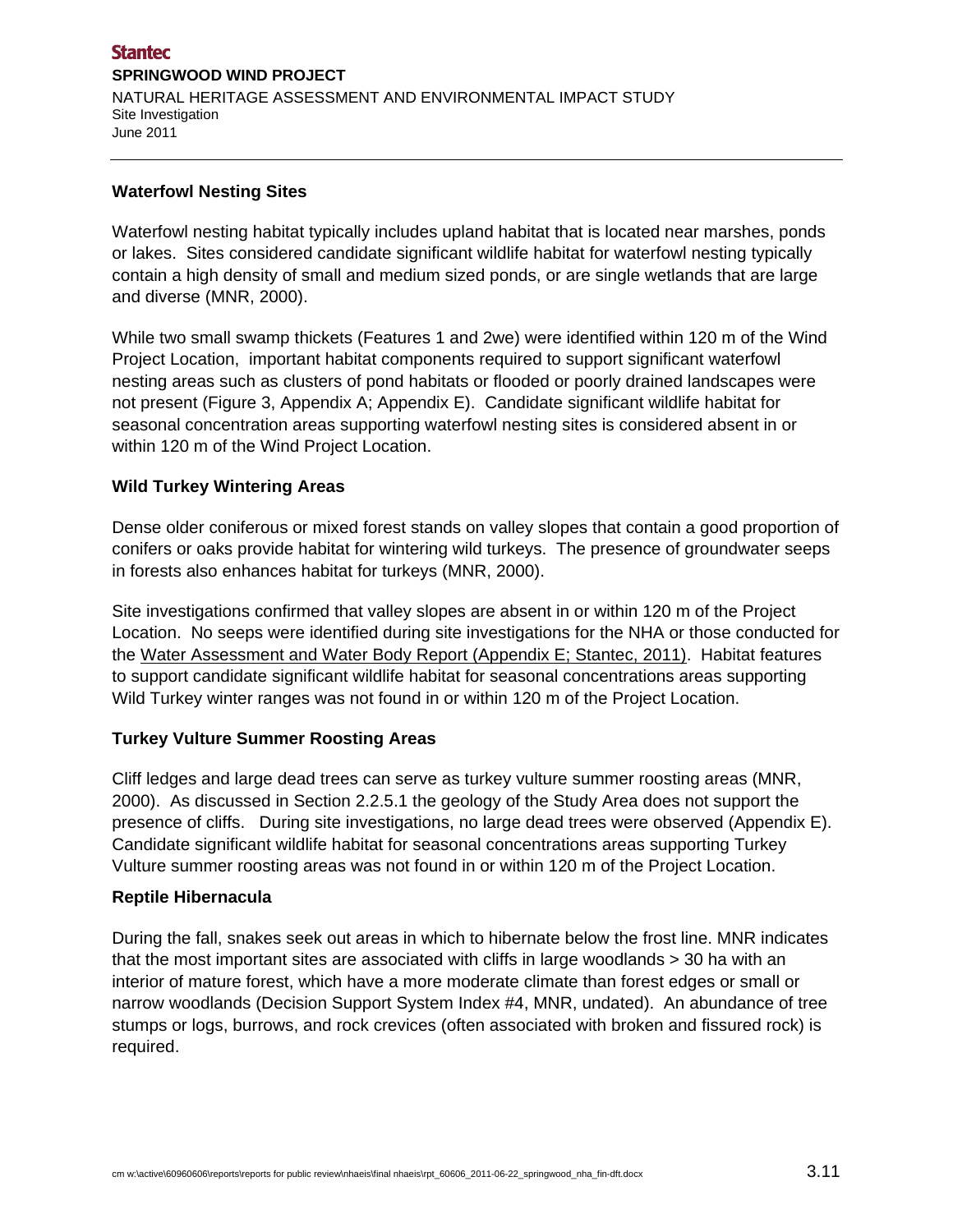Snake hibernacula features such as buried concrete or rock (e.g. building foundations, culverts), rock crevices or abandoned animal burrows were absent from the Project Location and 120 m Zone of Investigation.

The Project Location and associated 120 m Zone of Investigation did not support candidate significant wildlife habitat for reptile hibernacula.

## **Bullfrog Concentration Area**

Bullfrogs are found in deep, permanent water with abundant emergent plants and are considered area-sensitive, requiring at least 1 ha of suitable habitat (MNR, 2000).

Two small wetland features occurred within 120 m of the Project Location (Feature 1 at 0.1 ha and Feature 2we at 0.4 ha). Neither contained permanent water or was of sufficient size to support bullfrogs. Site investigations confirmed that the open water habitat required by bullfrogs is not found in or within 120 m of the Project Location (Figure 3, Appendix A; Appendix E) and the Project Location or 120 m Zone of Investigation did not support candidate significant wildlife habitat for seasonal concentration areas for bullfrog concentration areas.

#### **Bat Maternity Roosts**

Bat maternity roosts may occur in loose bark, hollow trees, snags or rock faces, but buildings are the most commonly used roost structures (Fenton, 1970). Large diameter trees (living or dead) that are taller than surrounding trees and relatively uncluttered by adjacent vegetation are requirements for important natural roosts of forest-dwelling bats (Kunz and Lumsden, 2003). No snags or trees meeting these criteria were observed within 120 m of the Project Location.

No natural critical habitat features were identified in or within 120 m of the Project Location that may support significant maternity colonies (Figure 3, Appendix A and Table 3.4, Appendix B).

The Project Location and associated 120 m Zone of Investigation did not contain candidate significant wildlife habitat for seasonal concentration areas for bats.

#### **3.2.6.2 Animal Movement Corridors**

Animal movement corridors are elongated, naturally vegetated parts of the landscape used by animals to move from one habitat to another (MNR, 2000).

As indicated in the SWHTG (2000), it is seldom possible to observe wildlife species using corridors. ELC site investigations, mapping and aerial photography were used to assess the potential of areas with sufficient vegetation cover, natural areas and enough connectivity across the landscape to be considered candidate significant wildlife habitat.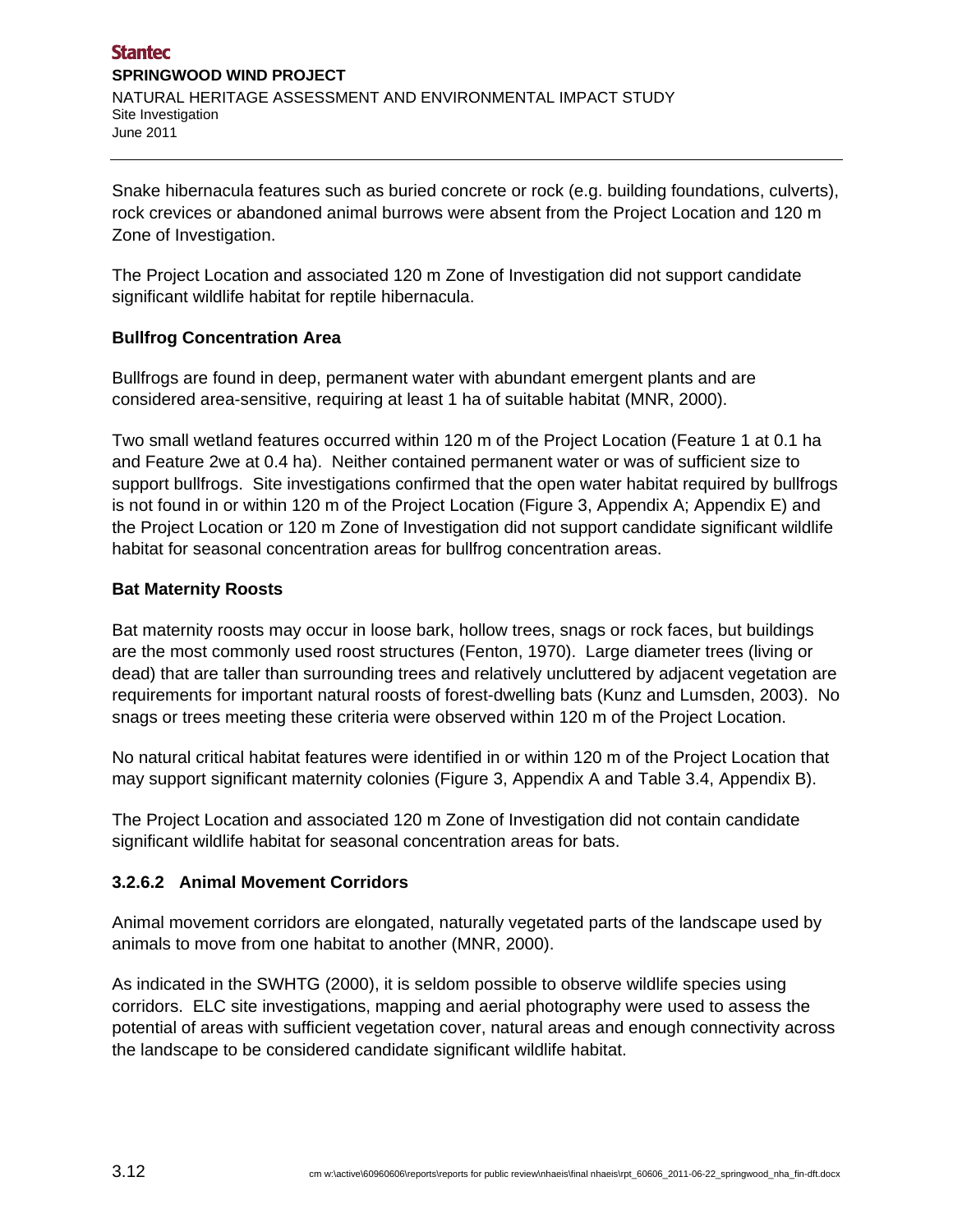Narrow, sparsely vegetated hedgerows that divide the agricultural fields are present within the Zone of Investigation. The canopy cover of these features was limited. The hedgerows are considered to have limited utility for wildlife, primarily due to their narrow width, limited tree cover and low degree of connectivity. Hedgerows within the Zone of Investigation did not meet the criteria of candidate animal movement corridors as defined in the SWHTG (MNR, 2000).

No candidate significant wildlife habitat for animal movement corridors was found in or within 120 m of the Project Location.

## **3.2.6.3 Rare or Specialized Habitats**

#### **Rare Vegetation Communities**

No rare vegetation communities were identified during site investigations in or within 120 m of the Project Location (Table 3.4, Appendix B; Figure 3; Appendix A and Appendix E).

#### **Specialized Habitat- Forests Providing a Diversity of Habitats**

Older forest stands (i.e. greater than 100 years old) that contain a variety of vegetation communities are likely to support higher diversities of plant and wildlife species. Cavities, an abundance of ground structure and the presence of very tall trees that grow above the main canopy provide important habitat components that should be considered in identifying candidate significant wildlife habitat for this type of specialized habitat (MNR, 2000).

The only woodland found within 120 m of the Project Location is a young to mid-aged open cultural woodland. Site investigations confirmed that this woodland was not greater than 100 years old (Table 3.4, Appendix B; Appendix E) and did not contain the supporting habitat components (a number of cavities, abundance of ground structure, or presence of very tall trees that grow above the main canopy) to be considered candidate significant wildlife habitat for specialized habitat for forests providing a diversity of habitats (Table 3.4 Appendix B; Appendix E).

#### **Specialized Habitat- Old-growth or Mature Forest Stands**

Old (i.e. more than 120 years old) undisturbed forest stands that have experienced little or no forestry management would be considered candidate significant wildlife habitat (MNR, 2000).

As noted above, no mature woodlands were identified during site investigations and no woodlands meeting the definition of old-growth (i.e. more than 120 years old) were identified in or within 120 m of the Project Location(Table 3.4 Appendix B; Appendix E).

#### **Specialized Habitat- Foraging Areas with Abundant Mast**

Forests containing numerous large beech and red oak can provide important food sources to enhance the survival and productivity of those birds and mammals that subsist on a fruit and nut diet (MNR, 2000). No red oak or beech trees were observed in or within 120 m of the Project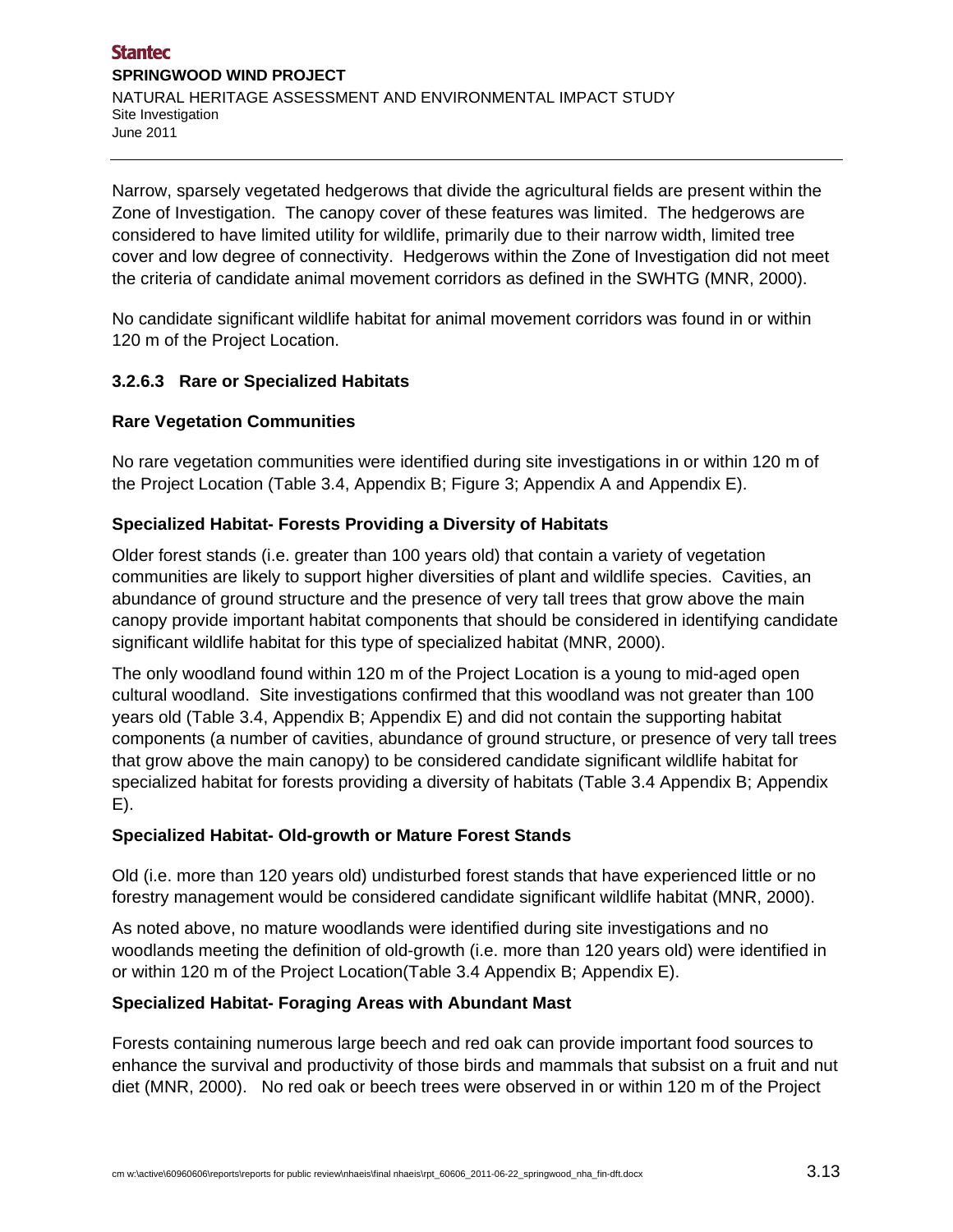Location (Appendix F). No candidate significant wildlife habitat for this type of habitat was identified in or within 120 m of the Project Location.

## **Amphibian Woodland Breeding Ponds**

According to the Significant Wildlife Habitat Decision Support System Index #40 (MNR, undated), characteristics of significant wildlife habitat in the form of amphibian woodland breeding ponds are ponds that must contain all of the following three elements: permanent or temporary shallow water with no fish; emergent or submergent vegetation, woody shrubs, logs and/or other shoreline structures; and a closed-canopy surrounding woodland with an abundance of downed woody debris. All potential breeding ponds within closed-canopy woodlands are considered to be candidate significant wildlife habitat. Site investigations identified the presence standing water in wetlands within 120 m of the Project Location, in Feature 2 (Table 3.4, Appendix B). No amphibian habitat was identified in the Project Location.

Feature 2 was a mineral thicket swamp with adjacent cultural woodland. The feature is a unit of the Living Springs PSW Complex. The mineral thicket swamp contained surface water at depths of up to 10 cm during June and July surveys. Soil was moist, with no surface water by September. Tadpoles were not present.

Feature 2 is located within 120 m of the Project Location and was considered candidate significant wildlife habitat for amphibian breeding, requiring an evaluation of significance.

#### **Specialized Habitat- Specialized Raptor Nesting Habitat**

No raptor nests were observed during the course of site investigations and candidate significant wildlife habitat for specialized raptor nesting sites is considered absent from in or within 120 m of the Project Location.

#### **Specialized Habitat- Highly Diverse Sites**

Highly diverse sites are those that contain good diversities of vegetation communities and high numbers of species. These rich sites typically contain a good diversity of vegetation and vertical structure, a diversity of ecosystems, representation of specialized biophysical features (i.e. cliffs, seeps or springs) and are relatively undisturbed by humans.

Feature 2 contains a cultural woodland (2wo) and a willow thicket swamp (2we), Feature 1 is a small dogwood thicket and Feature 3 is a hedgerow. None of these features supported a diversity of vegetation communities, high numbers of species or specialized habitat features (Figure 3, Appendix A; Table 3.3 and 3.4, Appendix B; Appendix E and Appendix F).

No candidate significant wildlife habitat for a highly diverse site was found in or within 120 m of the Project Location.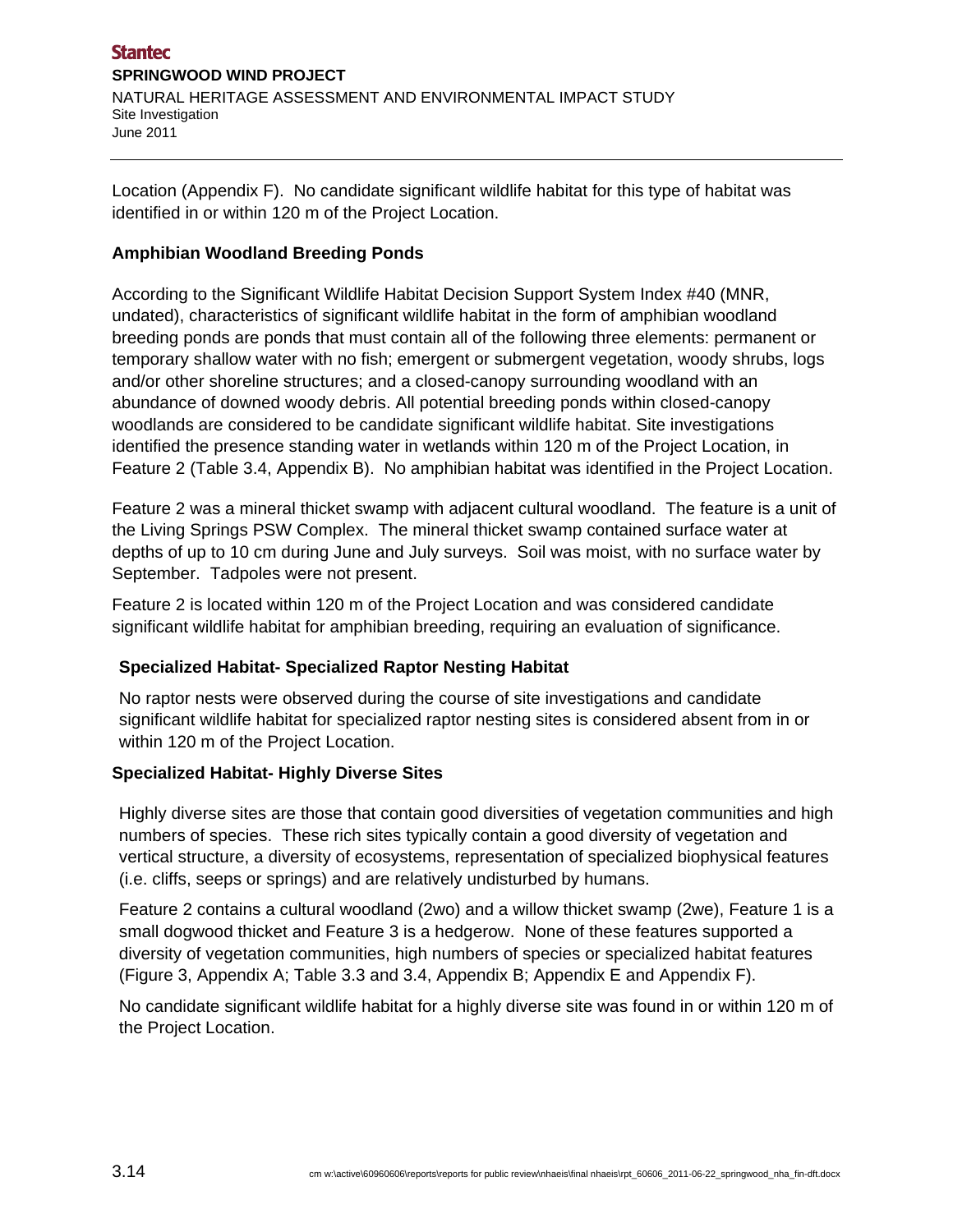#### **Specialized Habitat- Seeps and Springs**

No seeps or springs were identified during site investigations for the NHA or those conducted for the Water Assessment and Water Body Report (Appendix E; Stantec, 2011). Candidate significant wildlife habitat for specialized habitats (seeps and springs) was not found in or within 120 m of the Project Location.

#### **3.2.6.4 Species of Conservation Concern**

All of the native plant and animal wildlife species recorded within the Study Area are ranked S5 (Secure in Ontario) or S4 (Apparently secure in Ontario).

No plant species of conservation concern were observed during the site investigation.

One wildlife species of conservation concern was observed within the Springwood Study Area; Monarch is a provincial and federal species of special concern.

Monarch were observed in relatively low numbers (i.e. less than 5 individuals) within the Study Area on July 21, 2010. Site investigations confirmed that the habitat requirements to support significant populations of Monarch (old-field habitats with abundant milkweed plants) did not occur in or within 120 m of the Project Location. Candidate significant wildlife habitat for populations of Monarchs did not occur in or within 120 m of the Springwood Project Location.

Results of the site investigation and habitat assessment in and within 120 m of the Project Location for species of conservation concern identified through the records review are provided in Table 2.1, Appendix B.

#### **3.2.6.5 Wildlife Habitat Summary**

No candidate significant wildlife habitat was present in the Project Location. The following candidate significant wildlife habitat feature was present within 120 m of the Project Location, requiring an evaluation of significance:

Specialized habitat for amphibian woodland breeding (Feature 2ah)

Corrections made to the records review for wildlife habitat as a result of the site investigations are summarized in Table 3.2 (Appendix B).

# **3.3 SITE INVESTIGATION RESULTS SUMMARY**

The identification of natural features in the record review and as confirmed through the site investigation program is provided in Table 3.4, Appendix B. Corrections made to the record review are provided in Table 3.2, Appendix B.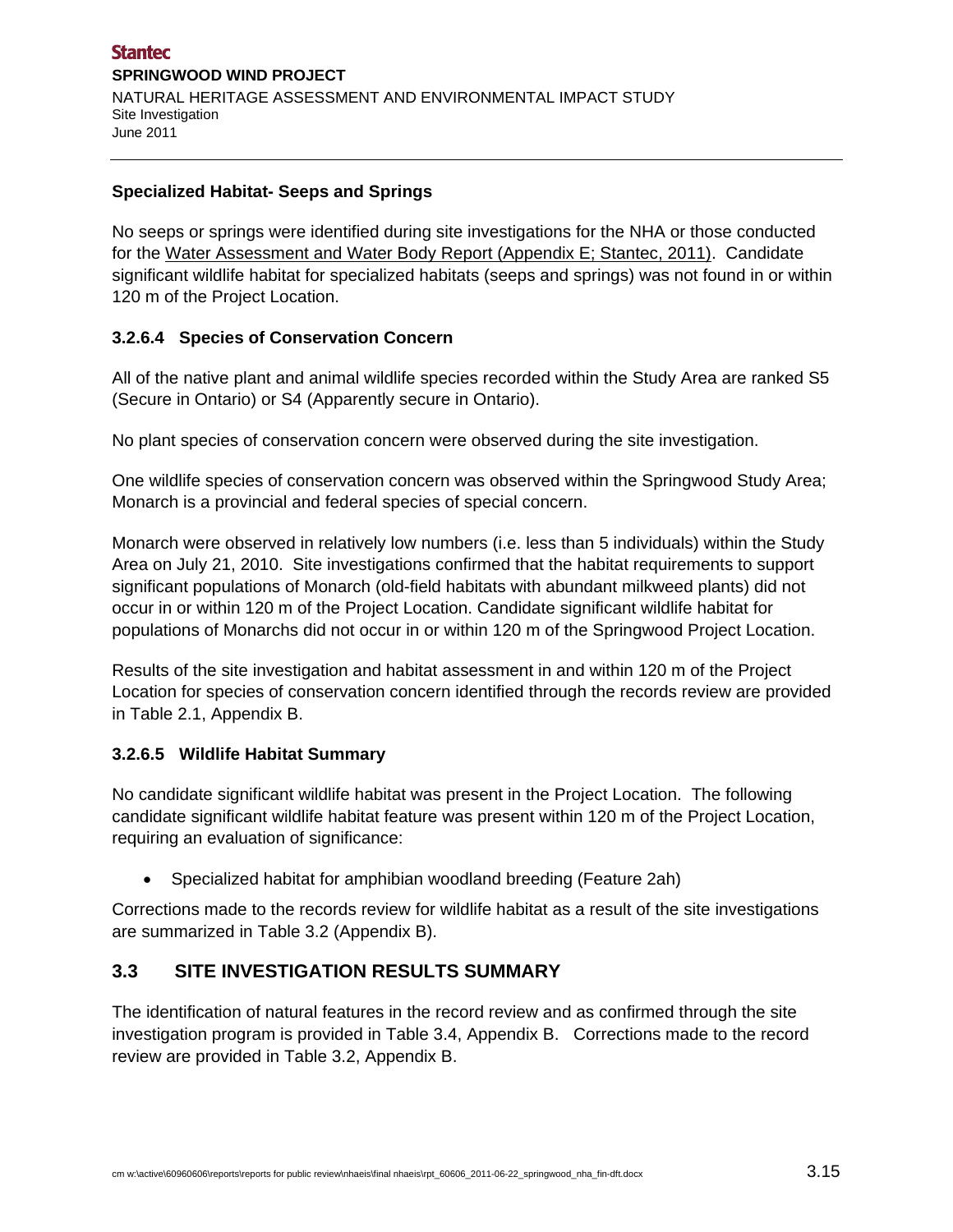No natural features were identified or confirmed through the site investigation as occurring in the Project Location.

The following natural features were identified or confirmed through the site investigation as occurring within 120 m of the Project Location and require an evaluation of significance:

- Wetlands (in Feature 1 and 2we);
- Woodland (in Feature 2wo); and
- Candidate significant wildlife habitat for amphibian breeding habitat (Feature 2ah).

# **3.4 QUALIFICATIONS**

Personnel responsible for conducting the site investigation are listed in Table 3.1, Appendix B. *Curricula vitae* are provided in Appendix D.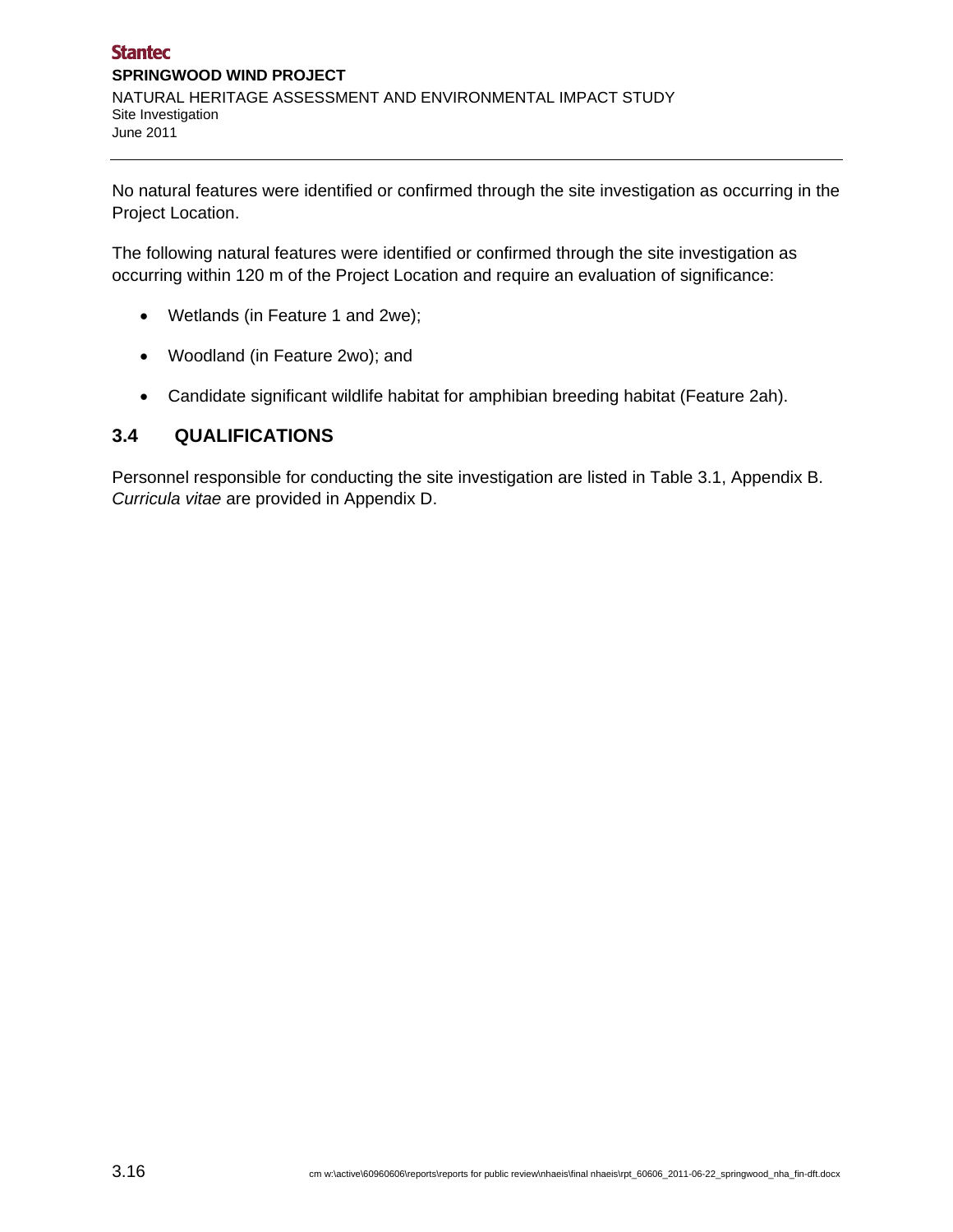# **4.0 Evaluation of Significance**

Natural heritage information collected from the records review, the site investigation and consultations were analyzed to determine the significance and sensitivity of existing ecological features and functions. For all natural features existing in, or within 120 m of, the Project Location a determination was made of whether the natural feature is provincially significant, significant, not provincially significant or not significant.

Wetlands, Life Science ANSIs and Earth Science ANSIs are to be determined to be provincially significant if they have been identified as such by MNR.

Valleylands, wildlife habitat and woodlands are considered to be significant if MNR has identified them as such or when evaluated as significant using procedures established by MNR.

Comments and information received from MNR (Appendix C) were used to assist in the evaluation of significance.

Global, national and provincial status of wildlife and plants was provided by the Natural Heritage Information Centre. Status rankings are primarily based on the number of occurrences within each respective jurisdiction.

Provincial designations for special concern species were obtained from the most recent Committee on the Status of Species at Risk in Ontario (COSSARO) assessments. Federally, designations for endangered, threatened and special concern species were obtained from the most recent Committee on the Status of Endangered Wildlife in Canada (COSEWIC) assessments and the schedules of the *Species At Risk Act* (SARA) were used to determine species protection.

Within the context of O.Reg 359/09, endangered and threatened species are addressed as part of MNR's *Approval and Permitting Requirements Document for Renewable Energy Projects* (APRD) requirements (September 2009). Information required as part of these requirements is being submitted to MNR as part of the Springwood APRD Report (separate cover). Where this information indicates that approvals or permits are required these will be addressed separately through the applicable statute and its permitting process.

No natural features were identified or confirmed through the site investigation as occurring in the Project Location.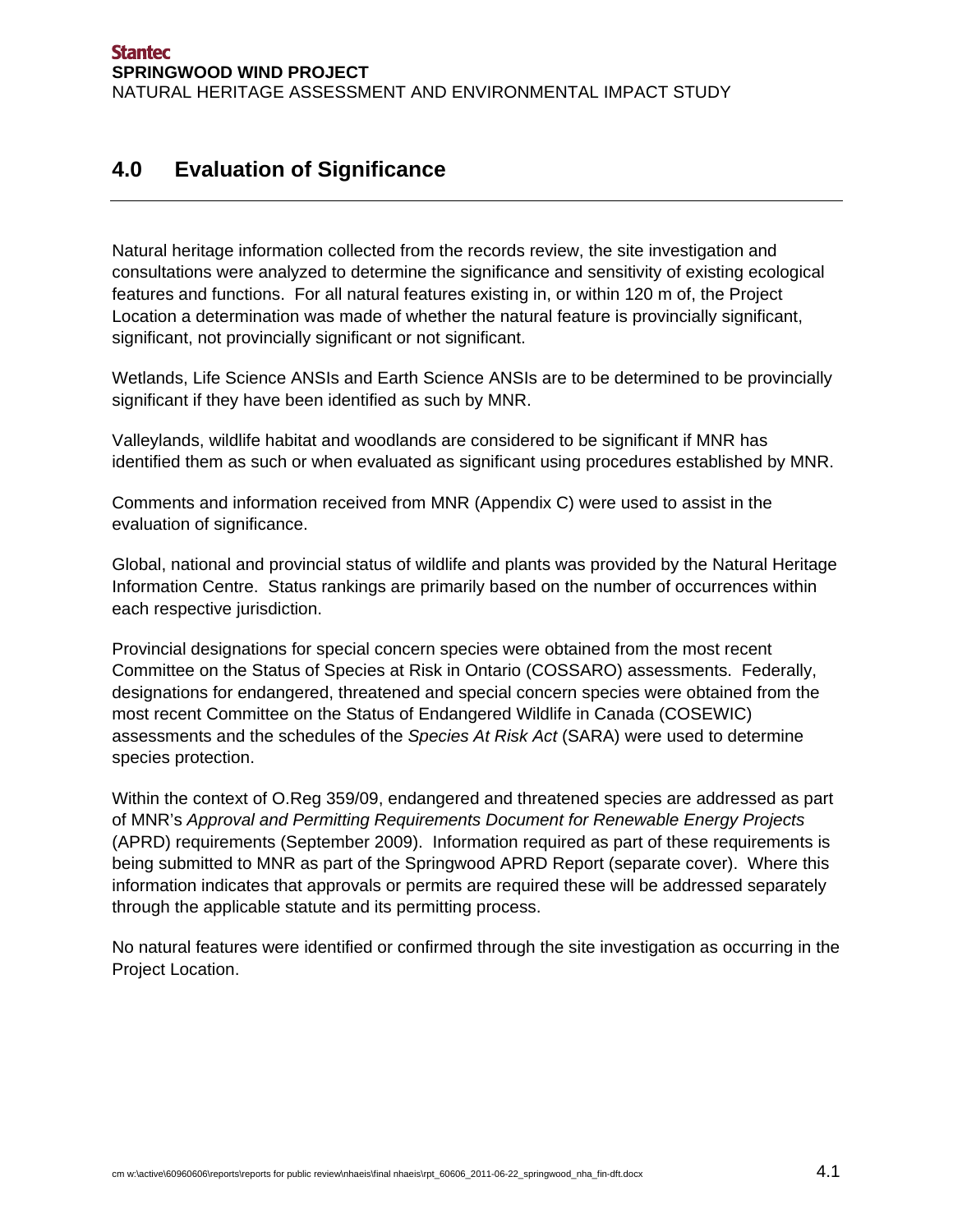The following natural features were identified or confirmed through the site investigation as occurring within 120 m of the Project Location and require an evaluation of significance:

- Wetlands (in Feature 1 and 2we);
- Woodland (in Feature 2wo); and
- Candidate significant wildlife habitat for amphibian breeding habitat (Feature 2ah).

These are shown on Figure 2 (Appendix A). Specific methods used in the evaluation of significance for each type natural feature are detailed below.

#### **4.1.1 Wetlands**

#### **4.1.1.1 Methods**

Significance of wetlands is determined by the MNR using procedures established in the Ontario Wetland Evaluation System (OWES) (MNR, 2002). Non-provincially significant wetlands are those that have been evaluated but did not receive sufficient points to be considered significant. Wetlands that have yet to be examined are termed unevaluated or 'other' wetlands.

For the purposes of this evaluation wetlands previously identified and confirmed by MNR as provincially significant or non-provincially significant are considered to meet the requirements for a determination of significance. Unless field investigations provided evidence to contradict these assessments the designation as assigned by MNR is used.

One wetland features not evaluated by MNR is found within 120 m of the Project Location. This feature (Feature 1) was assessed using a method for Wetland Characteristics and Ecological Functions Assessment (MNR, 2010) to provide a set of evaluation criteria focused on wetland attributes relevant to the completion of an Environmental Impact Statement (EIS) for renewable energy projects. The criteria to be evaluated are presented in Appendix C of the *Natural Heritage Assessment Guide for Renewable Energy Projects* (MNR, December 2010). All wetlands assessed under this approach are considered as provincially significant for the purposes of the NHA and project siting, and will be treated as such (MNR, December 2010).

Data were collected through desktop procedures (e.g. aerial photograph interpretation) and onsite field investigations conducted from the property boundary. The criteria and procedures found within Appendix C of the Draft *Natural heritage Assessment Guide for Renewable Energy Projects* (MNR, 2010) are based on sections of the OWES – Southern Edition (MNR, 2002). Although this procedure does not evaluate the significance of these wetlands, it provides a procedure by which the significance of these wetlands can be assumed and their functions assessed based on the criteria established within the OWES manual. Specifically, these criteria were addressed in the following manner: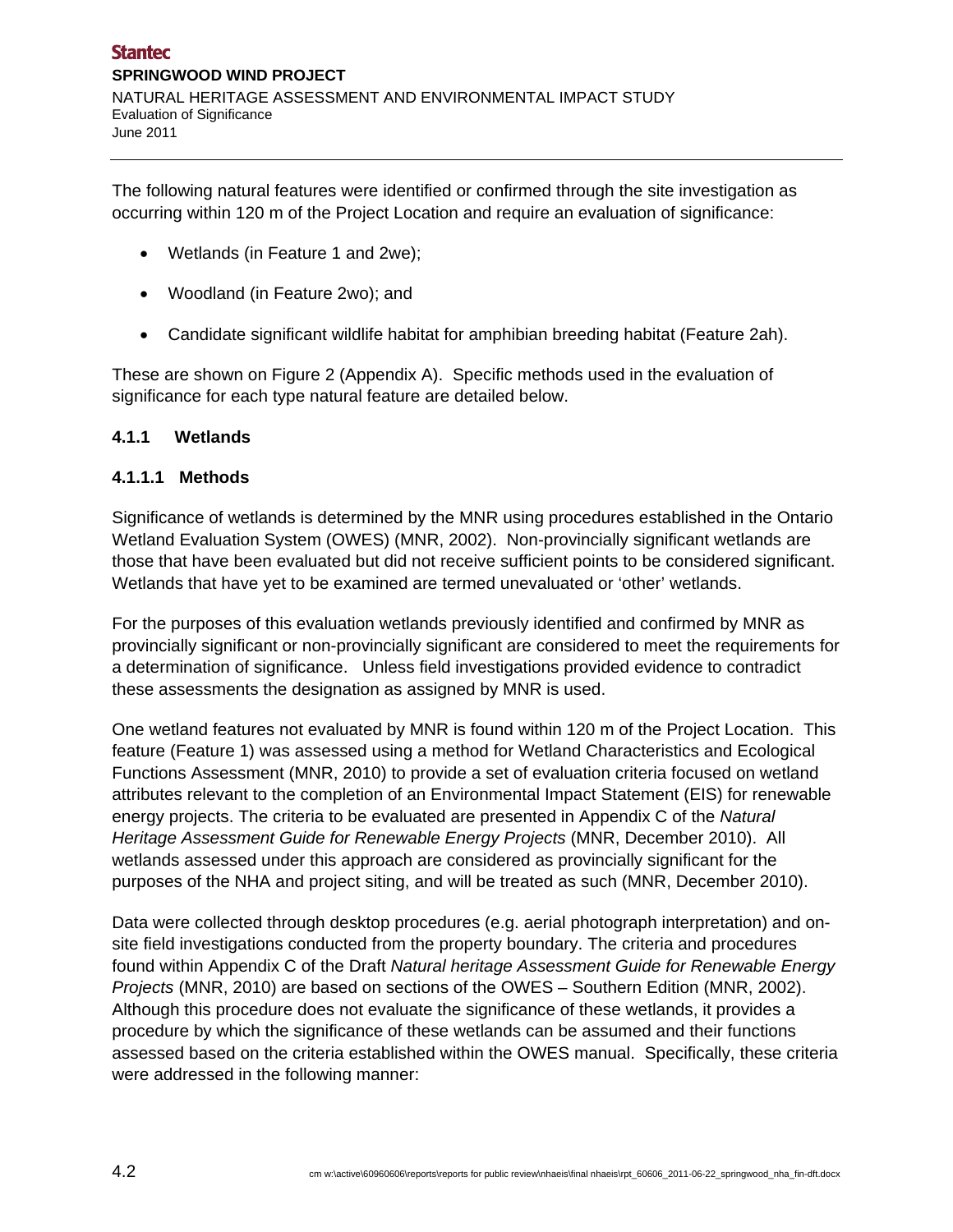#### **Biological Component**

Wetland Size*:* This figure will be based on the overall size of the contiguous wetland, including areas that are within but extend outside of 120m zone. Data will be based on field surveys and/or aerial photo interpretation. (OWES Section 1.3)

Wetland Type*:* The dominant wetland type in the contiguous unit will be listed. Data will be based on field surveys and/or aerial photo interpretation. (OWES Section 1.1.2)

Site Type*:* The wetland site type will be stated. Data will be based on field surveys and/or aerial photo interpretation. (OWES Section 1.1.3)

Vegetation Communities*:* Each vegetation community in the contiguous unit will be listed, based on the requirements of OWES. Data will be based on field surveys where possible. (OWES Section 1.2.2)

Proximity to Other Wetlands*:* The approximate distance to the next closest wetland unit will be provided. Data will be based on field surveys and/or aerial photo interpretation. (OWES Section 1.2.4)

Interspersion*:* An estimate of the total number of interspersion points will be provided, with consideration given to the scale of the map and complexity of the wetland type delineations. The interspersion number will be provided in the Table. Data will be based on field surveys and/or aerial photo interpretation. (OWES Section 1.2.5)

Open Water Types*:* The open water type number (page 52 of the OWES manual) will be listed in the Table; data will be based on field surveys and/or aerial photo interpretation. (OWES Section 1.2.6)

#### **Hydrological Component**

Flood Attenuation*:* The general proximity of the wetland within the local watershed will be stated, indicating if it is headwater, mid-reach, or river-mouth. An estimate of the catchment area will also be provided, either based on Digital Elevation Mapping, or topographic map interpretation.

#### *Water Quality Improvement (Short Term):*

 *Watershed Improvement Factor* (WIF) – this is based on presence/absence of specific site types (i.e. riverine, lacustrine wetlands at lake inflow or outflow; or palustrine wetlands with inflow isolated wetlands, or palustrine wetlands with no inflow or lacustrine wetlands on lake shoreline. The data will be derived from field surveys where possible [OWES Section 3.2.1.1]):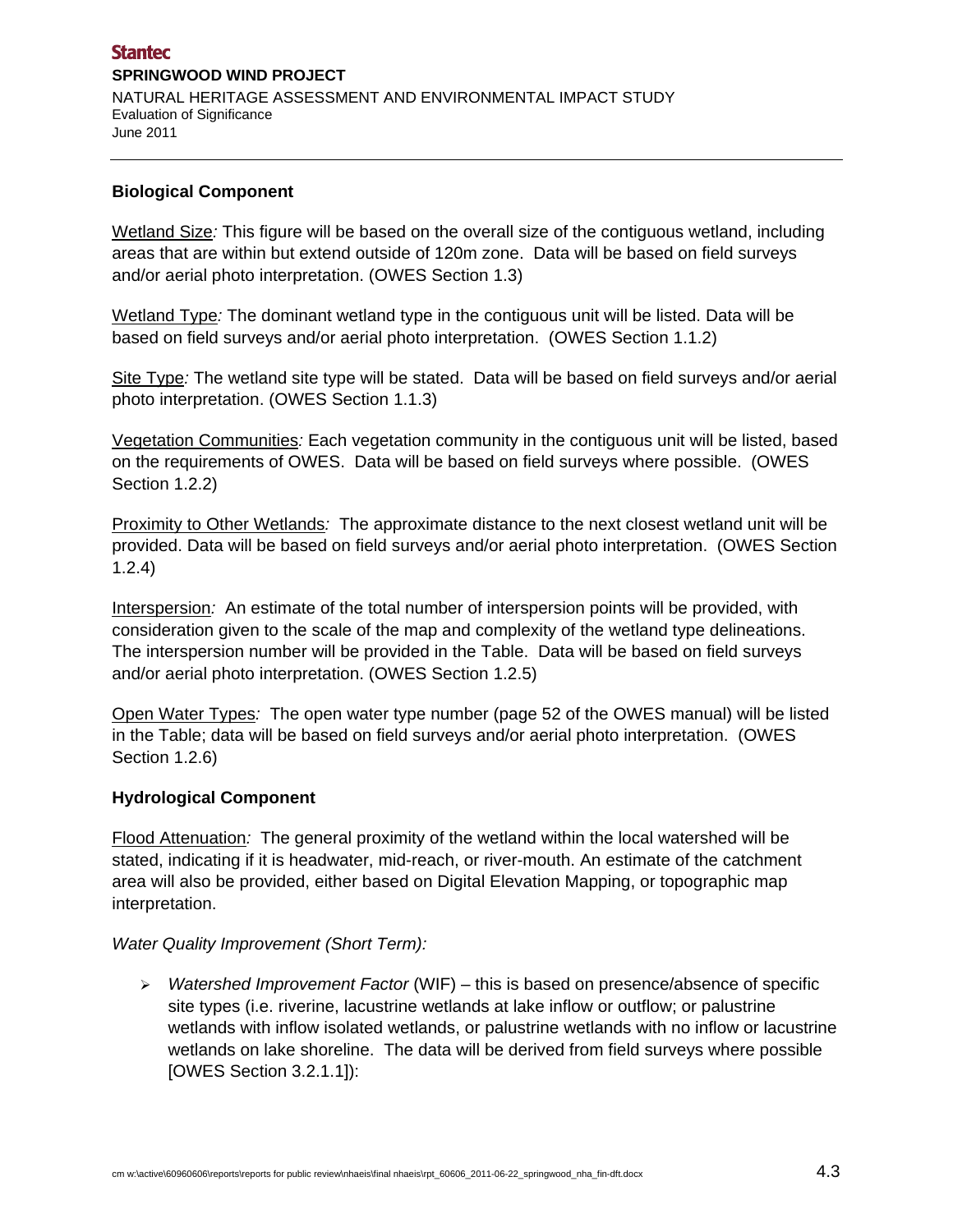- *Adjacent and Watershed Land Use* (LUF) estimated percent of land use and land use type (i.e. agricultural, urban or forested) was included for the catchment (data derived from field surveys where possible [OWES Section 3.2.1.2]):
- *Pollutant Uptake Factor* (PUT) this is based on the single *most* dominant vegetation form observed within the wetland community (data derived from field surveys where possible [OWES Section 3.2.1.3]), described as:
	- high proportion of emergent, submergent, and/or floating vegetation.
	- a high proportion of live trees, shrubs, herbs, or mosses.
	- a high proportion of wetland with little or no vegetation.

*Water Quality Improvement (Long Term Nutrient Trap):* Wetlands with a retentive capacity for nutrients (e.g., those with organic soils) provide protection for recharging groundwater. A characterization of wetland type and soil conditions is provided. Data was based on field surveys where possible, or soil series mapping (OWES Section 3.2.2):

- *Water Quality Improvement (Groundwater Discharge):* OWES establishes eight wetland features that provide evidence of discharge, where the evaluator must make observations on as many of the features as possible (OWES Section 3.2.3). Where available, data indicative of groundwater discharge was provided.
- *Shoreline Erosion Control:* Shoreline wetlands provide a measure of protection from shoreline erosion caused by flowing water or waves. A description of the dominant shoreline vegetation was provided based on field surveys and/or aerial photo interpretation (OWES Section 3.4):
- *Groundwater Recharge (Site Type):* Site type was included based on field surveys where possible (OWES Section 3.5.1):
- *Groundwater Recharge (Soils):* Soil type was indicated for each wetland unit, based on county soil mapping. (OWES Section 3.5.2)

#### **Special Features**

*Species Rarity:* All rare species observed during field surveys or species known to be present were documented and listed in the WCEFA results table (Table 2.3). Data was based on field surveys, review of background materials (including existing wetland evaluations), and correspondence with agencies where possible (OWES Section 4.1.2).

*Significant Features and Habitats:* All significant features and habitats present in the wetland was documented and listed in the Table. Features/Habitat of interest include Colonial Waterbird Habitat, Winter Wildlife Cover, Waterfowl Staging and/or Moulting Areas, Waterfowl Breeding, and Migratory Passerine, Shorebird, or Raptor Stopover Areas. Data will be based on field surveys, background data, and correspondence with agencies where possible (OWES Section 4.2). The extensive field and background data gathered for the Project, with respect to avian wildlife, was reviewed as part of the assessment of significant features and habitats.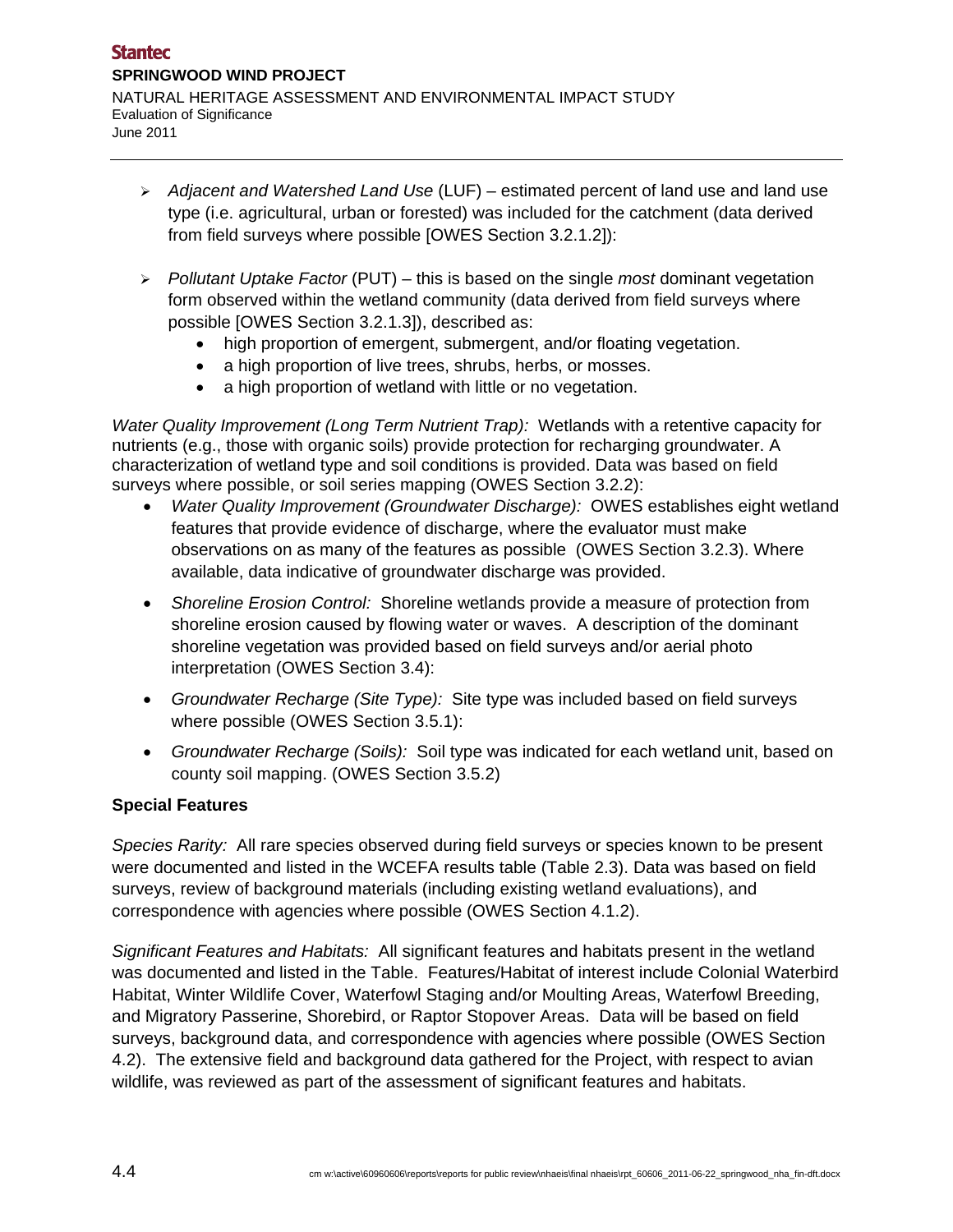Information on significant deeryards, obtained from Land Information Ontario (LIO) mapping, was also reviewed.

*Fish Habitat:* OWES (guided by the Canada Fisheries Act) states that the presence of individual species of fish is not scored. Instead, fish habitat values are based on presence spawning and nursery habitat, and presence of staging and migration habitat. An indication of presence/absence was provided, as well as its hydro-period (i.e., permanent or intermittent). (OWES Section 4.2.6)

#### **4.1.1.2 Results**

Portions of the Living Springs Wetland Complex (Feature 2) extend to within 120 m of the Project Location. This complex has been evaluated by MNR as provincially significant (Ecologistics, 1988).

The results of the Wetland Characteristics and Ecological Functions Assessment for Feature 1 are presented in **Table 4.1** (**Appendix B**). All wetlands assessed under this protocol are considered provincially significant for the purposes of the NHA and project siting, and will be treated as such. The feature is shown on **Figure 4, Appendix A**.

120 mNo wetlands are found in the Project Location. Provincially significant wetlands occurring within 120 m of the Project Location were identified in Features 1 and 2we and areshown on Figure 4 (Appendix A).

# **4.1.2 Woodlands**

# **4.1.2.1 Methods**

In addition to assessing vegetation communities and surveying plant species on June 21 and September 20 2010, information relating to the attributes and functions of each woodland occurring within 120 m of the Project Location was collected. Tree height, estimated stand age, presence of large and mature trees, snags, cavities, stick nests, disturbance and specialized habitat features such as seeps, springs and vernal pools were recorded and detailed. Dates, times, duration, field personnel and weather for each field survey are presented in Table 3.1 (Appendix B). Curricula vitae for each person involved in conducting the evaluation of significance are provided in Appendix D. Field notes are provided in Appendix E.

Guidance provided in Section 7 of the Natural Heritage Reference Manual (2010) was used to evaluate woodlands. The NHRM (2010) notes that the local planning authority has a responsibility for designating significant woodlands, using criteria based on those that are provided in the NHRM.

The Springwood Study Area falls within Wellington County. Wellington County has defined criteria to be used in the evaluation of significance for woodlands; woodlands larger than 10 hectares are considered significant (Wellington County Official Plan, 2010).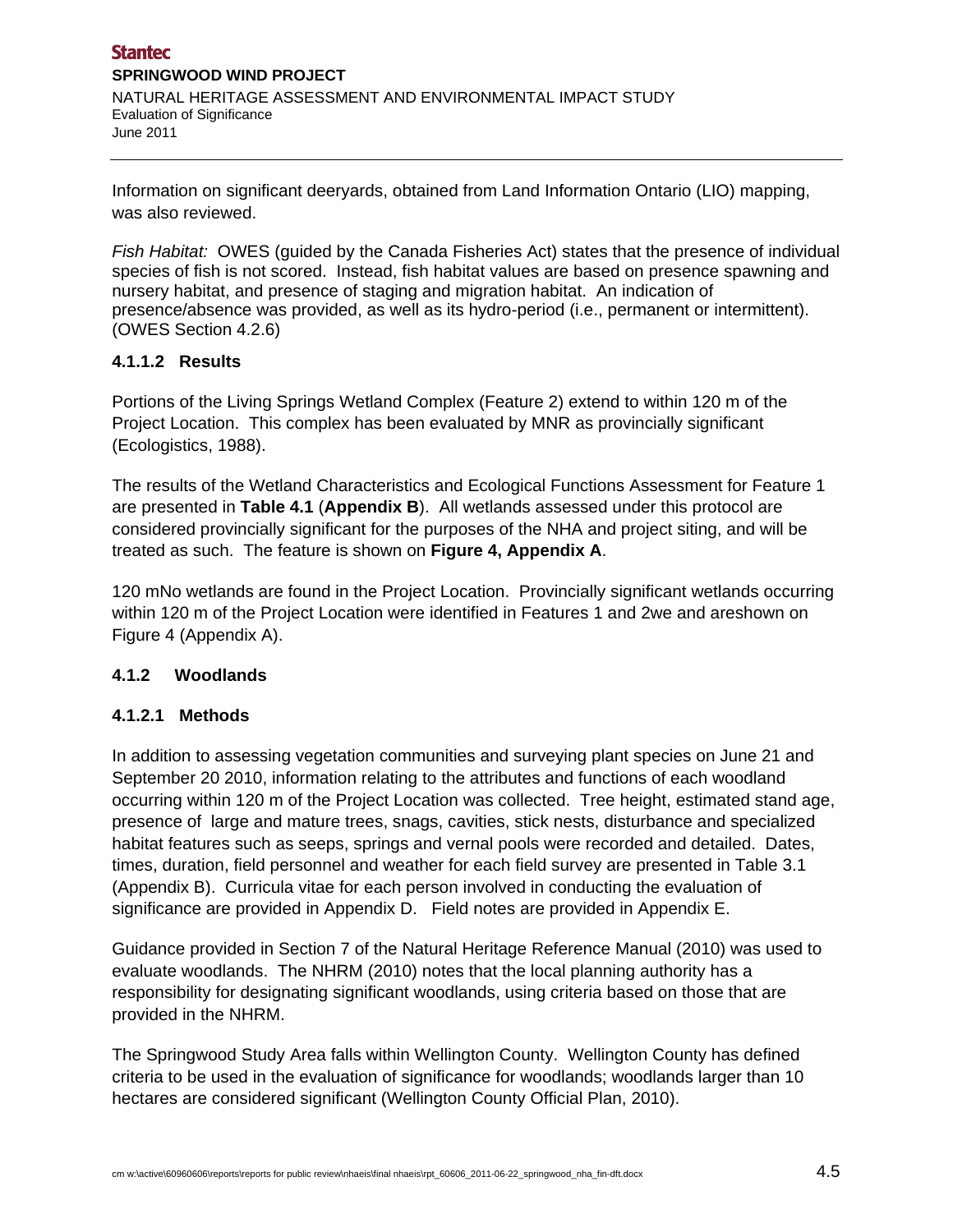## **4.1.2.2 Results**

The portion of Feature 2 that extended to within 120 m of the Project Location was a mid-aged woodland comprised of open cultural woodland with the canopy dominated by crabapple, hawthorn, trembling aspen and white ash. Because of the open canopy (30-50%) the understory composition was reflective of a cultural meadow. The total woodland area was 8 ha. Site investigations found the woodland did not support uncommon species composition or structure. It was disturbed by trails that have been created by all- terrain-vehicles and associated use of the trails by ATVs. It did not meet the criteria established by Wellington County to be considered significant.

No significant woodlands were found in or within 120 m of the Project Location.

## **4.1.3 Specialized Habitats: Amphibian Woodland Breeding**

Methods: The Significant Wildlife Habitat Technical Guide (MNR, 2000) and its Decision Support System (SWHTGDSS) were used to help decide what areas and features should be considered candidate significant wildlife habitat (see Section 3.2.6). As a result of site investigations, one feature (Feature 2ah) found within 120 m of the Project Location was assessed as candidate significant wildlife habitat for amphibian breeding, requiring an evaluation of significance. No candidate significant wildlife habitat for amphibian breeding was identified in the Project Location.

Information from site investigations (Table 3.4, Appendix B; Figures 3-A and 3-B, Appendix A; and Appendix E) was used to evaluate the candidate habitat in relation to the three essential components of amphibian woodland breeding pools described in the Decision Support System Index #40 (MNR, undated): permanent or temporary shallow water with no fish; emergent or submergent vegetation, woody shrubs, logs and/or other shoreline structures; and a closedcanopy surrounding woodland with an abundance of downed woody debris.

Evaluation criteria provided in Appendix Q (Table Q-2) of the Significant Wildlife Habitat Technical Guide (MNR, 2000) and Index #40 of the Decision Support System (MNR, undated) were used to determine significance of amphibian woodland breeding ponds. Criteria outlined in the SWHTG (2000) include provision of significant wildlife habitat, degree of permanence, species diversity, presence of rare species, size and number of ponds, diversity of vegetation, presence of shrubs and logs at edge of pond, adjacent forest habitat, water quality and level of disturbance.

# **4.1.3.1 Results**

The vegetation community that extends to within 120 m of the Wind Project Location was a 0.4 ha willow thicket swamp, with dense shrub cover. This vegetation community is part of an 8.4 ha unit of the Living Springs PSW Complex and is also associated with some deciduous forest habitat. This feature contained standing water of up to 10cm into late July, however no tadpoles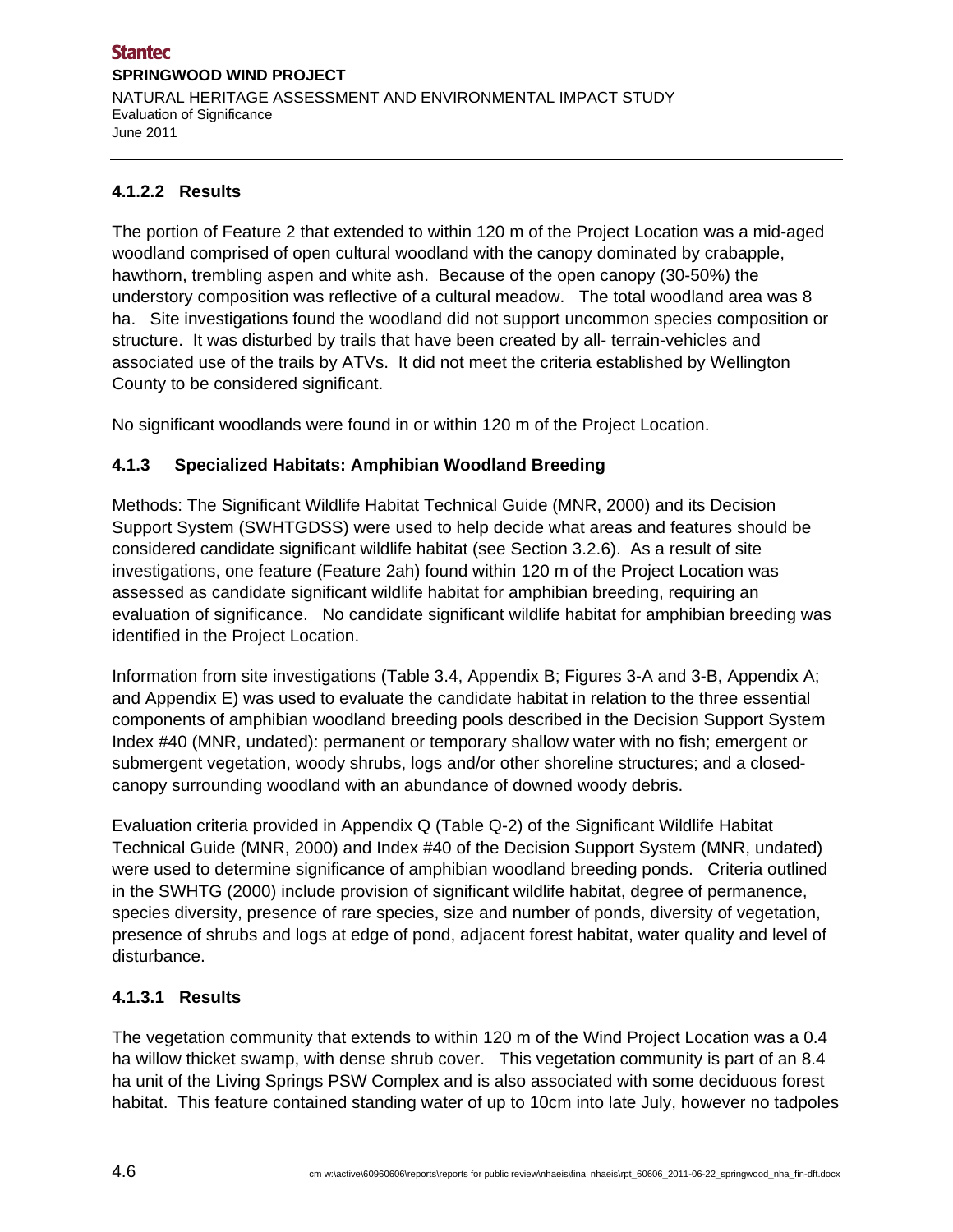were observed. Some disturbance from all terrain vehicles was noted within the feature. Based on the degree of permanence and adjacent forest habitat, Feature 2ah is considered to provide significant wildlife habitat for amphibians.

No significant wildlife habitat is present in the Project Location. Significant wildlife habitat is present within 120 m of the Project Location. It was identified and designated based on specialized habitat for amphibian woodland breeding (Feature 2ah; Figure 4, Appendix A).

# **4.2 SUMMARY**

This Natural Heritage Assessment was undertaken to identify natural features found within, and within 120 m of, the Springwood Wind Project Location and evaluate their significance. This report has been prepared in accordance with O. Reg. 359/09 s.24-27.

Based on an assessment of background information and the results of on-site field investigations, the following natural features were located in or within 120 m of the Project Location, requiring an Environmental Impact Study (EIS) under O.Reg 359/09 s.38:

- Provincially significant wetland (Features 1 and 2we); and
- Significant wildlife habitat for amphibian woodland breeding habitat (Feature 2ah).

An EIS is required to identify and assess any negative environmental effects and develop mitigation measures to the above-noted significant features that occur in or within 120 m of the Project Location.

# **4.3 QUALIFICATIONS**

The evaluation of significance was conducted from May 2010- January 2011. The following Stantec personnel were responsible for the application of evaluation criteria and procedures:

- Nicole Kopysh, Project Manager
- James Leslie, Terrestrial Ecologist (wetland evaluation)

*Curricula vitae* are provided in Appendix D.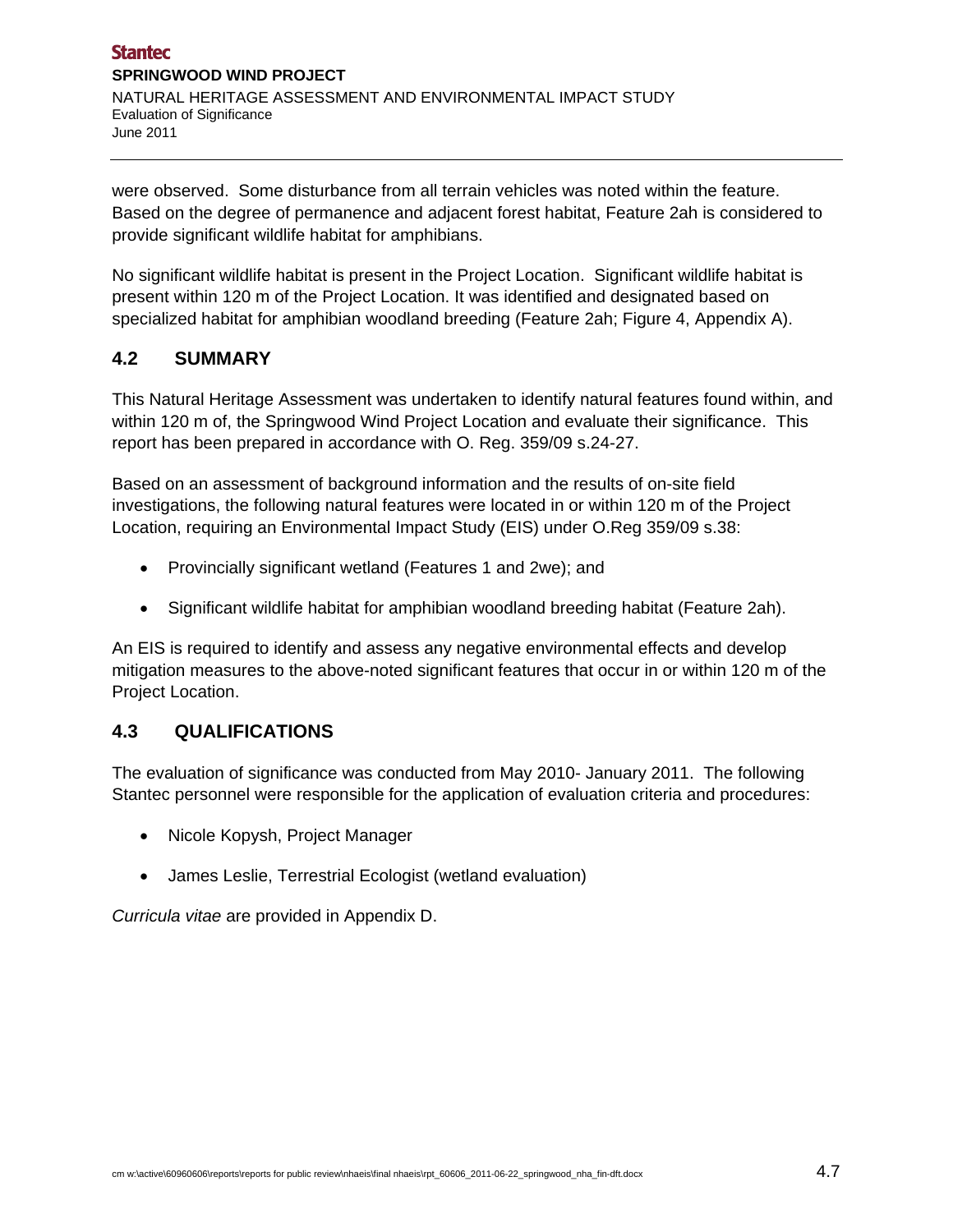# **5.0 Environmental Impact Study**

An EIS is required to identify and assess any negative environmental effects and develop mitigation measures to significant features that occur in or within 120 m of the Project Location.

The Natural Heritage Reference Manual (MNR, 2010d), the Significant Wildlife Habitat Technical Guide (MNR, 2000), the SWHTG Decision Support System (SWHTGDSS; MNR undated) and the Natural Heritage Assessment Guide for Renewable Energy Projects (MNR, 2010a) were used to assist in the evaluation of impacts and mitigation measures.

The primary mitigation measure employed to reduce impacts to natural features and functions was avoidance; micrositing decisions made during the development of the Project layout considered minimizing impacts to natural features, wildlife and wildlife habitat. The Project is sited entirely within actively cultivated agricultural land with no natural habitat removal required for the Project. Modifications were made to site Project components as far as possible from features identified as significant through the site investigation and evaluation of significance for this Project.

# **5.1 PROJECT FOOTPRINT OVERVIEW**

The basic components of the Project include four REpower MM92-2.05 MW wind turbine generators with a total maximum installed nameplate capacity of 8.2 MW (FIT Contract maximum of 9.2 MW), step-up transformers located adjacent to the base of each turbine, a 44 kV underground electrical power line system, a switching station, and turbine access roads. Temporary components during construction include work and storage areas at the turbine locations and along access roads and laydown areas. The underground collector system will transport the electricity generated from each turbine to a switching station located on private property adjacent to the municipal road allowance on 3<sup>rd</sup> Line. Hydro One Networks Inc. (HONI) will be responsible for building a new 44kV line into the switching station; construction of this line is therefore outside of the present assessment.

Each turbine will have a poured-in-place reinforced concrete foundation. The foundation will likely be an inverted "T" configuration, with a diameter of approximately 18 m. An area approximately 23 m x 23 m will be excavated, and the foundation is anticipated to be 3 m deep. The foundation is then backfilled and compacted.

A staging area within the construction area at each turbine will be used for temporary storage of the turbine components, parking and foundation spoil (excavated soil from foundation area) pile. Turbine components will be delivered directly to the staging areas for temporary storage until assembled. Staging areas will not be excavated or gravelled, and will be restored to pre-existing conditions at the end of construction. Turbine staging areas will be used to varying degrees throughout the construction phase.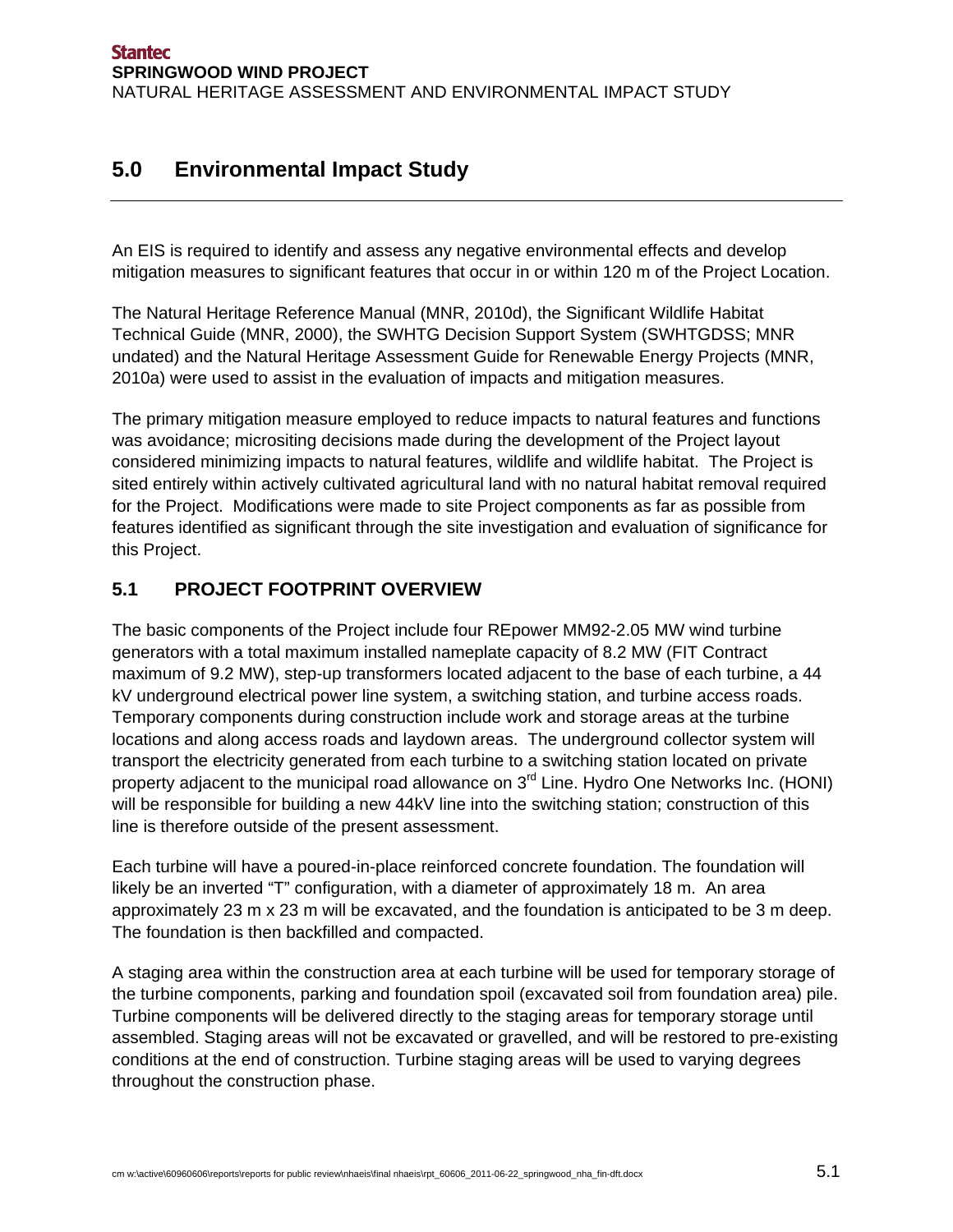Approximately 2 kilometres (km) of new access roads will be constructed to support construction and transportation vehicles. The gravel access roads will be used periodically during operation for ongoing turbine maintenance. The access roads will be 15.0 m wide (15.5 m at a turning radius), including road and staging areas. Staging areas (10.0 m) will be temporary and will be restored to pre-existing conditions at the end of the construction phase. Access roads will be reduced to 5 m for the operation phase.

From each step-up transformer, 44 kV underground collector lines carry the electricity generated by the turbines to the switching station located adjacent to the municipal road allowance.

The Project Location footprint has been sited entirely in active agricultural cropland (4 turbines and approximately 2 km of access road and collector lines). Construction activities are anticipated to be ongoing throughout Spring 2012 to Winter 2012.

Although unlikely, there is the potential for groundwater to be encountered during installation of turbine bases and collector lines. Should this occur significant dewatering is not expected. Site specific geotechnical investigations will be completed prior to construction activities will provide further details related to geologic conditions. Dewatering requirements will be re-assessed as part of the geotechnical investigations. If groundwater is encountered during excavations, good construction practices will be used, such as minimizing the length of time that the excavation is open and monitoring seepage into the excavation. Should pumping be required to dewater excavated areas, water will be directed into the nearest drain or spread across the buildable area and will be directed away from significant natural features. Additional detail is provided in the Construction Plan Report (separate cover).

All components of the Project and the associated 120 m Zone of Investigation in relation to significant natural features are shown on Figure 4 (Appendix A).

No significant natural features are found in the Project Location.

As noted in Section 4.2, the following significant features occur within 120 m of the Project Location:

- Provincially significant wetland (Features 1 and 2we); and
- Significant wildlife habitat for amphibian breeding habitat (Feature 2ah).

The project location is not permitted in a provincially significant southern wetland (O. Reg 359/09). Projects may be sited within 120 m of a provincially significant southern wetland and in, or within 120 m of a significant wildlife habitat if an environmental impact study is prepared that identifies and addresses any negative environmental effects on the feature and identifies mitigation measures.

Significant features found within 120 m of the Springwood Project Location are provided below.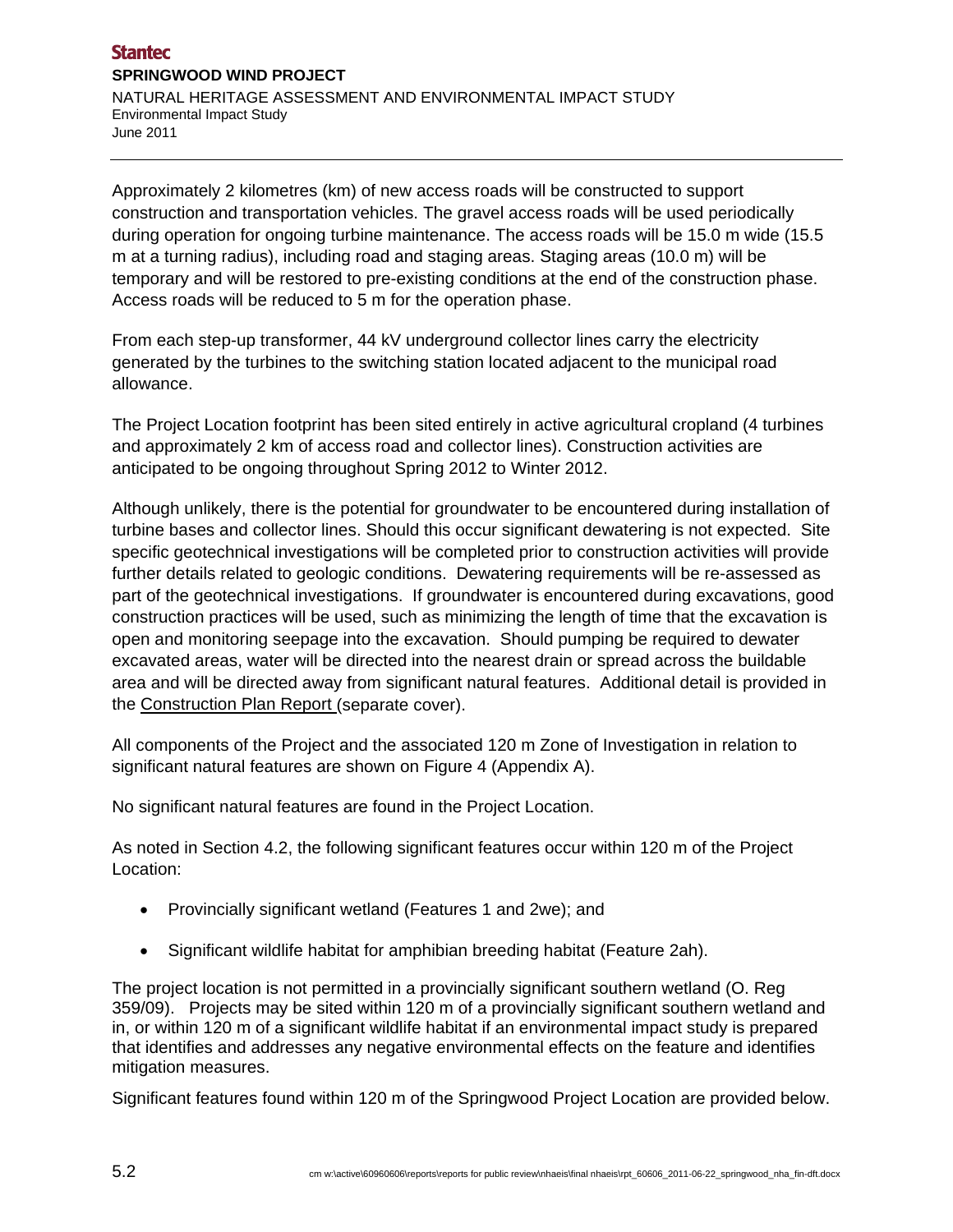#### **Stantec SPRINGWOOD WIND PROJECT**  NATURAL HERITAGE ASSESSMENT AND ENVIRONMENTAL IMPACT STUDY Environmental Impact Study June 2011

| <b>Feature Number</b>       | <b>Significant Natural Features</b>                                                                | Project<br>Component(s)<br><b>located in Natural</b><br><b>Features</b> | <b>Project Component(s)</b><br>located within 120 m                                                                                                                                           |
|-----------------------------|----------------------------------------------------------------------------------------------------|-------------------------------------------------------------------------|-----------------------------------------------------------------------------------------------------------------------------------------------------------------------------------------------|
| Feature 1                   | Wetland (considered<br>$\bullet$<br>significant for the purposes<br>of this report)                | None                                                                    | Access Road: 2.3 m at<br>closest point                                                                                                                                                        |
| <b>Features 2we and 2ah</b> | <b>Provincially Significant</b><br>Wetland<br>Significant wildlife habitat<br>(amphibian breeding) | None                                                                    | Turbine 3: 117m from<br>blade tip<br>Access Road: 98 m at<br>closest point<br>Crane Area: 85 m<br>(Note, the turbine base)<br>is 162m from the<br>feature and the<br>collector line is 127 m) |

#### **Significant Features found within 120 m of the Project Location**

An analysis of the potential impacts and proposed mitigation measures for Features 1 and 2 (2ah and 2we) are provided below.

A synthesis of all potential impacts and proposed mitigation measures for the Project is provided in Table 5.1 (Appendix B).

#### **5.2 FEATURE 1**

Feature 1 is a small red-osier thicket. It is considered significant for the purposes of this report. All proposed components of the Project (turbines, access roads, switching station etc.) are located outside of Feature 1.

The Project Location in relation to the wetland boundary is shown on Figure 4, Appendix A. The following Project components are sited within 120 m of the boundary:

| <b>Project Component</b>       | Approximate distance from wetland boundary<br>(at closest point) |
|--------------------------------|------------------------------------------------------------------|
| Access Road and Collector Line | 2.3 m at closest point                                           |

#### **5.2.1 Potential Effects**

All components of the Project are sited outside of Feature 1 therefore there will be no direct loss or fragmentation wetland or the functions for which it was identified.

Potential indirect effects may arise through changes to wetland hydrology during or after construction, either by increasing or decreasing flow contributions (runoff) to these features. To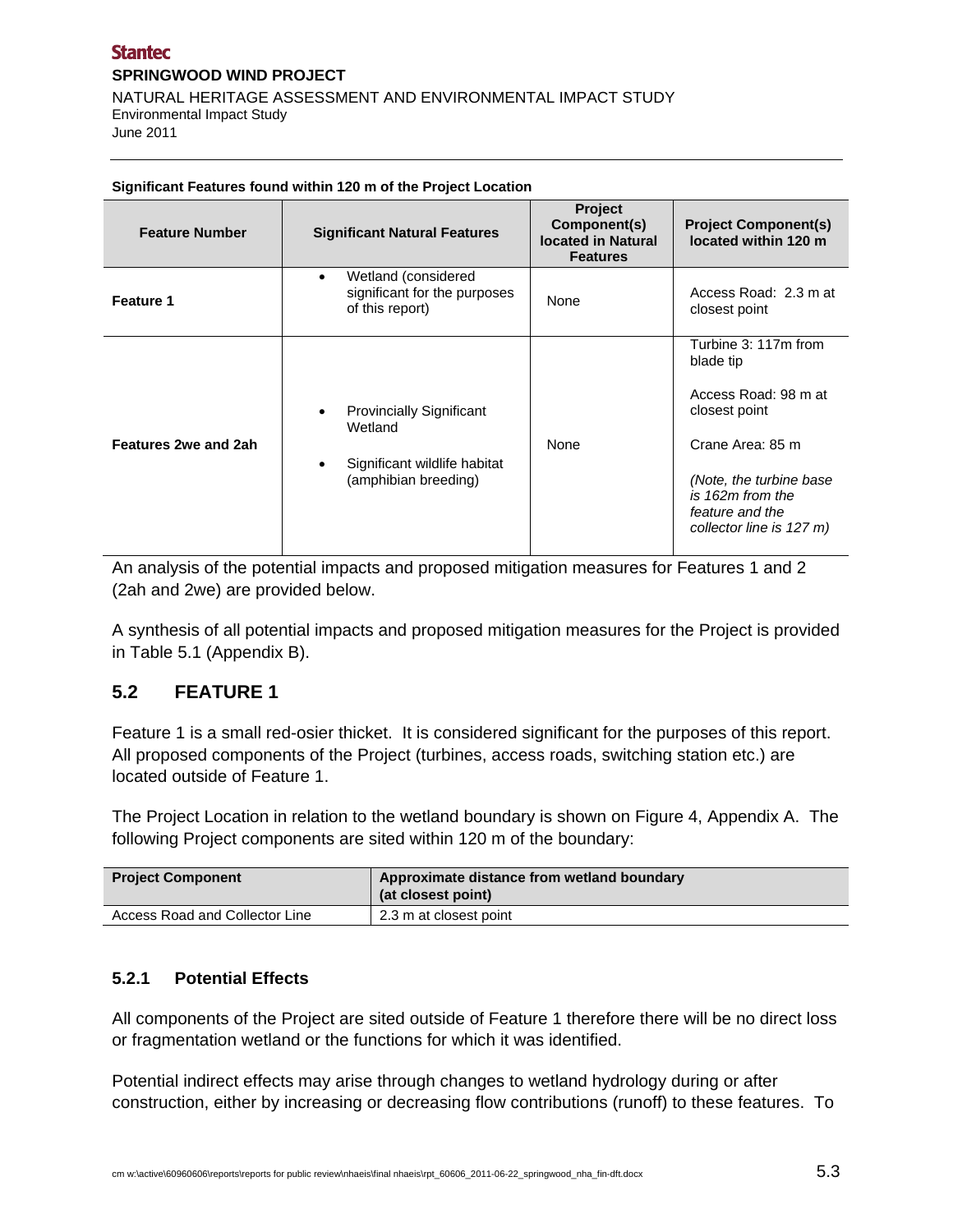#### **Stantec SPRINGWOOD WIND PROJECT**  NATURAL HERITAGE ASSESSMENT AND ENVIRONMENTAL IMPACT STUDY Environmental Impact Study June 2011

accommodate existing overland flows and maintain surface water contributions to wetlands, and therefore avoid impacting wetland hydrology, culverts will be installed as necessary beneath the access road to T2 to convey runoff following storm events.

A collector line will be installed at a depth of approximately 1 m using a trench. The trench will be backfilled with the excavated materials. Installation of the collector lines is expected to be very short term in duration and would be completed within a two week period. This phase of the construction is scheduled to occur in October/November 2012. Given the short term duration and the shallow nature of the works no effects to the wetland hydrology are expected.

Indirect impacts resulting from construction activities, such as disturbance from dust generation, sedimentation and erosion, are expected to be short term, temporary in duration and mitigable through the use of standard site control measures. During construction, there will be increased traffic and the potential for accidental spills.

In terms of accidental spills or releases to the environment, undesirable materials on-site are limited to fuel, lubricating oils, and other fluids associated with turbine construction. Large quantities of these materials will not be stored onsite and do not represent a significant potential adverse effect to natural features in the event of accidental spills.

The dust and disturbance to vegetation as a result of maintenance vehicle traffic is expected to be negligible due to the infrequency of these activities.

#### **5.2.2 Proposed Mitigation**

Construction will be required within 120 m of the feature. Appropriate protection and mitigation measures should be undertaken in this area, as wetlands can be particularly sensitive to soil compaction and indirect hydrological effects. The following mitigation measures should be implemented:

- No development is permitted within the wetland boundary.
- Silt barriers (e.g., fencing) will be erected along the edge of Feature 1 to minimize potential sediment transport to the natural features.
- Inspectors will ensure construction vehicles and personnel stay within the demarcated construction areas, thereby limiting the potential disturbance of natural vegetation.
- All refuelling activities will occur well away from Feature 1. In the event of an accidental spill, the MOE Spills Action Centre should be contacted and emergency spill procedures implemented immediately.
- Any fuel storage and activities with the potential for contamination will occur in properly protected and sealed areas. In addition, a Construction Emergency Response and Communications Plan will be developed by the Construction Contractor and/or wpd and will include protocols for the proper handling of material spills and associated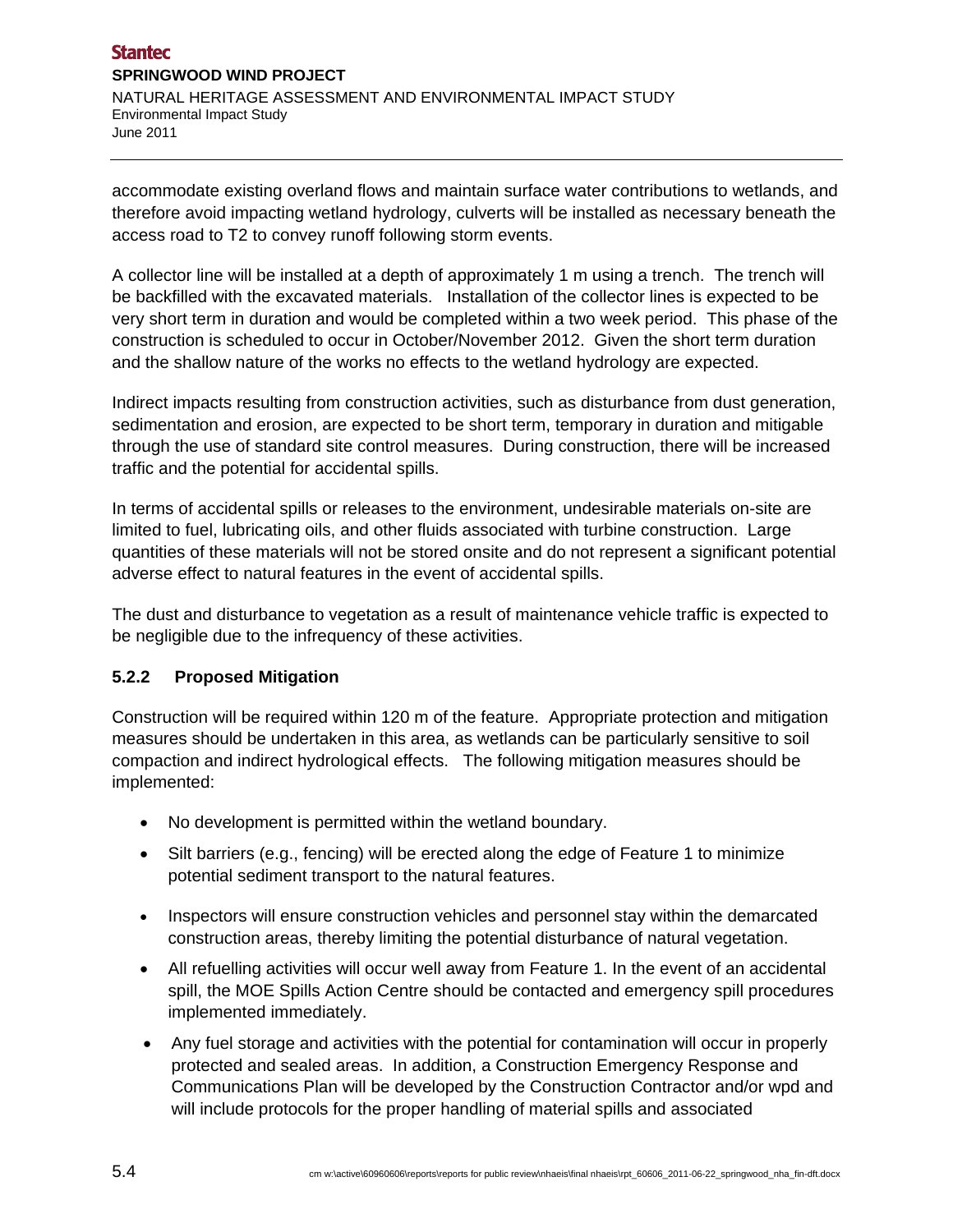procedures to be undertaken in the event of a spill. Additional details are available in the Construction Report (separate cover).

- Requirements for culverts will be assessed during the Project's detailed design phase and will be added where necessary to the access road to T2 to ensure existing water flow regimes are maintained.
- Surface material stripped for construction of the access road will be stockpiled and reused on site, as feasible. If not feasible, the soil will be disposed of at an approved offsite facility. Stockpiling of materials will not occur within 30 m of Feature 1.
- The area between the access road and Feature 1 will be naturalized (seeded) to establish a natural vegetated buffer along the edge of the community. All seeding and /or replanting of these areas will use species native to Ecoregion 6E and will be native to the site and/or surrounding natural features.

## **5.2.3 Net Effects**

Given there will be no removal of native vegetation and that the footprint of the Project within 120 m of the wetland feature is limited, the implementation of the mitigation measures described in Section 5.2.2 will ensure no adverse effects to wetland community during construction and operation of the Project.

# **5.3 FEATURE 2WE AND 2AH**

Feature 2we and 2ah is a willow thicket swamp that has been identified as part of the Living Springs PSW Complex (Feature 2we), and also evaluated as significant wildlife habitat for significant amphibian breeding habitat (Feature 2ah).

The willow thicket swamp is located within 120 m of the Project Location. All proposed components of the Project (turbines, access roads, switching station etc.) are located outside of provincially significant wetland and significant amphibian breeding habitat.

The Project Location in relation to the PSW and significant wildlife habitat boundary is shown on Figure 4, Appendix A. The following Project components are sited within 120 m of the boundary:

| <b>Project Component</b>  | Approximate distance from PSW and Amphibian Habitat boundary<br>(at closest point) |
|---------------------------|------------------------------------------------------------------------------------|
| T3                        | 117 m from blade tip                                                               |
| Access Road to T3         | 98 m                                                                               |
| Crane Laydown Area for T3 | 85 m                                                                               |

*\*Note, the turbine base is 162m from the feature and the collector line is 127 m*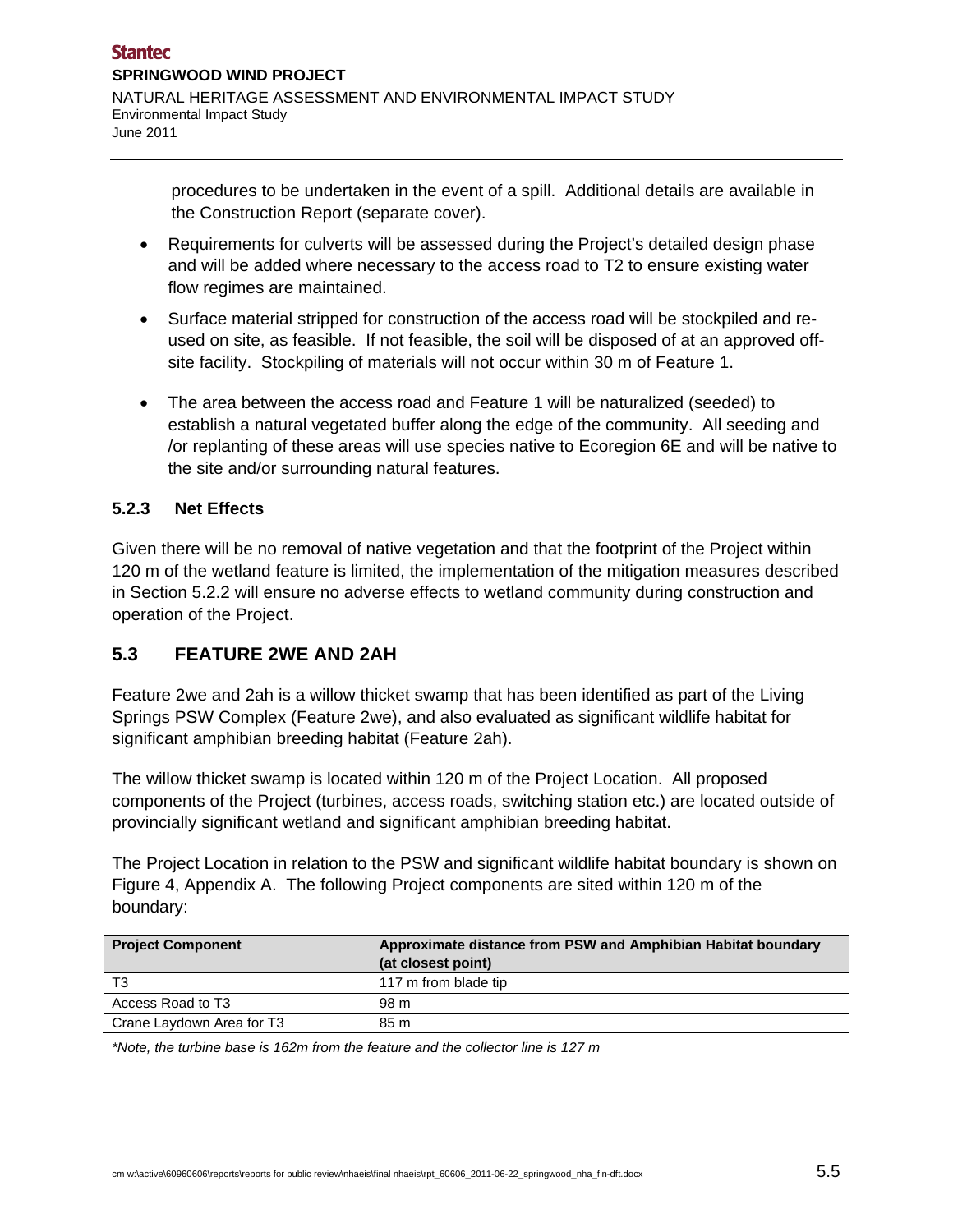#### **Stantec SPRINGWOOD WIND PROJECT**  NATURAL HERITAGE ASSESSMENT AND ENVIRONMENTAL IMPACT STUDY Environmental Impact Study June 2011

## **5.3.1 Potential Effects**

#### **Provincially Significant Wetland**

As all components of the Project are sited outside the Living Springs PSW boundary there will be no direct loss of wetland habitat or function as a result of the Project. Indirect impacts resulting from construction activities, such as dust generation, sedimentation, and erosion, are expected to be short term, temporary in duration and mitigable through the use of standard site control measures. During construction, there will be increased traffic and the potential for accidental spills.

Buffer widths of a minimum of 10m are generally recommended to protect wetland functions from adjacent development projects (i.e. residential developments) with buffers of 30m considered sufficient to protect ecological functions (NHRM, 2010). Construction activities are proposed 98 m at their closest point to Feature 2we. This distance is considered sufficient to attenuate potential negative effects. Due to the Project Location's rural and agricultural land uses currently occurring directly adjacent to natural features, the features are not considered highly sensitive to temporary disturbances. The majority of the wetland unit occurs more than 120 m from the Project Location. Research indicates that impacts from development activities do not generally extend to distances beyond 120 m (NHRM, 2010).

In general, changes in surface water drainage or groundwater flow can affect wetlands. No underground connector lines are proposed within 120 m of the wetland, and the turbine foundations are located 162 m from the wetland. Access roads come within 98 m of the PSW boundary at their closest point. Access roads will be narrow (4.5m wide), relatively flat, unpaved permeable roads that will receive relatively little regular traffic. When the distances of the Project components to Feature 2we (i.e. over 90m) are considered together with the size and magnitude of the closest component (i.e. a narrow permeable road and small diameter subsurface collector lines), no changes to groundwater flow or surface water drainage are anticipated.

The access road to Turbine 4 crosses a watercourse (the Herbert Wilson Drain) that eventually extends through the PSW. A culvert has been placed where the access road crosses the watercourse which will maintain water flow regimes.

No dewatering activities are anticipated for the project, though site specific geotechnical investigations will be completed prior to construction. Excavation activity (which could potentially lead to dewatering requirements) is to occur more than 120 m from Feature 2we (162 m to turbine base and 127 m to collector line). This separation distance is considered sufficient to avoid potential negative impacts to the feature, however should dewatering be required, good construction practices will be used and all pumped water will be directed away from natural features.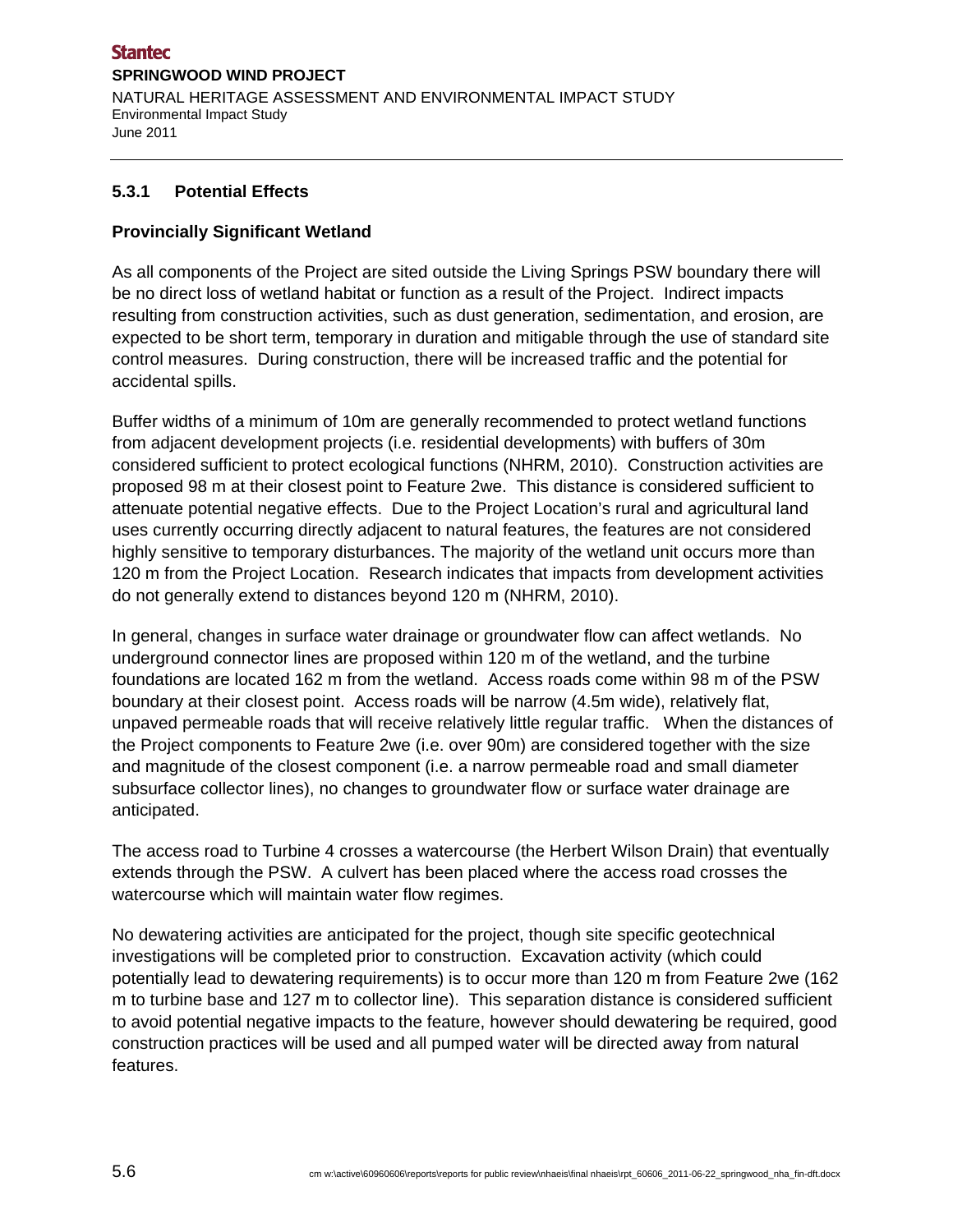### **Stantec SPRINGWOOD WIND PROJECT**  NATURAL HERITAGE ASSESSMENT AND ENVIRONMENTAL IMPACT STUDY Environmental Impact Study June 2011

There will be no clearing of trees in or near the feature that could result in desiccation or drying. No known microhabitat changes have been identified as a result of wind turbines and ancillary infrastructure. Airborne dust which could result in microclimate effects will be mitigated where land based disturbance is proposed within 120 m of the feature.

During operation of the facility, some materials such as lubricating oils and other fluids associated with turbine maintenance have the potential for discharge to the on-site environment through accidental spills resulting in a potential impact to the wetland through ground or surface water contamination. Large quantities of these materials will not be stored onsite and do not represent a significant potential adverse effect to the wetland in the event of accidental spills, particularly given the separation distance between storage areas for materials and the natural feature (ie. more than 120 m).

#### **Significant Wildlife Habitat: Specialized Habitat for Amphibian Breeding**

Indirect impacts during construction and operation could include disturbance or disruption to the wildlife function supported by the feature. Turbine 3 is sited within 120 m of significant amphibian breeding habitat (117m from blade tip, 162 m from base). The access road is 98m from the feature. No habitat loss or fragmentation to amphibian breeding habitat will result as a result of construction of access roads.

Roads can impact wildlife populations through direct mortality from vehicles, as well as through the increased isolation of populations resulting in decreased genetic diversity (LesBarreres, 2007). Traffic speed is one of the key factors which influences mortality (Farmer and Brooks, 2007), and traffic volume influences both mortality (Fahrig, 2007) and connectivity.

During construction of the turbines, the access roads will experience some traffic, which will vary in intensity as the construction phase progresses. Amphibians are at an increased risk from vehicle collisions in spring, particularly on cool rainy nights as they move towards warmer road surfaces (SWHTGDSS, Index #40). Given the temporary (i.e., one breeding season or less) nature of the increased traffic activity, the restriction of construction activities primarily to daytime hours and the design of access roads (unpaved, gravel) the risk of increased mortality during construction is considered low. Some limited mortality is possible, however, the potential long-term effects to wildlife populations from this mortality and from barrier effects is anticipated to be minimal.

Individual reproductive success has been directly related to calling effort in frogs (Sun and Narins, 2004). Therefore, noise can be a concern during construction and operation because it could potentially interfere with calling rates, which could in turn impact fitness (Sun and Narins, 2004, Penna et al., 2005). As well, noise may not allow breeding frogs to properly hear and move toward breeding aggregations (Maxell and Hokit, 1999).

Masking of auditory environmental signals, such as amphibian calls, may be significant immediately underneath the turbine (Rabin et al., 2006), but the effects rapidly decline with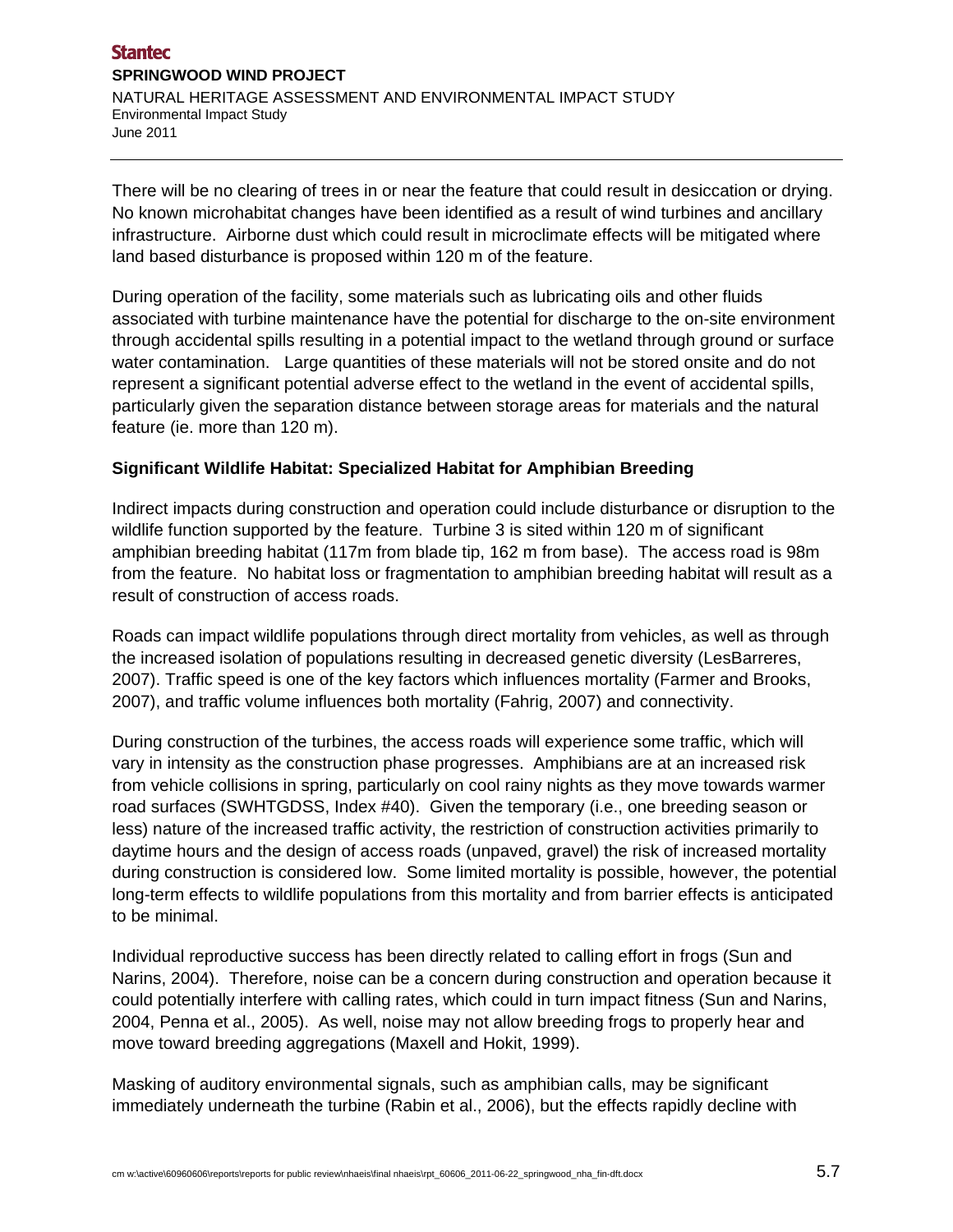distance from the turbine. A study of low frequency noise and vibration at a modern wind farm determined that vibration is  $1/5<sup>th</sup>$  to  $1/100<sup>th</sup>$  of the limit of human perception within 25 m of the turbine base (Legerton et al., 1996). While amphibians may be more perceptive of vibration, vibration magnitude drops off significantly as distance increases (K. Smith, Aercoustics, pers. comm.). No turbine bases are sited within 162 m of significant amphibian breeding habitat. This is considered a sufficient setback to mitigate any noise and vibration effects to amphibians.

## **5.3.2 Proposed Mitigation**

Avoidance was the main strategy used to minimize impacts to PSW and amphibian breeding habitat within 120 m of the Project Location. All components of the Project are sited outside the feature boundary. One turbine is located within 120 m; T3 is 117 m from turbine blade tip to the PSW boundary. Its base is sited more than 120 m from the feature (162 m). At its closest point, the access road to T3 will approach within 98 m of the PSW. Access roads will be narrow, relatively flat, unpaved roads that will receive relatively little regular traffic. As such, the distance between the road and feature would be effective for attenuation of potential negative impacts.

Construction will be required within the 120 m Zone of Investigation of the feature. Appropriate protection and mitigation measures should be undertaken in this area, as wetlands can be particularly sensitive to soil compaction and indirect hydrological effects. The following mitigation measures should be implemented:

- No development is permitted within the PSW boundary.
- Inspectors will ensure construction vehicles and personnel stay within the demarcated areas, thereby limiting the disturbance of natural vegetation.
- Should wildlife be found within the construction area, the use of standard care protocols for the removal of species will be used.
- A culvert will be installed beneath the access road to Turbine 4 at the watercourse crossing to maintain hydrological flows.
- All refuelling activities will occur well away from the wetland. In the event of an accidental spill, the MOE Spills Action Centre should be contacted and emergency spill procedures implemented immediately. In addition, a Construction Emergency Response and Communications Plan will be developed by the Construction Contractor and/or wpd and will include protocols for the proper handling of material spills and associated procedures to be undertaken in the event of a spill. Additional details are available in the Construction Report (separate cover).
- Any fuel storage and activities with the potential for contamination will occur in properly protected and sealed areas.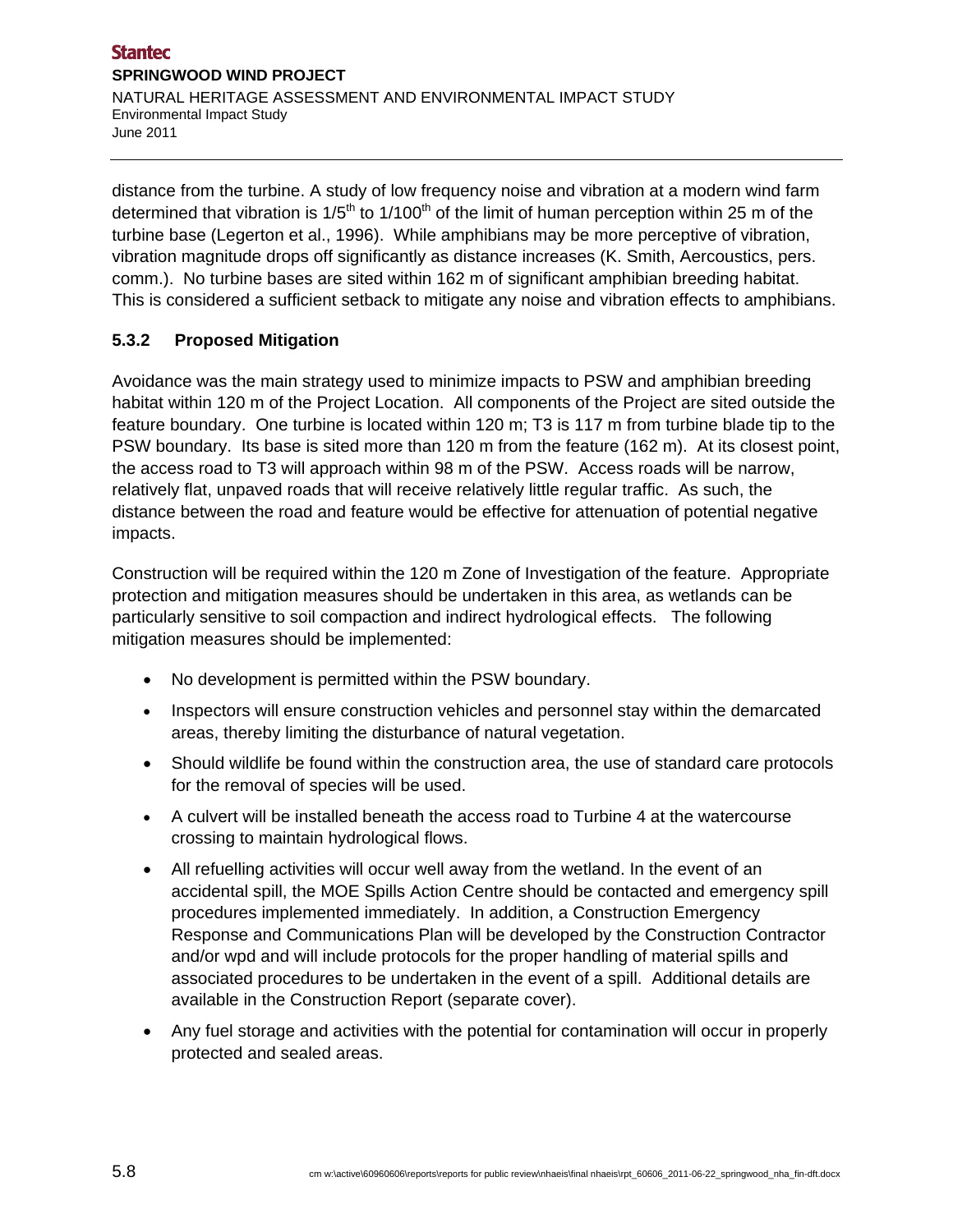- To minimize the risk of road mortality to amphibians, maintenance vehicle traffic will primarily be restricted to daytime hours during operation of the facility. Vehicle speeds should be restricted to 30 km/h or less.
- Speed limit signage will be erected along the access road to Turbine 3 to communicate 30km/hr limit.

## **5.3.3 Net Effects**

The setback of more than 150 m of turbine bases from PSWs will ensure that there is no disruption of wetland function and no net loss of wetland area. These separation distances will attenuate disturbance effects due to operational activities including turbine operation and maintenance. At one point, the access road approaches within 98 m of the PSW. This is considered a sufficient buffer to attenuate any negative impacts during construction or from occasional maintenance during operation. The mitigation measures described above will ensure no adverse effects to the PSW during construction and operation.

Considering the temporary nature of construction effects, the distance between the feature and the Project components, and the periodic nature of maintenance activities, it is likely that resident amphibians will adapt to the Project quickly. Consequently, no significant net negative effects are anticipated to amphibian breeding populations and their habitats.

# **5.4 POST-CONSTRUCTION MONITORING**

Post-construction monitoring to demonstrate how any negative environmental effects identified in the Environmental Impact Study will be mitigated is required as part of the REA Application. This information is contained within the Environmental Effects Monitoring Plan provided in the Design and Operations Report. In addition to the mitigation measures identified through the EIS, the Environmental Effects Monitoring Plan must include post-construction monitoring for birds and bats (MNR, 2010b and 2010c).

A post-construction monitoring study for birds and bats has been developed in consultation with the Ministry of Natural Resources that is consistent with guidance and requirements provided in MNR's Bat Guidelines (2010) and MNR's Bird Guidelines (2010). A summary of the potential negative effects to significant natural features, mitigation strategies, performance objectives, monitoring plan principles (including general methods, location, frequency, rationale and reporting), and contingency measures are outlined in Table 5.2 (Appendix B). This information forms the basis of the monitoring components of the Construction Plan Report and the Environmental Effects Monitoring Plan provided in the Design and Operations Report.

Elements of the post-construction monitoring program will include:

 Mortality monitoring at all turbines from May 1- October 31, with raptor mortality surveys continuing to November  $30<sup>th</sup>$  for a period of three years. Searcher efficiency and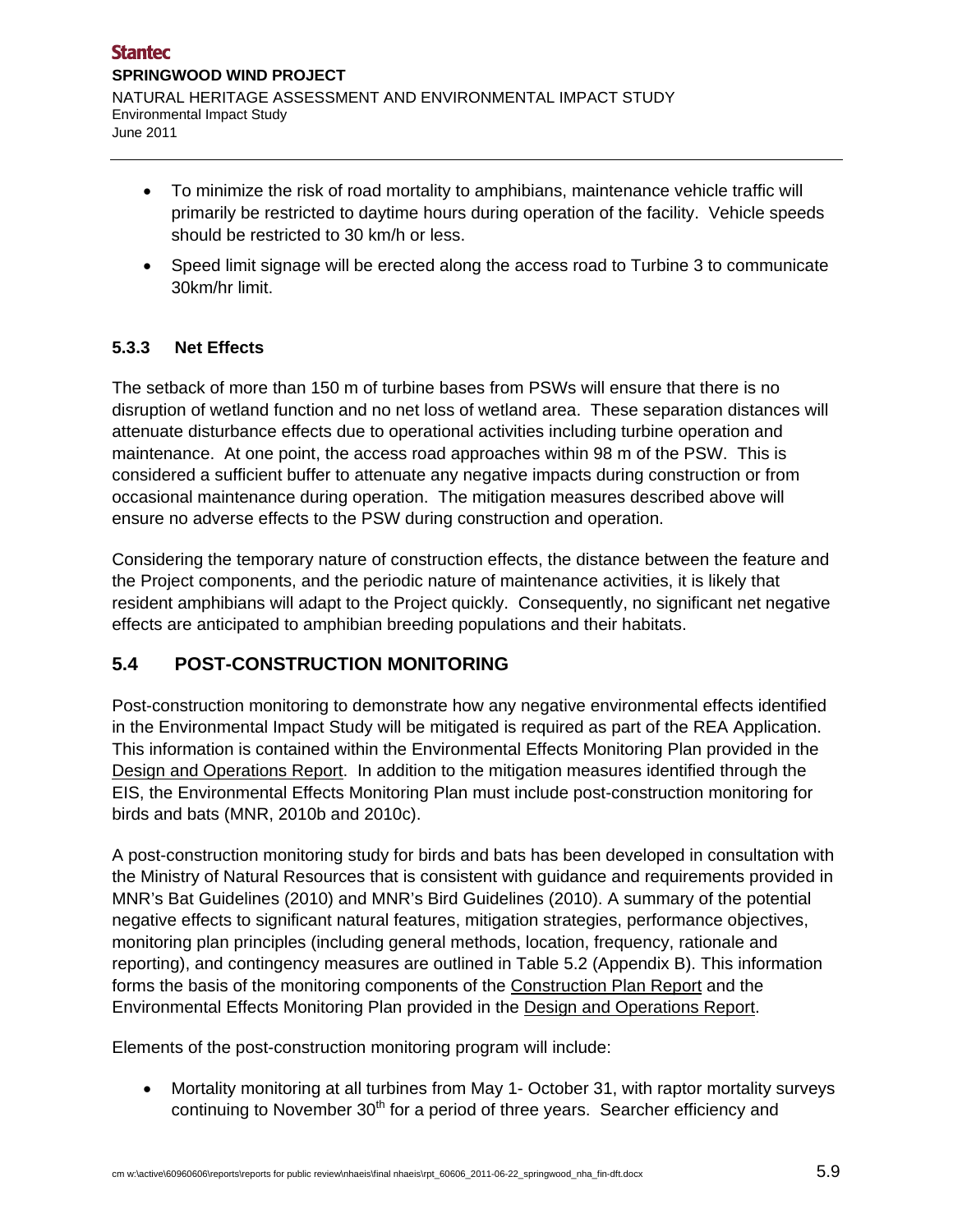scavenger trials should be conducted each year according to MNR's protocols (2010a and 2010b).

Regular reporting that includes analysis and submission of results to MNR.

The monitoring program should be reassessed by MNR and wpd at the end of each monitoring year. Pending the reassessment results, the program methodologies, frequencies, and durations may be reasonably modified by the parties to better reflect the findings.

# **5.5 SUMMARY OF IMPACTS AND MITIGATION**

Table 5.1 (Appendix B) summarizes the general impacts, suggested mitigation measures and application to minimize and mitigate the potential negative impacts to significant natural features associated with the planning, design and construction of the proposed Project.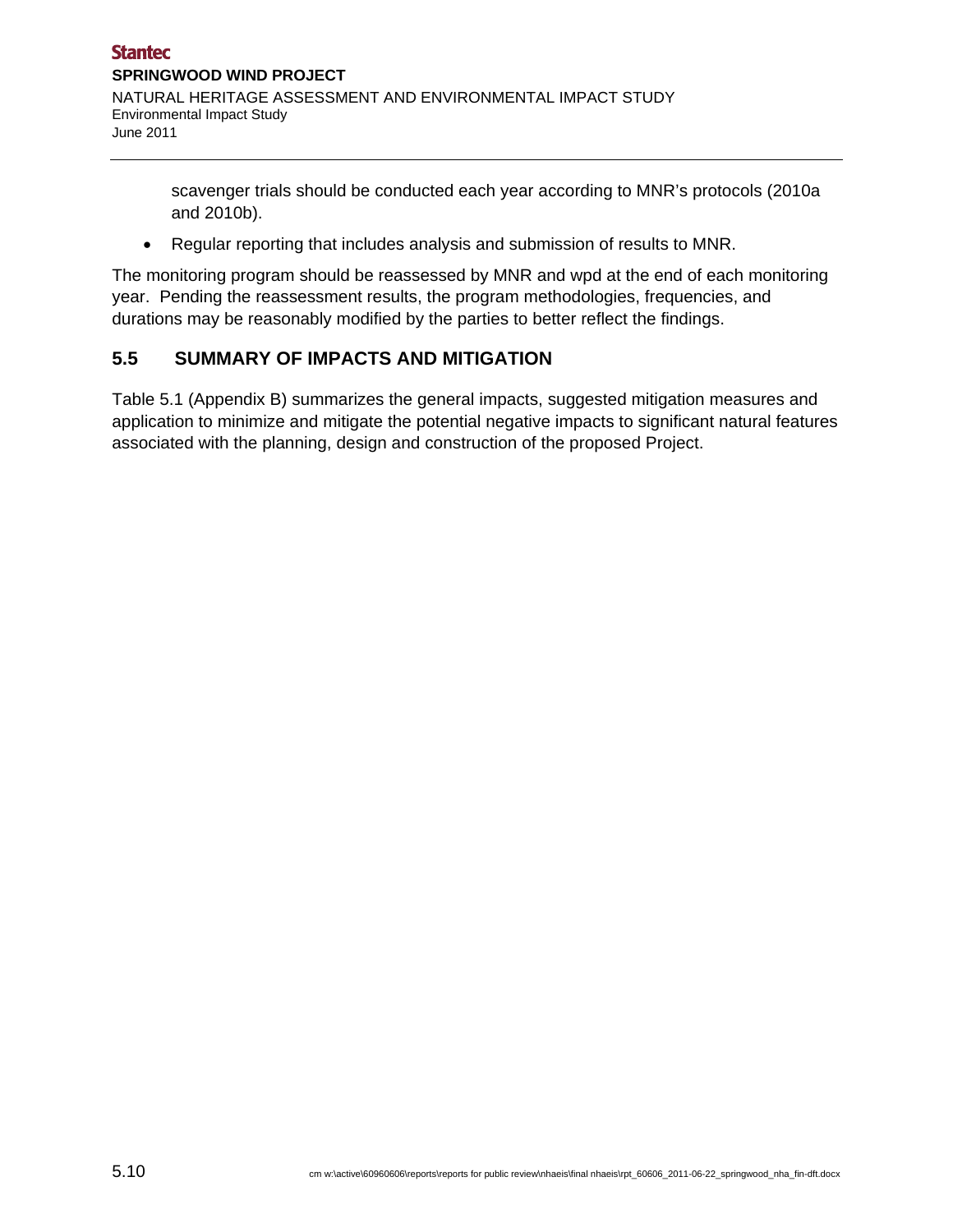# **6.0 Conclusions**

This Natural Heritage Assessment and Environmental Impact Study for the Springwood Wind Project has been prepared in accordance with O.Reg 359/09, s. 24-28 and 37-38.

Once the identified protective, mitigation and compensation measures are applied to the environmental features discussed above, the construction and operation of the Project is expected to have acceptable net negative effects on the significant features and functions identified through the Natural Heritage Assessment process. An environmental effects monitoring plan that includes a post-construction monitoring program has been developed to confirm the accuracy of predicted effects as well as to monitor the effects to other natural elements.

Stantec Consulting Ltd. prepared this Natural Heritage Assessment and Environmental Impact Study for wpd for the Springwood Wind Project. wpd is committed to implementing the appropriate protection and mitigation measures as they apply to the construction and operation of the proposed Project.

# **STANTEC CONSULTING LTD**

**Nicole Kopysh Daniel Eusebi, BES, MCIP, RPP** Project Manager Senior Environmental Planner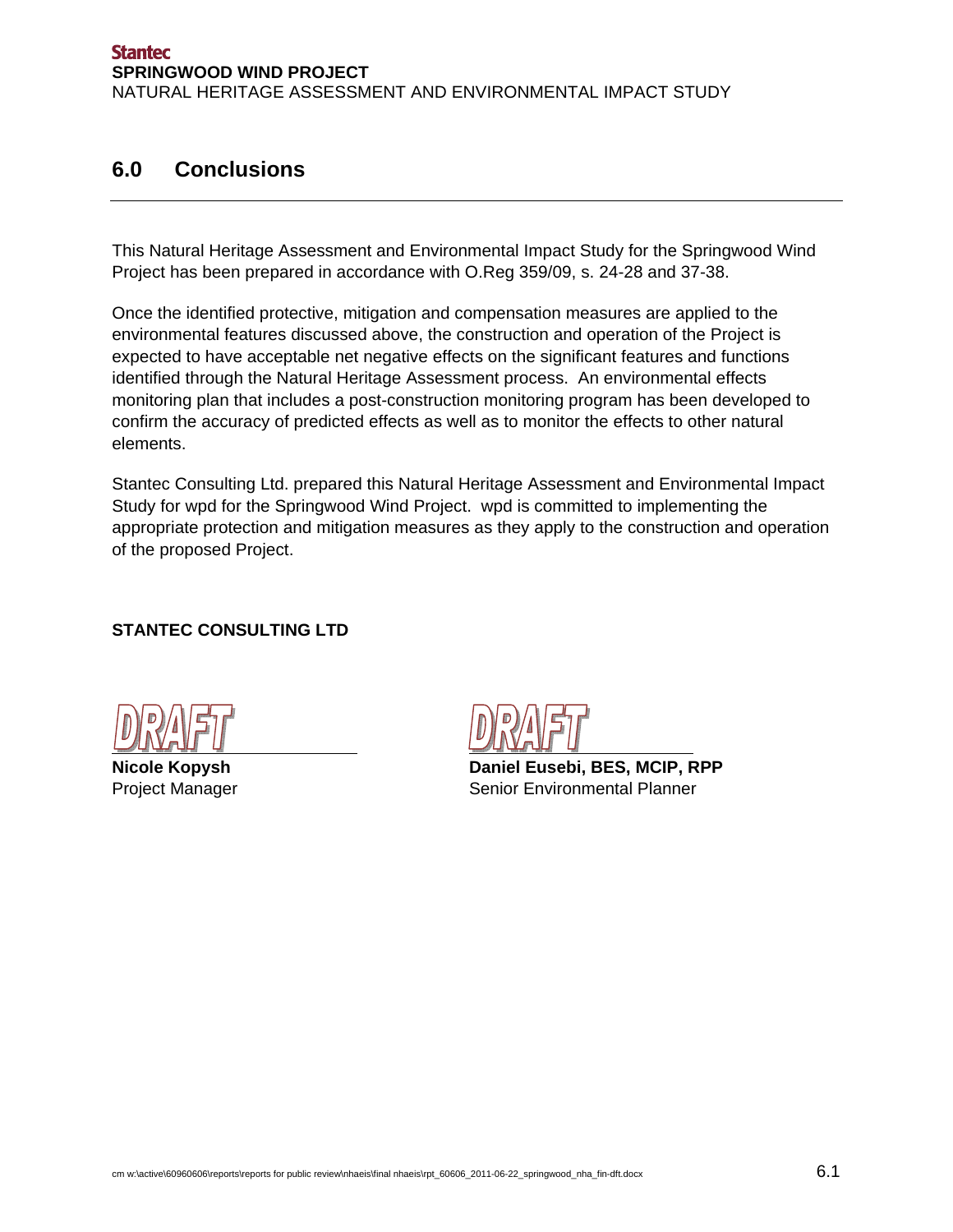# **7.0 Literature Cited**

- Brunton, F.R. 2008. Karst Map of Southern Ontario and Manitoulin Island. Ontario Geological Survey, Groundwater Resources Study 5.
- Brunton, Frank. 2011. Aggregate & Industrial Minerals Geologist with the Sedimentary Geoscience Branch of the Ontario Ministry of Northern Development and Mines. Personal communication. January 20, 2011.
- Cadman, M.D., D.A. Sutherland, G.G. Beck, D. Lepage and A.R. Couturier (eds). 2007. Atlas of the Breeding Birds of Ontario 2001- 2005. Bird Studies Canada, Environment Canada, Ontario Field Ornithologists, Ontario Ministry of Natural Resources, and Ontario Nature, Toronto. 706 pp.
- Calvert, B. 2001. Monarch Butterfly (On-Line). Available: www.learner.org/jnorth/tm/ monarch/HeightFallFlight.html
- Chapman, L.J. and Putnam, D.F. 1984. The Physiography of Southern Ontario; Ontario Geological Survey, Special Volume 2, 270p. Accompanied by Map P.2715 (coloured), scale 1:600 000.
- COSEWIC 2002a. COSEWIC assessment and status report on the eastern ribbonsnake Thamnophis sauritus. Committee on the Status of Endangered Wildlife in Canada. Ottawa. vi + 24 pp
- COSEWIC 2002b. COSEWIC assessment and status report on the milksnake Lampropeltis triangulum in Canada. Committee on the Status of Endangered Wildlife in Canada. Ottawa.  $vi + 29$  pp.
- COSEWIC. 2008. COSEWIC assessment and status report on the Snapping Turtle *Chelydra serpentine* in Canada. Committee on the Status of Endangered Wildlife in Canada. Ottawa. vii + 47 pp. (www.sararegistry.gc.ca/status/status\_e.cfm).
- Dobbyn, J. 1994. Atlas of the Mammals of Ontario. Federation of Ontario Naturalists.
- Ecologistics. 1988. Living Springs Wetland Complex: Wetland Data Record/Evaluation. February, 1989.
- Ecologistics. 1989. North Cumnock Wetland Complex: Wetland Data Record/Evaluation. February, 1989.
- Environment Canada. 2007a. Wind Turbines and Birds: A Guidance Document for Environmental Assessment. Prepared by the Canadian Wildlife Service. Final Report, April 2007.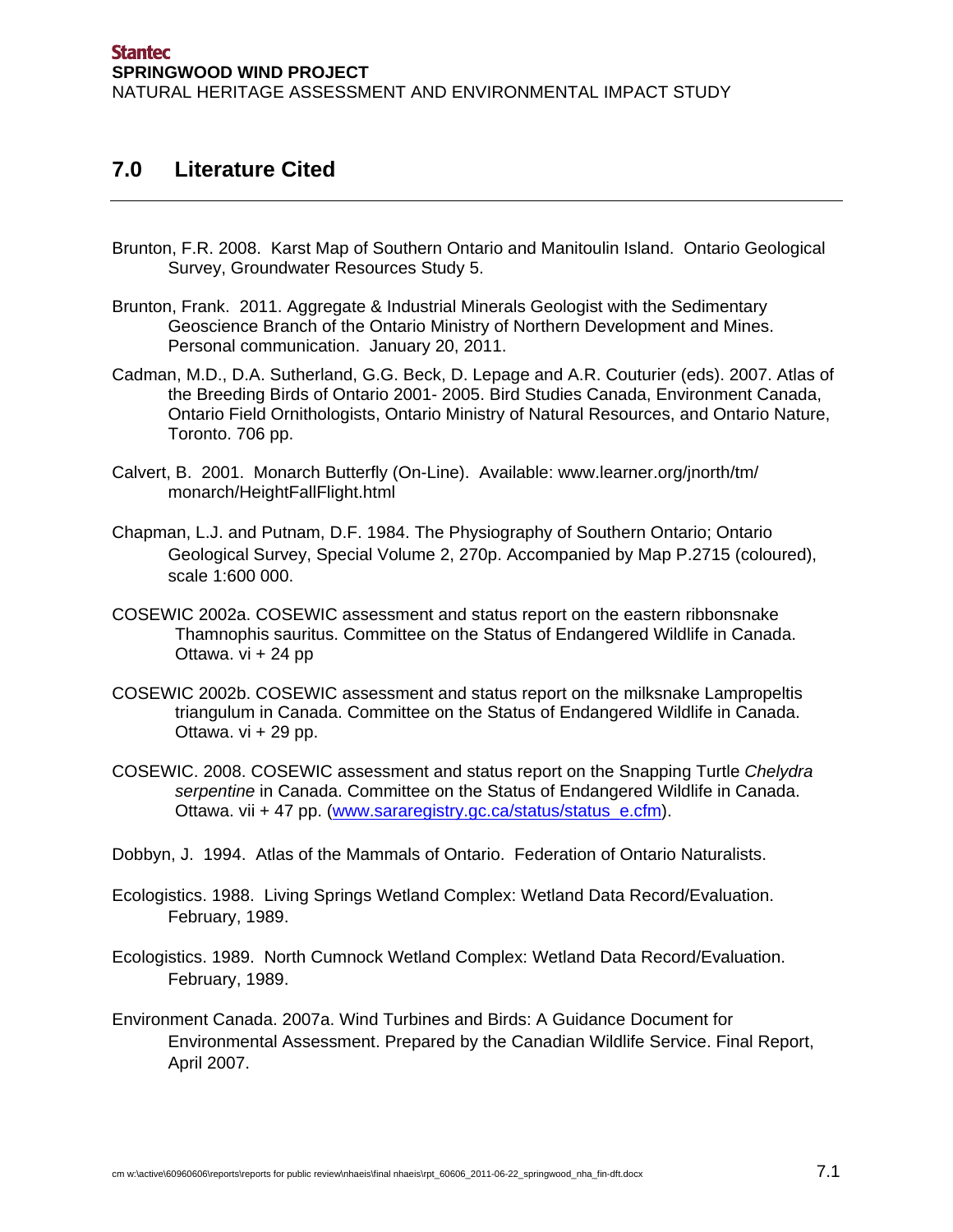- Environment Canada. 2007b. Recommended Protocols for Monitoring Impacts of Wind Turbines on Birds. Prepared by the Canadian Wildlife Service. Final Report, February 2007.
- Ewert, D.N., G.J. Soulliere, R.D. Macleod, M.C. Shieldcastle, P.G. Rodewald, E. Fujimura, J. Shieldcastle, and R.J. Gates. 2006. Migratory Bird Stopover Site Attributes in the Western Lake Erie Basin Final report to The George Gund Foundation.
- Fahrig, L. (2007). Effects of Roads and Traffic on Populations of Small Animals: Implications for Transportation Planning. Roads and Ecopassages Forum. Toronto, Ontario, March 20- 22, 2007.
- Farmer, B. and R. J. Brooks. (2007). Factors Associated with Roadkill in Southern Ontario Parks. Roads and Ecopassages Forum. Toronto, Ontario, March 20-22, 2007.
- Fenton, M.B. 1970. Population Studies of (Myotis Lucifungus)(Chiroptoera: Vespertilionidea) in Ontario. Life Sci. Contr. R. Ont. Mus. No. 77.
- Grand River Conservation Authority (GRCA). 2002. A Watershed Forest Plan for the Grand River.
- Grand River Conservation Authority (GRCA). 2008 Grand River Watershed Characterization Report.
- Grand River Conservation Authority (GRCA). 2010. Grand River Source Protection Area. Draft Assessment Report.
- Grand River Conservation Authority (GRCA). 2010. Watershed mapping.
- Hoffman, D.W., Matthews, B.C., Wicklund, R.E. 1963. Soil Survey of Wellington County, Ontario. Report No. 35 of the Ontario Soil Survey.
- IBA Canada. Undated. Important Bird Areas of Canada database; http://www.bsceoc.org/iba/site.jsp?siteID=ON003.
- Kunz, T. H., and L. F. Lumsden. 2003. Ecology of cavity and foliage roosting bats. Pp. 3–89, in Bat ecology (T. H. KUNZ and M. B. FENTON, eds.). The University of Chicago Press, Chicago, 779 pp.
- Land Information Ontario digital mapping. 2009. Ontario Ministry of Natural Resources. Information Access Section, February 2007.
- Lee, H.T., W.D. Bakowsky, J. Riley, J. Bowles, M. Puddister, P. Uhlig and S. McMurray. 1998. Ecological land classification for Southwestern Ontario: first approximation and its application. Ontario Ministry of Natural Resources, South Central Region, Science Development and Transfer Branch. Technical Manual ELC-005.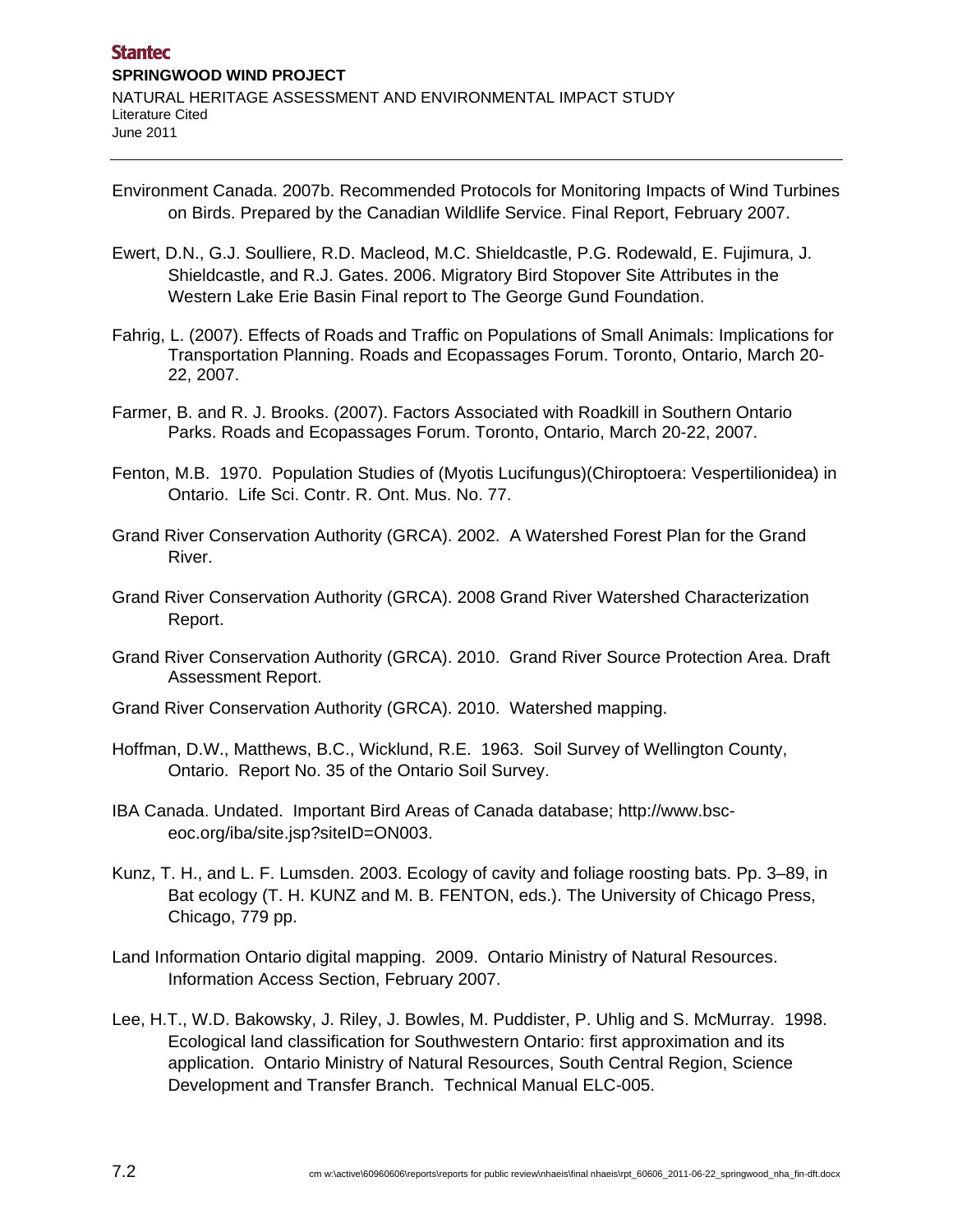- LesBarreres, D. (2007). Highway and Amphibians I: Genetic Impact of Roads. Roads and Ecopassages Forum. Toronto, Ontario, March 20-22, 2007.
- Maxell, B. and G. Hokit. (1999). Amphibians and Reptiles, Effects of Recreation on Rocky Mountain Wildlife: A Review for Montana. Montana Chapter of the Wildlife Society, September 1999. www.montanatws.org/chapters/mt/PDF%20Files/2hp1.pdf.
- Natural Heritage Information Centre (NHIC), Ontario Ministry of Natural Resources. 2005. Ontario Odonata Atlas. http://www.mnr.gov.on.ca/MNR/nhic/odonates/ohs.html (updated 15-02-2005).
- Natural Heritage Information Centre (NHIC). 2007. Provincial status of plants, wildlife and vegetation communities database. http://www.mnr.gov.on.ca/MNR/nhic/nhic.html. OMNR, Peterborough; and general background information checks, 2007.
- Natural Heritage Information Centre (NHIC). 2009. Natural Areas Query. Available: http://nhic.mnr.gov.on.ca/MNR/nhic/queries/geographic.cfm.
- Newmaster, S.G., A. Lehela, P.W.C Uhlig, S. McMurray and M.J. Oldham. 1998. Ontario plant list. Ontario Ministry of Natural Resources, Ontario Forest Research Institute, Sault Ste. Marie, ON, Forest Research Information Paper No. 123. 550 pp. + appendices.
- Oldham, M.J. and W.F. Weller. 2000. Ontario Herpetofaunal Atlas internet database. Natural Heritage Information Centre, Ministry of Natural Resources. Accessed February 7, 2007. http://www.mnr.gov.on.ca/MNR/nhic/herps/ohs.html
- Oldham, M.J., W.D. Bakowsky and D.A. Sutherland. 1995. Floristic quality assessment for southern Ontario. OMNR, Natural Heritage Information Centre, Peterborough. 68 pp.
- Ontario Breeding Bird Atlas. 2005. http://www.birdsontario.org/atlas/atlasmain.html .
- Ontario Ministry of Natural Resources. Undated. Significant Wildlife Habitat Decision Support System.
- Ontario Ministry of Natural Resources. 2000. Significant Wildlife Habitat Technical Guide and Appendices. 151 pp.
- Ontario Ministry of Natural Resources. 2002. Ontario Wetland Evaluation System (OWES). Southern Manual. 3<sup>rd</sup> Edition. Published 1993, revised December, 2002.
- Ontario Ministry of Natural Resources. 2007. Guideline to Assist in the Review of Wind Power Proposals. Potential Impacts to Birds and Bird Habitat. Developmental Working Draft. August, 2007.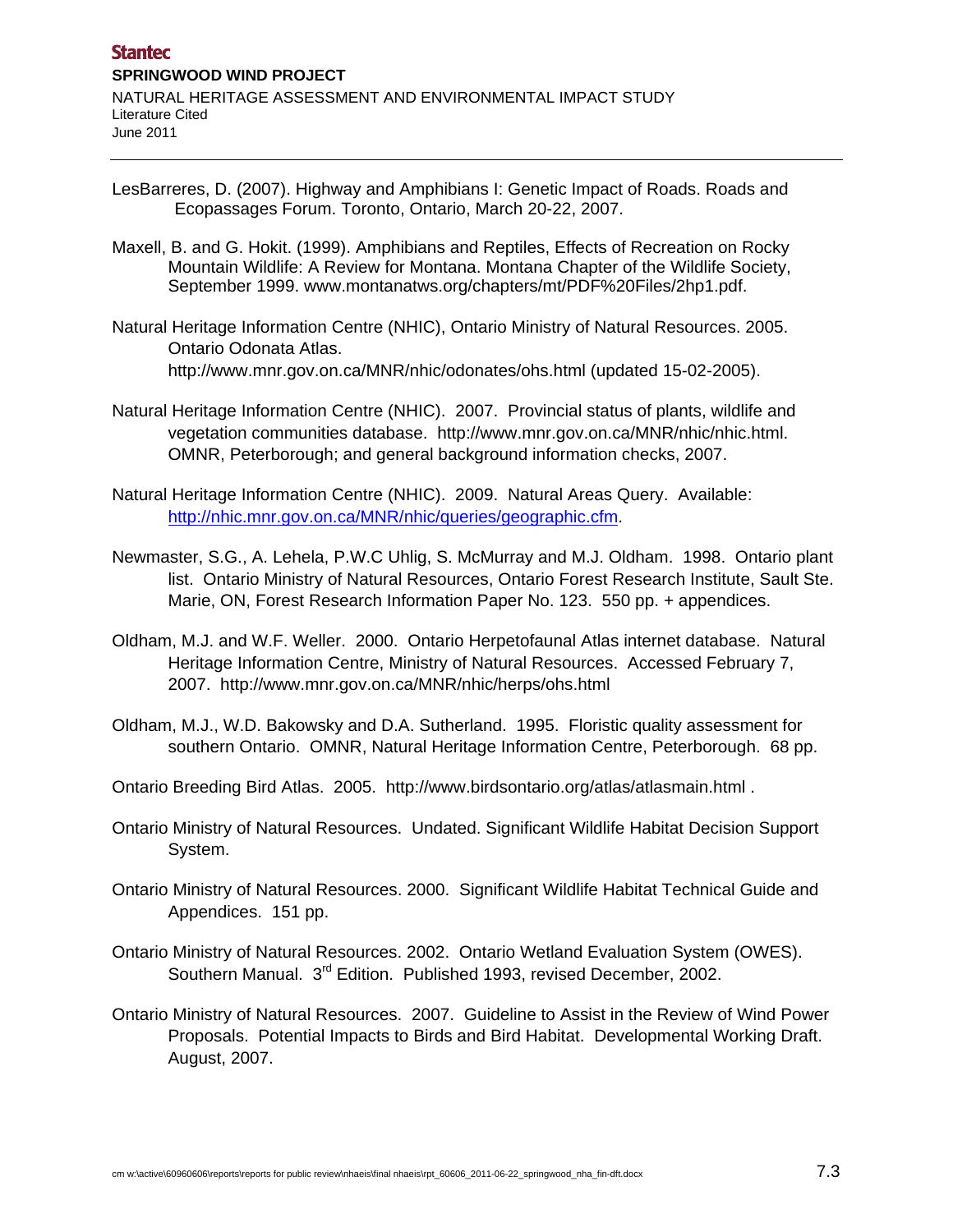- Ontario Ministry of Natural Resources. 2008. Natural Heritage Information Centre internet database/Biodiversity Explorer. Accessed July 2010. http://www.mnr.gov.on.ca/MNR/nhic/nhic.html.
- Ontario Ministry of Natural Resources. 2009. Draft Significant Wildlife Habitat Ecoregion Criteria Schedules. Addendum to Significant Wildlife Habitat Technical Guide, Ontario Ministry of Natural Resources, Working Draft January 2009.
- Ontario Ministry of Natural Resources. 2010a. Natural Heritage Assessment Guide for Renewable Energy Projects. Draft, December 2010.
- Ontario Ministry of Natural Resources. 2010b. *Bats and Bat Habitats. Guidelines for Wind Power Projects*. Draft. 24 pp. March, 2010.
- Ontario Ministry of Natural Resources. 2010c. *Birds and Bird Habitats. Guidelines for Wind Power Projects*. Draft. 32 pp. October, 2010.
- Ontario Ministry of Natural Resources. 2010d. Natural Heritage Reference Manual for Natural Heritage Policies of the Provincial Policy Statement, 2005. Second Edition. June, 2010.
- Ontario Ministry of Natural Resources. 2010. Renewable Energy Atlas. http://www.lio.ontario.ca/imf-ows/imf.jsp?site=renew\_en
- Ontario Partners in Flight. 2008. Ontario Landbird Conservation Plan: Lower Great Lakes/St. Lawrence Plain (North American Bird Conservation Region 13), Priorities, Objectives and Recommended Actions. Environment Canada (Ontario Region) and Ontario Ministry of Natural Resources. Draft, Version 2.0, December 2008.
- Ontbirds Archives. Various years. Online postings. http://ontbirds.ca/pipermail/birdalert\_ontbirds.ca/
- Penna, M., H. Pottstock and N. Velasquez. (2005). Effect of natural and synthetic noise on evoked vocal responses in a frog of the temperate austral forest. Animal Behaviour 70:639-651.
- Planning & Engineering Initiatives Ltd. and Staff of the Sedimentary Geoscience Section, Ontario Geological Survey. 1999. Aggregate Resources Inventory of Wellington County: Townships of Minto, Arthur, West Luther, Maryborough, Peel, West Garafraxa, Pilkington, Nichol, Guelph, Eramosa, Erin, Puslinch and the City of Guelph: Ontario Geological Survey, Aggregate Resources Inventory Paper 162, 73 p.
- Rabin, L.A., R.G. Coss and D.H. Owings. (2006). The effects of wind turbines on antipredator behavior in California ground squirrels (Spermophilus beecheyi). Biological Conservation 131:410-420.